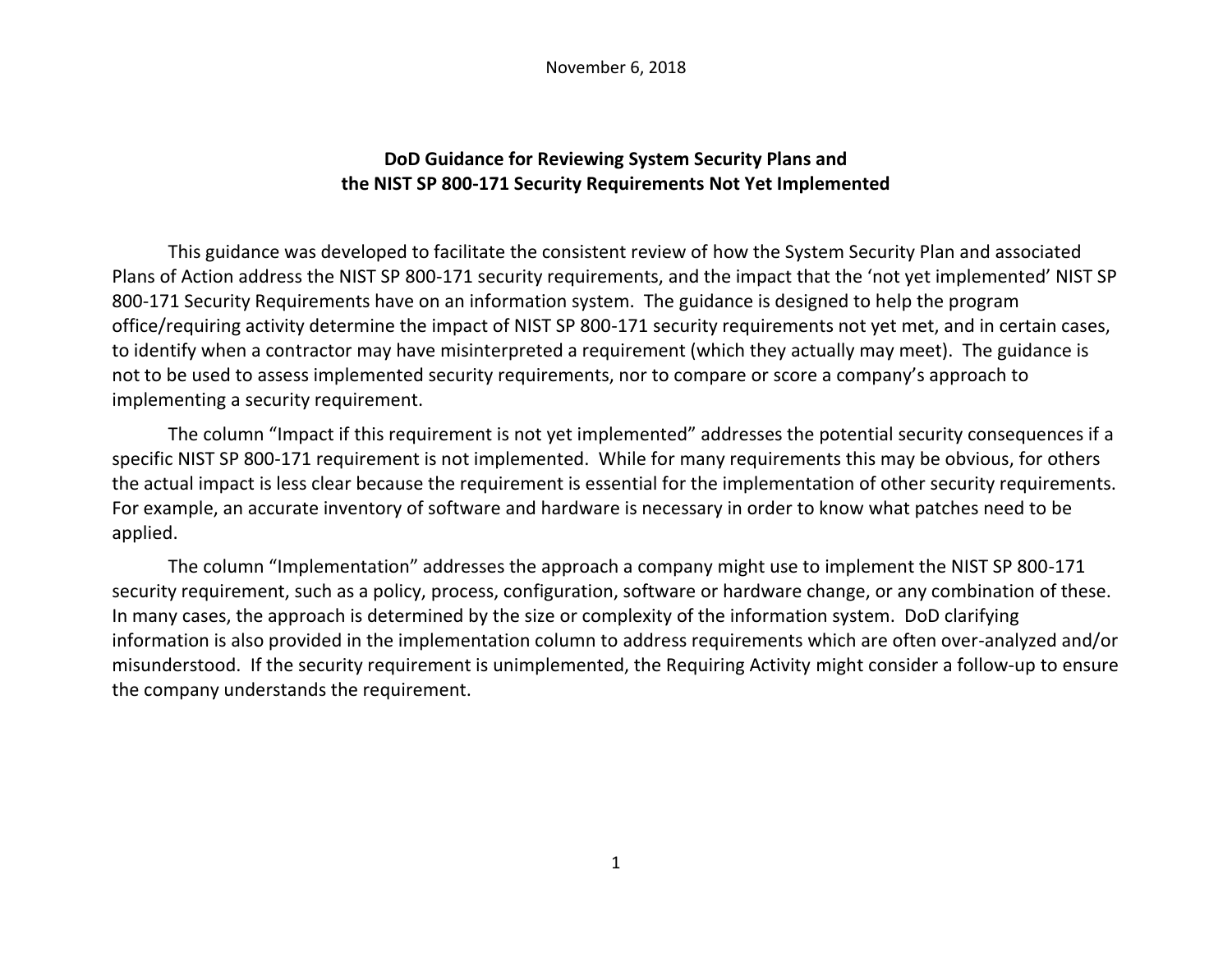## November 6, 2018

|       | <b>NIST SP 800-171</b>                                                                                                                                                                                                                                                                                                                                                                                                                                                                                                                                                                                                                                                                                                                                                          | Impact if this requirement                                                                                                                                                                                                                                                                                                                       | Implementation                                                                                                                            |
|-------|---------------------------------------------------------------------------------------------------------------------------------------------------------------------------------------------------------------------------------------------------------------------------------------------------------------------------------------------------------------------------------------------------------------------------------------------------------------------------------------------------------------------------------------------------------------------------------------------------------------------------------------------------------------------------------------------------------------------------------------------------------------------------------|--------------------------------------------------------------------------------------------------------------------------------------------------------------------------------------------------------------------------------------------------------------------------------------------------------------------------------------------------|-------------------------------------------------------------------------------------------------------------------------------------------|
|       | <b>Security Requirement</b>                                                                                                                                                                                                                                                                                                                                                                                                                                                                                                                                                                                                                                                                                                                                                     | is not yet Implemented                                                                                                                                                                                                                                                                                                                           |                                                                                                                                           |
|       | <b>3.1 ACCESS CONTROL</b><br>Access is the ability to make use of any system resource. Access control is the process of granting or denying requests to: use information; use information<br>processing services; and enter company facilities. System-based access controls are called logical access controls. Logical access controls prescribe not only<br>who or what (in the case of a process) is permitted to have access to a system resource, but also the type of access that is permitted. Controlling physical<br>access to company facilities is also important. It provides for the protection of employees, plant equipment, hardware, software, networks, and data from<br>physical actions and events that could cause serious loss or damage to the company. |                                                                                                                                                                                                                                                                                                                                                  |                                                                                                                                           |
| 3.1.1 | Limit system access to authorized users,<br>processes acting on behalf of authorized<br>users, and devices (including other<br>systems).                                                                                                                                                                                                                                                                                                                                                                                                                                                                                                                                                                                                                                        | Failure to limit system use to authorized users,<br>processes or devices puts the security of the<br>system at extreme risk, increases the likelihood of<br>unauthorized access and loss of CUI.                                                                                                                                                 | METHOD(S)(S) TO IMPLEMENT: IT Configuration                                                                                               |
| 3.1.2 | Limit system access to the types of<br>transactions and functions that<br>authorized users are permitted to<br>execute.                                                                                                                                                                                                                                                                                                                                                                                                                                                                                                                                                                                                                                                         | Failure to limit system access to transactions and<br>functions authorized users are permitted to<br>execute puts the security of the system at<br>extreme risk, increases the likelihood of<br>unauthorized access and loss of CUI.                                                                                                             | METHOD(S) TO IMPLEMENT: IT Configuration                                                                                                  |
| 3.1.3 | Control the flow of CUI in accordance<br>with approved authorizations.                                                                                                                                                                                                                                                                                                                                                                                                                                                                                                                                                                                                                                                                                                          | Failure to define and control where CUI can flow<br>(i.e., between system components) can result in<br>unauthorized access to or exposure of CUI.                                                                                                                                                                                                | METHOD(S) TO IMPLEMENT: IT Configuration<br>The solutions may include firewalls, proxies,<br>encryption, and other security technologies. |
| 3.1.4 | Separate the duties of individuals to<br>reduce the risk of malevolent activity<br>without collusion.                                                                                                                                                                                                                                                                                                                                                                                                                                                                                                                                                                                                                                                                           | Failure to separate duties may result in a single<br>individual being able to conduct unauthorized<br>activities alone, without having to involve other<br>individuals, thus increasing the security risk to the<br>system and the likelihood of unauthorized access<br>to CUI.                                                                  | METHOD(S) TO IMPLEMENT: IT Configuration                                                                                                  |
| 3.1.5 | Employ the principle of least privilege,<br>including for specific security functions<br>and privileged accounts.                                                                                                                                                                                                                                                                                                                                                                                                                                                                                                                                                                                                                                                               | Failure to apply the principle of least privilege<br>may result in a single individual being able to<br>conduct unauthorized or inappropriate activities -<br>including those which directly affect the security<br>state of the system, thus increasing the security<br>risk to the system and the likelihood of<br>unauthorized access to CUI. | METHOD(S) TO IMPLEMENT: IT Configuration                                                                                                  |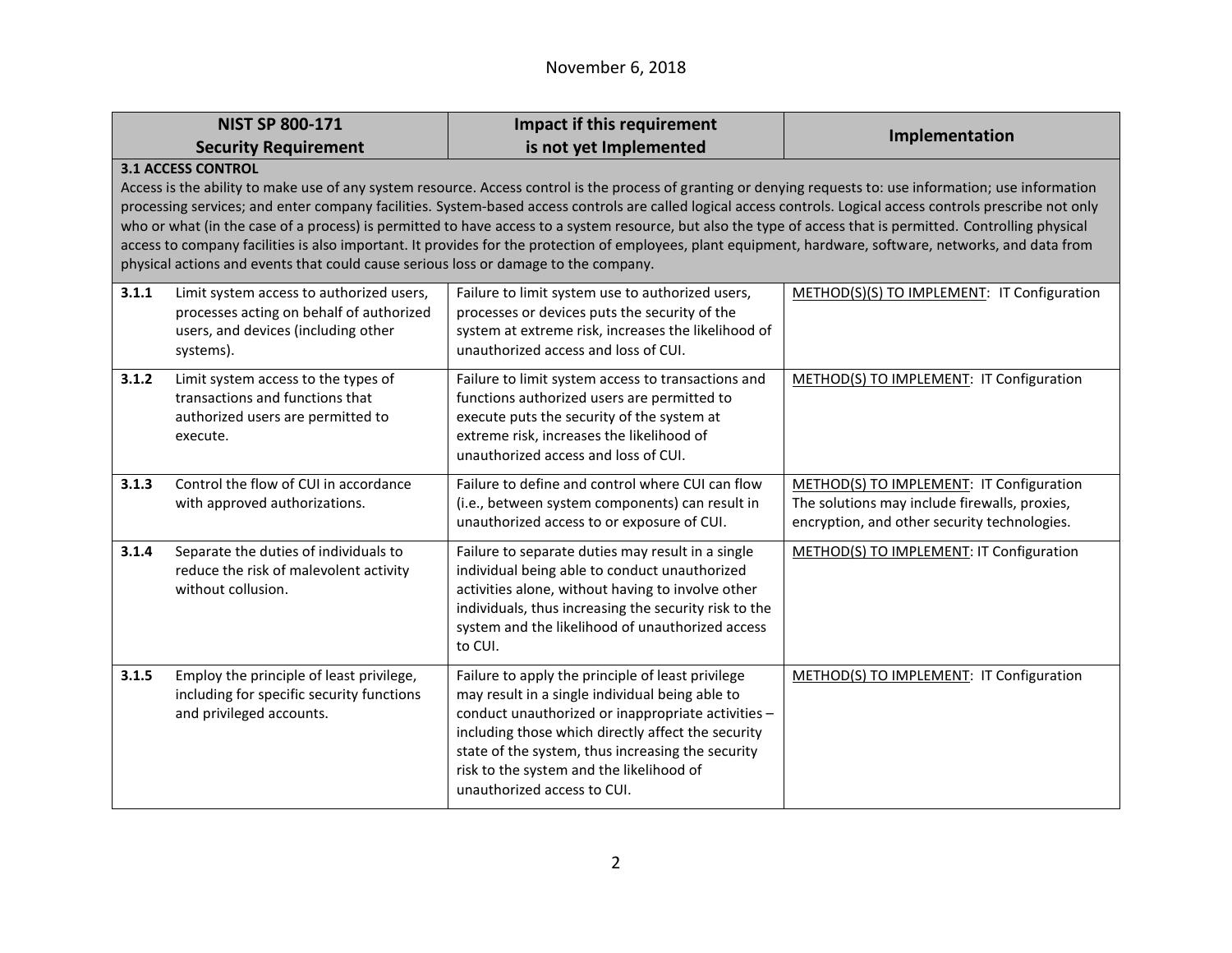|        | <b>NIST SP 800-171</b><br><b>Security Requirement</b>                                                                                | Impact if this requirement<br>is not yet Implemented                                                                                                                                                                                                                                                                                                      | Implementation                                                                                                                                                                                                                                                                                                                                                                                                                                                                                                        |
|--------|--------------------------------------------------------------------------------------------------------------------------------------|-----------------------------------------------------------------------------------------------------------------------------------------------------------------------------------------------------------------------------------------------------------------------------------------------------------------------------------------------------------|-----------------------------------------------------------------------------------------------------------------------------------------------------------------------------------------------------------------------------------------------------------------------------------------------------------------------------------------------------------------------------------------------------------------------------------------------------------------------------------------------------------------------|
| 3.1.6  | Use non-privileged accounts or roles<br>when accessing non-security functions.                                                       | Use of privileged accounts for non-privileged<br>functions (e.g., checking e-mail, browsing the<br>Internet) increases the exposure of the privileged<br>role to malicious activity.                                                                                                                                                                      | METHOD(S) TO IMPLEMENT: IT Configuration<br>When all regular users have limited administrative<br>privileges (e.g., to load software), they are not<br>considered privileged users.                                                                                                                                                                                                                                                                                                                                   |
| 3.1.7  | Prevent non-privileged users from<br>executing privileged functions and<br>capture the execution of such functions<br>in audit logs. | Allowing non-privileged users to execute<br>privileged functions defeats the purpose of least<br>privilege and puts the system's security at risk<br>both to insider and external threats. Failure to<br>audit execution of privilege functions puts the<br>systems security at risk of unauthorized or<br>inappropriate activity by the privileged user. | METHOD(S) TO IMPLEMENT: IT Configuration<br><b>IMPLEMENTATION NOTES:</b><br>• When all regular users have limited<br>administrative privileges (e.g., to load<br>software), they are not considered privileged<br>users, and do not require auditing as privileged<br>users.                                                                                                                                                                                                                                          |
| 3.1.8  | Limit unsuccessful logon attempts.                                                                                                   | Failure to limit unsuccessful logon attempts<br>makes the system susceptible to brute force<br>attacks.                                                                                                                                                                                                                                                   | METHOD(S) TO IMPLEMENT: IT Configuration                                                                                                                                                                                                                                                                                                                                                                                                                                                                              |
| 3.1.9  | Provide privacy and security notices<br>consistent with applicable CUI rules.                                                        | Failure to provide proper notices may result in the<br>unauthorized and inadvertent exposure of<br>particular categories of CUI data, such as Privacy,<br><b>Export Controlled or Law Enforcement Sensitive</b><br>information.                                                                                                                           | METHOD(S) TO IMPLEMENT: IT Configuration<br><b>IMPLEMENTATION NOTES:</b><br>• This requirement references the National<br>Archives and Records Administration's (NARA)<br>Federal rule (32 CFR 2002) implementing its CUI<br>program. It would apply if a specific type of<br>CUI (i.e., information that requires safeguarding<br>or dissemination controls pursuant to law,<br>regulation or Government-wide policy) requires<br>such notices (e.g., before accessing or entering<br>the data). This is not common. |
| 3.1.10 | Use session lock with pattern-hiding<br>displays to prevent access and viewing of<br>data after period of inactivity.                | Failure to implement session lock with pattern-<br>hiding displays may allow unauthorized personnel<br>access to the system itself or to view CUI<br>displayed on the screen.                                                                                                                                                                             | METHOD(S) TO IMPLEMENT: IT Configuration                                                                                                                                                                                                                                                                                                                                                                                                                                                                              |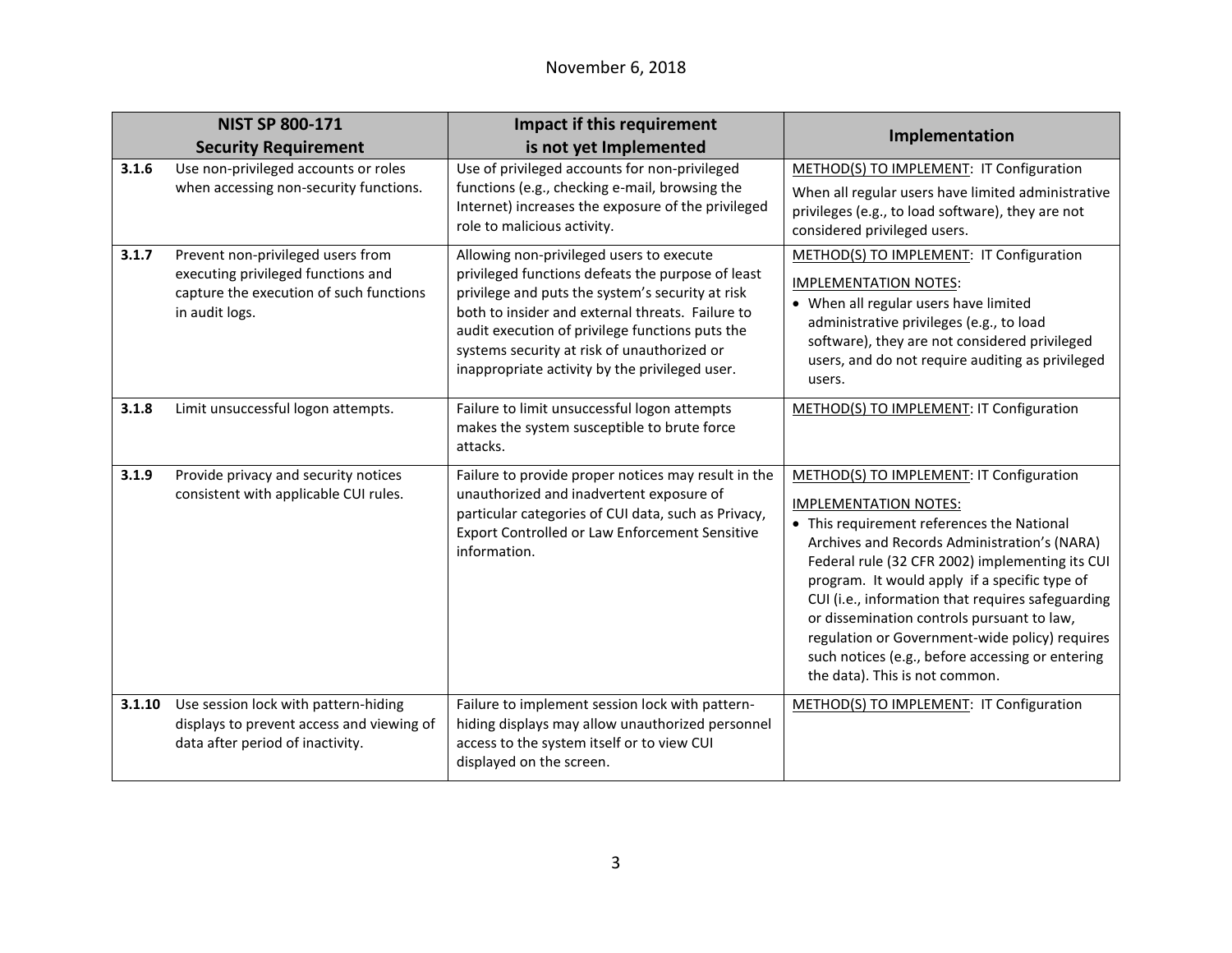|        | <b>NIST SP 800-171</b>                                                                                      | Impact if this requirement                                                                                                                                                                                            | Implementation                                                                                                                                                                                                                                                                                                                                    |
|--------|-------------------------------------------------------------------------------------------------------------|-----------------------------------------------------------------------------------------------------------------------------------------------------------------------------------------------------------------------|---------------------------------------------------------------------------------------------------------------------------------------------------------------------------------------------------------------------------------------------------------------------------------------------------------------------------------------------------|
|        | <b>Security Requirement</b>                                                                                 | is not yet Implemented                                                                                                                                                                                                |                                                                                                                                                                                                                                                                                                                                                   |
| 3.1.11 | Terminate (automatically) a user session<br>after a defined condition.                                      | Failure to terminate a user session automatically<br>may allow unauthorized access to a session no<br>longer in active use.                                                                                           | METHOD(S) TO IMPLEMENT: IT Configuration                                                                                                                                                                                                                                                                                                          |
| 3.1.12 | Monitor and control remote access<br>sessions.                                                              | Failure to monitor and control remote access<br>sessions puts the information system at high risk<br>for unauthorized use.                                                                                            | METHOD(S) TO IMPLEMENT: Hardware                                                                                                                                                                                                                                                                                                                  |
| 3.1.13 | Employ cryptographic mechanisms to<br>protect the confidentiality of remote<br>access sessions.             | Failure to use cryptographic mechanism to<br>protect the confidentiality of remote access<br>sessions makes the CUI transmitted subject to<br>intercept.                                                              | METHOD(S) TO IMPLEMENT: Software<br><b>IMPLEMENTATION NOTES:</b><br>• Cryptography used to protect the<br>confidentiality of CUI (or in this case covered<br>defense information) must use FIPS-validated<br>cryptography, which means the cryptographic<br>module has to have been tested and validated<br>to meet FIPS 140-1 or-2 requirements. |
| 3.1.14 | Route remote access via managed access<br>control points.                                                   | Failure to employ managed access control points<br>means remote access is not actually controlled,<br>and puts the information system at high risk for<br>unauthorized access.                                        | METHOD(S) TO IMPLEMENT: Hardware                                                                                                                                                                                                                                                                                                                  |
| 3.1.15 | Authorize remote execution of privileged<br>commands and remote access to<br>security-relevant information. | Failure to explicitly authorize any remote<br>execution of privileged commands or access to<br>security-related information puts the information<br>system at extreme risk for unauthorized access<br>and subversion. | METHOD(S) TO IMPLEMENT: IT Configuration                                                                                                                                                                                                                                                                                                          |
| 3.1.16 | Authorize wireless access prior to<br>allowing such connections.                                            | Failure to authorize wireless connections<br>generally means there is little to no control of<br>wireless connections, and puts the information<br>system at extreme risk for unauthorized access<br>and subversion.  | METHOD(S) TO IMPLEMENT: IT Configuration                                                                                                                                                                                                                                                                                                          |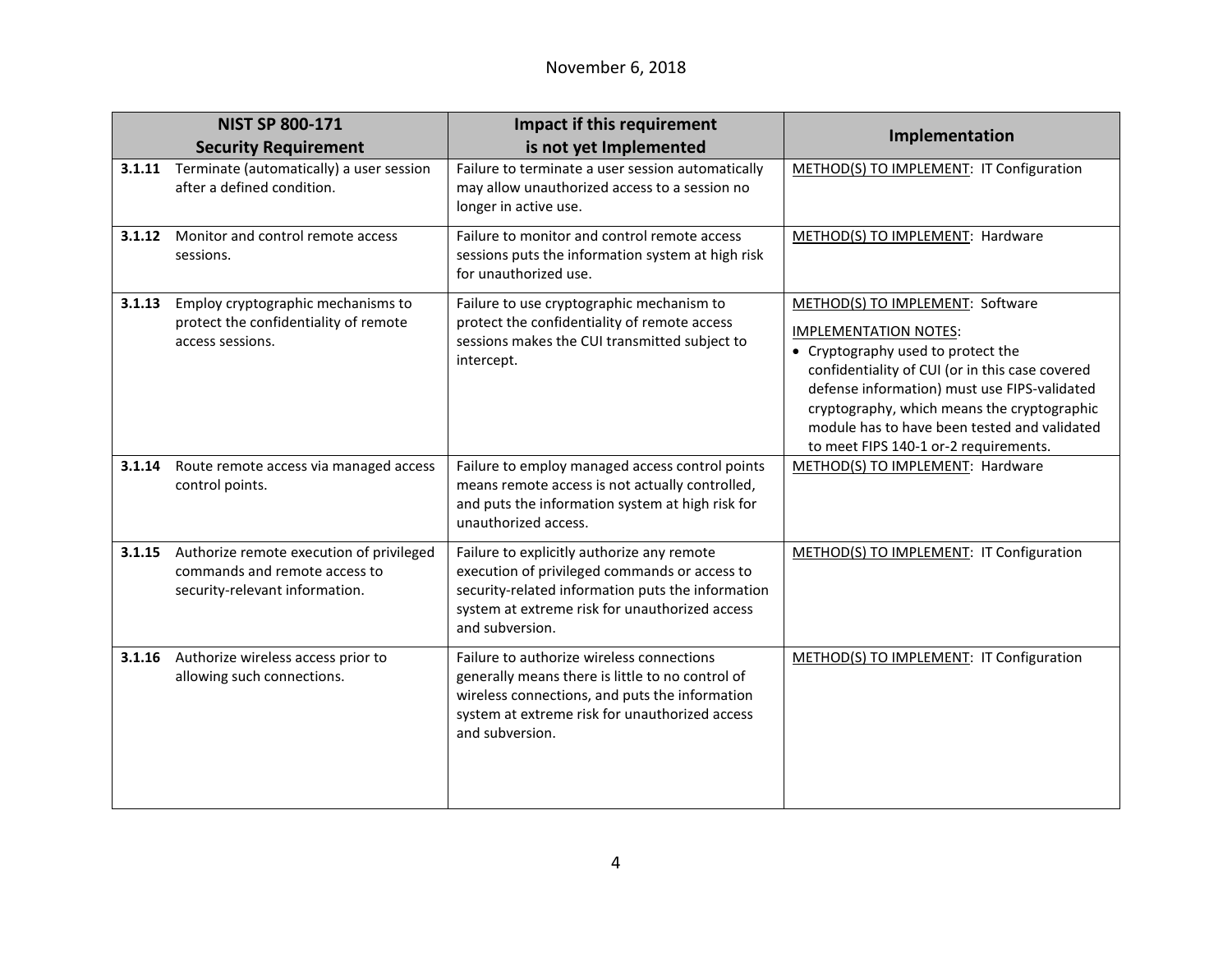|        | <b>NIST SP 800-171</b>                                                  | Impact if this requirement                                                                                                                                                                                                         |                                                                                                                                                                                                                                                                                                                                                                        |
|--------|-------------------------------------------------------------------------|------------------------------------------------------------------------------------------------------------------------------------------------------------------------------------------------------------------------------------|------------------------------------------------------------------------------------------------------------------------------------------------------------------------------------------------------------------------------------------------------------------------------------------------------------------------------------------------------------------------|
|        | <b>Security Requirement</b>                                             | is not yet Implemented                                                                                                                                                                                                             | Implementation                                                                                                                                                                                                                                                                                                                                                         |
| 3.1.17 | Protect wireless access using<br>authentication and encryption.         | Failure to authenticate and encrypt wireless<br>access makes such access susceptible to<br>unauthorized access, and puts the information<br>system at extreme risk for unauthorized access<br>and subversion.                      | METHOD(S) TO IMPLEMENT: Software<br><b>IMPLEMENTATION NOTES:</b><br>Requirements for cryptography used to<br>protect the confidentiality of CUI (or in this<br>case covered defense information) must use<br>FIPS-validated cryptography, which means<br>the cryptographic module has to have been<br>tested and validated to meet FIPS 140-1 or-2<br>requirements.    |
| 3.1.18 | Control connection of mobile devices.                                   | Due to the wide variety and capability of mobile<br>devices, failure to control their connection (what<br>devices can be connected under what conditions),<br>puts the information system at high risk for<br>unauthorized access. | METHOD(S) TO IMPLEMENT: IT Configuration                                                                                                                                                                                                                                                                                                                               |
| 3.1.19 | Encrypt CUI on mobile devices and<br>mobile computing platforms.        | Failure to encrypt CUI on mobile devices puts any<br>CUI on the devices at risk for unauthorized access<br>if there is a loss of control of the device.                                                                            | METHOD(S) TO IMPLEMENT: Software<br><b>IMPLEMENTATION NOTES:</b><br>• Requirements for cryptography used to protect<br>the confidentiality of CUI (or in this case<br>covered defense information) must use FIPS-<br>validated cryptography, which means the<br>cryptographic module has to have been tested<br>and validated to meet FIPS 140-1 or-2<br>requirements. |
| 3.1.20 | Verify and control/limit connections to<br>and use of external systems. | Failure to control and limit the connection to and<br>use of external systems (e.g., a support<br>contractor, a business partner system) can<br>increase the risk for unauthorized access to the<br>system and CUI.                | METHOD(S) TO IMPLEMENT: Hardware                                                                                                                                                                                                                                                                                                                                       |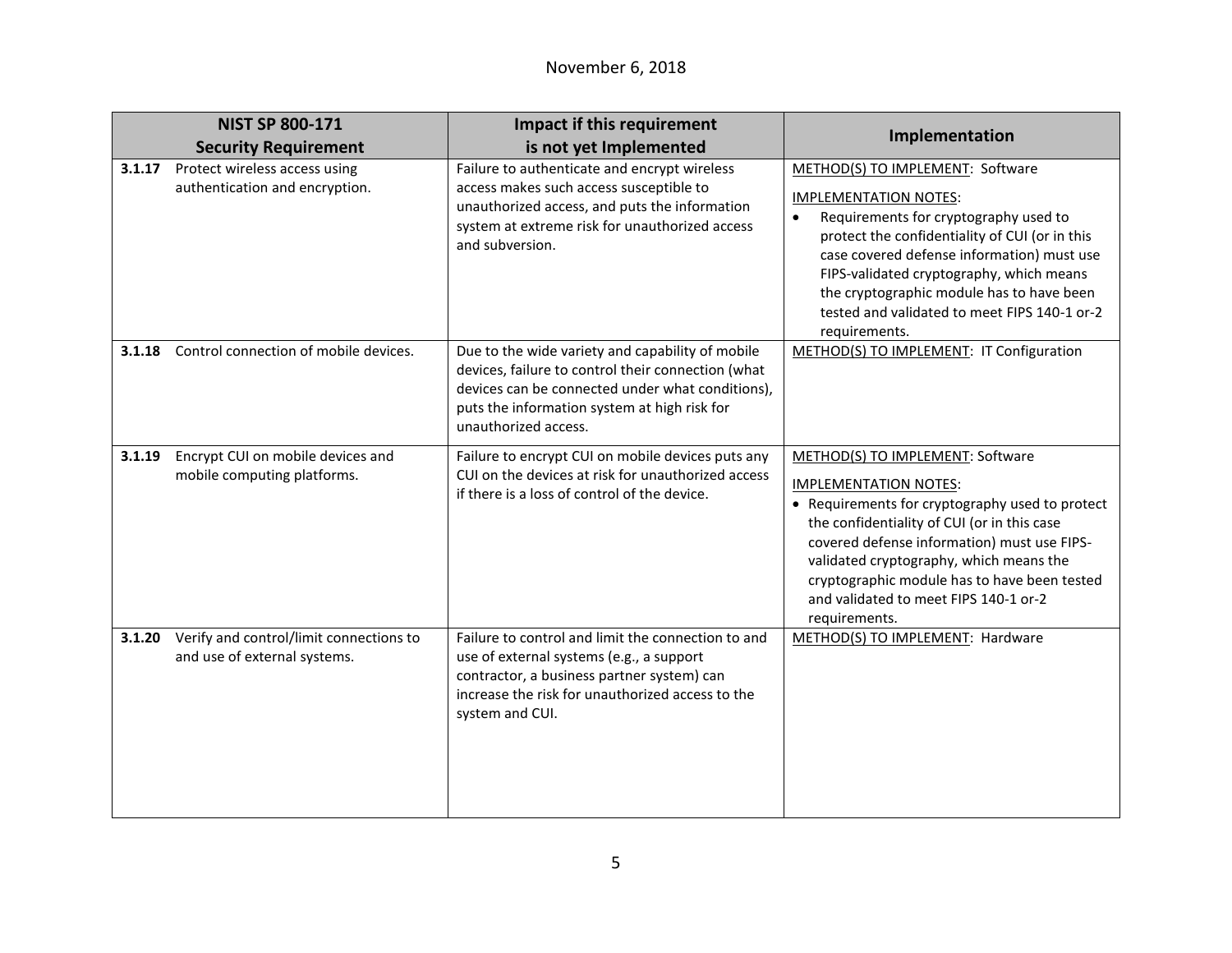|                                                                                                                                                                                                                                                                                                                                                                                                                                                                                                                                                                                                                                                                             | <b>NIST SP 800-171</b>                                                                                                                                                                                                                                                        | Impact if this requirement                                                                                                                                                                                                                | Implementation                                                                                                                                                                                                                                                                                                                                                                                                                                   |
|-----------------------------------------------------------------------------------------------------------------------------------------------------------------------------------------------------------------------------------------------------------------------------------------------------------------------------------------------------------------------------------------------------------------------------------------------------------------------------------------------------------------------------------------------------------------------------------------------------------------------------------------------------------------------------|-------------------------------------------------------------------------------------------------------------------------------------------------------------------------------------------------------------------------------------------------------------------------------|-------------------------------------------------------------------------------------------------------------------------------------------------------------------------------------------------------------------------------------------|--------------------------------------------------------------------------------------------------------------------------------------------------------------------------------------------------------------------------------------------------------------------------------------------------------------------------------------------------------------------------------------------------------------------------------------------------|
|                                                                                                                                                                                                                                                                                                                                                                                                                                                                                                                                                                                                                                                                             | <b>Security Requirement</b>                                                                                                                                                                                                                                                   | is not yet Implemented                                                                                                                                                                                                                    |                                                                                                                                                                                                                                                                                                                                                                                                                                                  |
| 3.1.21                                                                                                                                                                                                                                                                                                                                                                                                                                                                                                                                                                                                                                                                      | Limit use of portable storage devices on<br>external systems.                                                                                                                                                                                                                 | Failure to limit use of an organization's portable<br>storage devices on external systems may result in<br>the exposure of CUI and increase exposure to<br>malicious software via the portable storage<br>device.                         | METHOD(S) TO IMPLEMENT: Policy/Process<br><b>IMPLMENTATION NOTES:</b><br>• This is generally implemented by policy<br>restricting use of the device outside the<br>company (e.g., do not use with hotel<br>computers). No IT configuration, or<br>software/hardware is required, though some<br>devices can be configured to work only when<br>connected to a system to which they can<br>authenticate (this is, however, not a<br>requirement). |
| 3.1.22                                                                                                                                                                                                                                                                                                                                                                                                                                                                                                                                                                                                                                                                      | Control CUI posted or processed on<br>publicly accessible systems.                                                                                                                                                                                                            | Failure to control how CUI is posted or processed<br>on publicly accessible systems may result in the<br>inadvertent exposure of CUI on a public system<br>(e.g., public website).                                                        | METHOD(S) TO IMPLEMENT: Policy/Process                                                                                                                                                                                                                                                                                                                                                                                                           |
| <b>3.2 AWARENESS AND TRAINING</b><br>The purpose of information security awareness, training, and education is to enhance security by raising awareness of the need to protect system resources,<br>developing skills and knowledge so system users can perform their jobs more securely, and building in-depth knowledge as needed to design, implement, or<br>operate security programs for organizations and systems. The company is responsible for making sure that managers and users are aware of the security<br>risks associated with their activities and that employees are trained to carry out their information security-related duties and responsibilities. |                                                                                                                                                                                                                                                                               |                                                                                                                                                                                                                                           |                                                                                                                                                                                                                                                                                                                                                                                                                                                  |
| 3.2.1                                                                                                                                                                                                                                                                                                                                                                                                                                                                                                                                                                                                                                                                       | Ensure that managers, systems<br>administrators, and users of<br>organizational systems are made aware<br>of the security risks associated with their<br>activities and of the applicable policies,<br>standards, and procedures related to the<br>security of those systems. | Users who are not trained are not aware of cyber<br>risks and thereby pose a significant risk to the<br>security of a network.                                                                                                            | METHOD(S) TO IMPLEMENT: Policy/Process                                                                                                                                                                                                                                                                                                                                                                                                           |
| 3.2.2                                                                                                                                                                                                                                                                                                                                                                                                                                                                                                                                                                                                                                                                       | Ensure that personnel are trained to carry<br>out their assigned information security-<br>related duties and responsibilities.                                                                                                                                                | Inadequately trained system administrators and<br>security personnel present a severe risk to the<br>security of the information system as they can<br>improperly configure the system and so render<br>security protections ineffective. | METHOD(S) TO IMPLEMENT: Policy/Process                                                                                                                                                                                                                                                                                                                                                                                                           |

 $\overline{\phantom{a}}$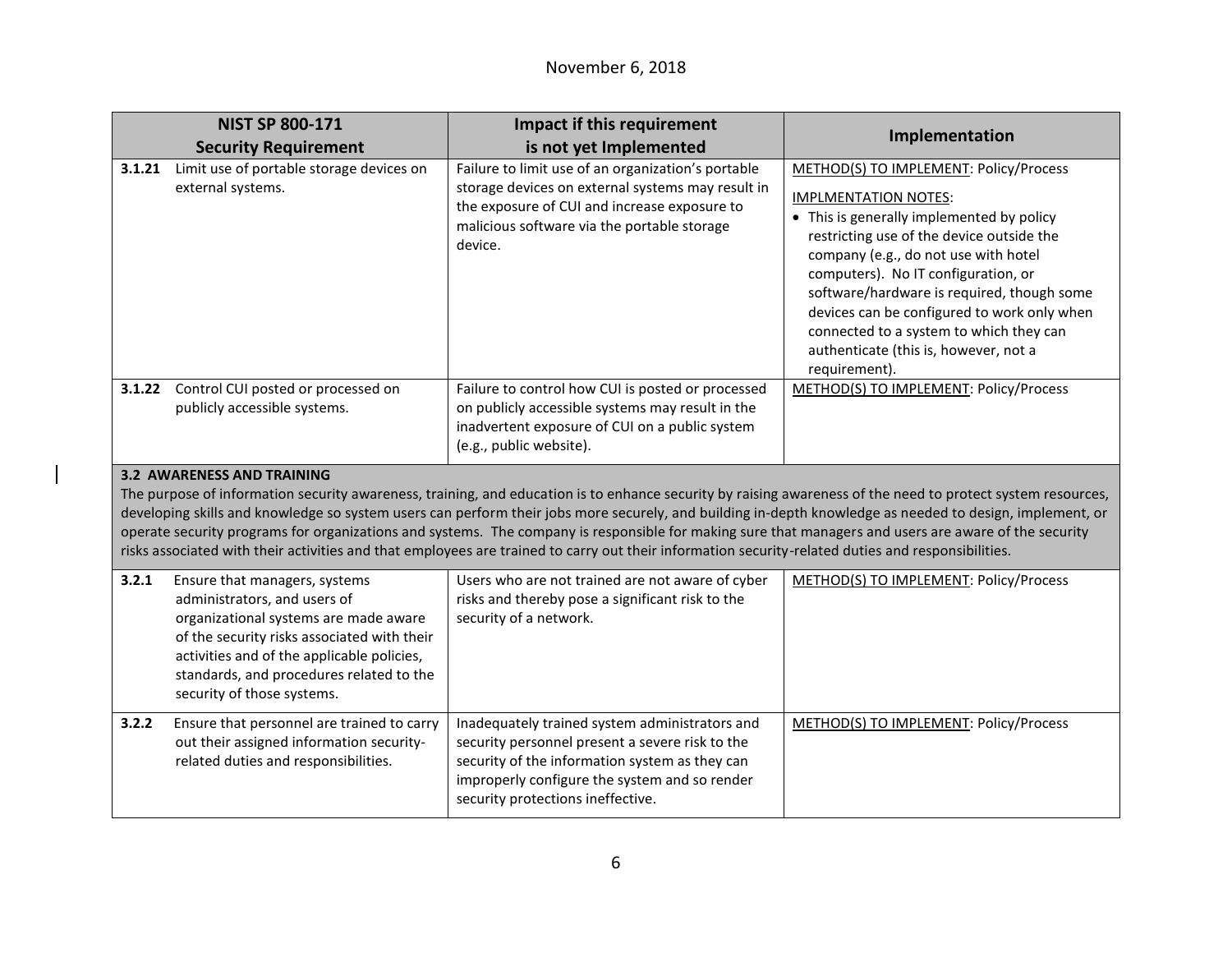|       | <b>NIST SP 800-171</b>                                                                                                                                                                         | Impact if this requirement                                                                                                                                                                                                                                                                                                                                                                                                                                                                                                                                                                                                                                                                                                                                                                                                                                                                                                                                                            | Implementation                                                                                                                  |
|-------|------------------------------------------------------------------------------------------------------------------------------------------------------------------------------------------------|---------------------------------------------------------------------------------------------------------------------------------------------------------------------------------------------------------------------------------------------------------------------------------------------------------------------------------------------------------------------------------------------------------------------------------------------------------------------------------------------------------------------------------------------------------------------------------------------------------------------------------------------------------------------------------------------------------------------------------------------------------------------------------------------------------------------------------------------------------------------------------------------------------------------------------------------------------------------------------------|---------------------------------------------------------------------------------------------------------------------------------|
|       | <b>Security Requirement</b>                                                                                                                                                                    | is not yet Implemented                                                                                                                                                                                                                                                                                                                                                                                                                                                                                                                                                                                                                                                                                                                                                                                                                                                                                                                                                                |                                                                                                                                 |
| 3.2.3 | Provide security awareness training on<br>recognizing and reporting potential<br>indicators of insider threat.                                                                                 | Users unaware of the characteristics of the Insider<br>Threat may be unable to detect an active Insider,<br>putting the security of the system and its<br>information at risk.                                                                                                                                                                                                                                                                                                                                                                                                                                                                                                                                                                                                                                                                                                                                                                                                        | METHOD(S) TO IMPLEMENT: Policy/Process<br>No cost training available at<br>https://www.cdse.edu/catalog/insider-<br>threat.html |
|       | <b>3.3 AUDIT AND ACCOUNTABILITY</b><br>can be held accountable.                                                                                                                                | An audit is an independent review and examination of records and activities to assess the adequacy of system requirements and ensure compliance with<br>established policies and operational procedures. An audit trail is a record of individuals who have accessed a system as well as what operations the user has<br>performed during a given period. Audit trails maintain a record of system activity both by system and application processes and by user activity of systems<br>and applications. In conjunction with appropriate tools and procedures, audit trails can assist in detecting security violations, performance issues, and flaws<br>in applications. Companies should create, protect, and retain system audit records to the extent needed to enable the monitoring, analysis, investigation,<br>and reporting of unlawful, unauthorized, or inappropriate system activity and ensure that the actions of users can be uniquely traced to those users so they |                                                                                                                                 |
| 3.3.1 | Create and retain system audit logs and<br>records to the extent needed to enable<br>the monitoring, analysis, investigation,<br>and reporting of unlawful or<br>unauthorized system activity. | Failure to maintain an adequate audit capability<br>will result in an inability to detect<br>unauthorized/unlawful system activity, putting<br>the information system and its information at a<br>severe risk.                                                                                                                                                                                                                                                                                                                                                                                                                                                                                                                                                                                                                                                                                                                                                                        | METHOD(S) TO IMPLEMENT: IT Configuration                                                                                        |
| 3.3.2 | Ensure that the actions of individual<br>system users can be uniquely traced to<br>those users so they can be held<br>accountable for their actions.                                           | If the audit system is incapable of tracing actions<br>to individuals, it will not be possible to identify<br>and correct improper or illegal activity on the<br>network.                                                                                                                                                                                                                                                                                                                                                                                                                                                                                                                                                                                                                                                                                                                                                                                                             | METHOD(S) TO IMPLEMENT: IT Configuration                                                                                        |
| 3.3.3 | Review and update events.                                                                                                                                                                      | Failure to review and update which event are<br>audited (e.g., which event, how and how often)<br>can result in an inadequate audit capability as<br>new or changed system capabilities may not be<br>audited, putting the system at risk.                                                                                                                                                                                                                                                                                                                                                                                                                                                                                                                                                                                                                                                                                                                                            | METHOD(S) TO IMPLEMENT: IT Configuration                                                                                        |
| 3.3.4 | Alert in the event of an audit logging<br>process failure.                                                                                                                                     | Failure to activate alerts of audit logging failures<br>(e.g., audit storage has reached capacity) will<br>result in loss of auditing capabilities and failure to<br>detect other failures or improper activity.                                                                                                                                                                                                                                                                                                                                                                                                                                                                                                                                                                                                                                                                                                                                                                      | METHOD(S) TO IMPLEMENT: IT Configuration<br>This is typically a standard (default) configuration.                               |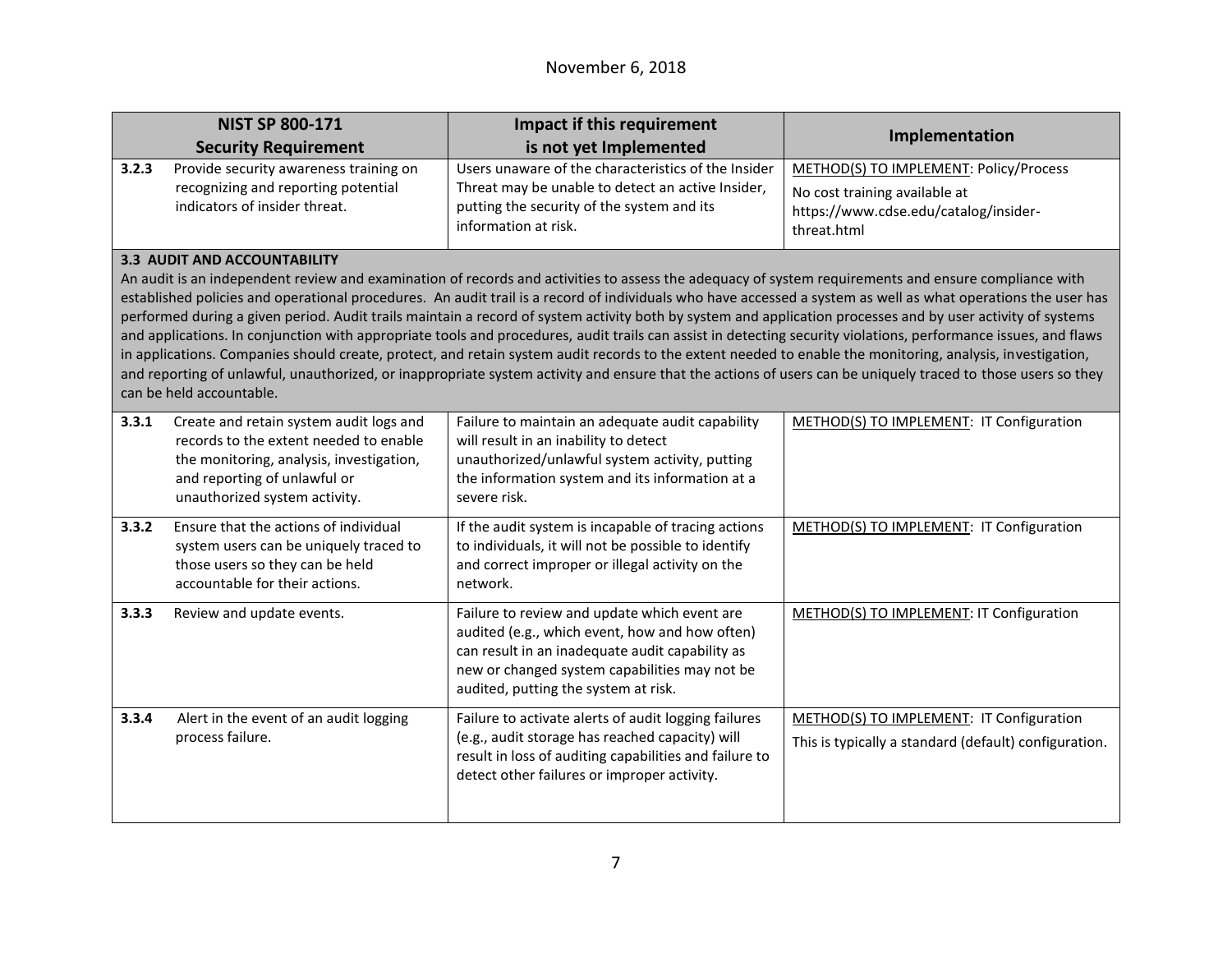|       | <b>NIST SP 800-171</b>                                                                                                                                                                 | Impact if this requirement                                                                                                                                                                                                                                    |                                                                                                                                                                                                                                                                                                                                                                        |
|-------|----------------------------------------------------------------------------------------------------------------------------------------------------------------------------------------|---------------------------------------------------------------------------------------------------------------------------------------------------------------------------------------------------------------------------------------------------------------|------------------------------------------------------------------------------------------------------------------------------------------------------------------------------------------------------------------------------------------------------------------------------------------------------------------------------------------------------------------------|
|       | <b>Security Requirement</b>                                                                                                                                                            | is not yet Implemented                                                                                                                                                                                                                                        | Implementation                                                                                                                                                                                                                                                                                                                                                         |
| 3.3.5 | Correlate audit record review, analysis,<br>and reporting processes for investigation<br>and response to indications of unlawful,<br>unauthorized, suspicious, or unusual<br>activity. | Lack of an ability to correlate audit review,<br>analysis, and reporting may result in a failure to<br>properly identify or efficiently investigate or<br>report improper activity.                                                                           | METHOD(S) TO IMPLEMENT: Policy/Process                                                                                                                                                                                                                                                                                                                                 |
| 3.3.6 | Provide audit record reduction and report<br>generation to support on-demand<br>analysis and reporting.                                                                                | This capability improves the ability to identify<br>improper activity revealed by audit reports.                                                                                                                                                              | METHOD(S) TO IMPLEMENT: Software                                                                                                                                                                                                                                                                                                                                       |
| 3.3.7 | Provide a system capability that<br>compares and synchronizes internal<br>system clocks with an authoritative<br>source to generate time stamps for audit<br>records.                  | Time stamps synchronized with an authoritative<br>source are a requirement for proper analysis of<br>audit results since this insures that various audit<br>results can be properly sequenced, e.g., establish<br>cause and effect, to support investigation. | METHOD(S) TO IMPLEMENT: IT Configuration<br>This is a simple configuration to synchronize with<br>authoritative time source (e.g., NIST Internet time<br>service at https://www.nist.gov/pml/time-and-<br>frequency-division/services/internet-time-service-<br>its?iframe=true&width=95%25&height=95%25)<br>and, for small networks, can be synchronized<br>manually. |
| 3.3.8 | Protect audit information and audit<br>logging tools from unauthorized access,<br>modification, and deletion.                                                                          | Auditing can be rendered ineffective (and actually<br>used to cover-up improper activity) if not properly<br>protected from alteration or deletion.                                                                                                           | METHOD(S) TO IMPLEMENT: IT Configuration                                                                                                                                                                                                                                                                                                                               |
| 3.3.9 | Limit management of audit logging<br>functionality to a subset of privileged<br>users.                                                                                                 | If personnel who are subject to audit (e.g.,<br>privileged users) are allowed to manage audit<br>functionality they are subject to, they can<br>invalidate the audit to hide improper activity,<br>putting the security of system at high risk.               | METHOD(S) TO IMPLEMENT: IT Configuration                                                                                                                                                                                                                                                                                                                               |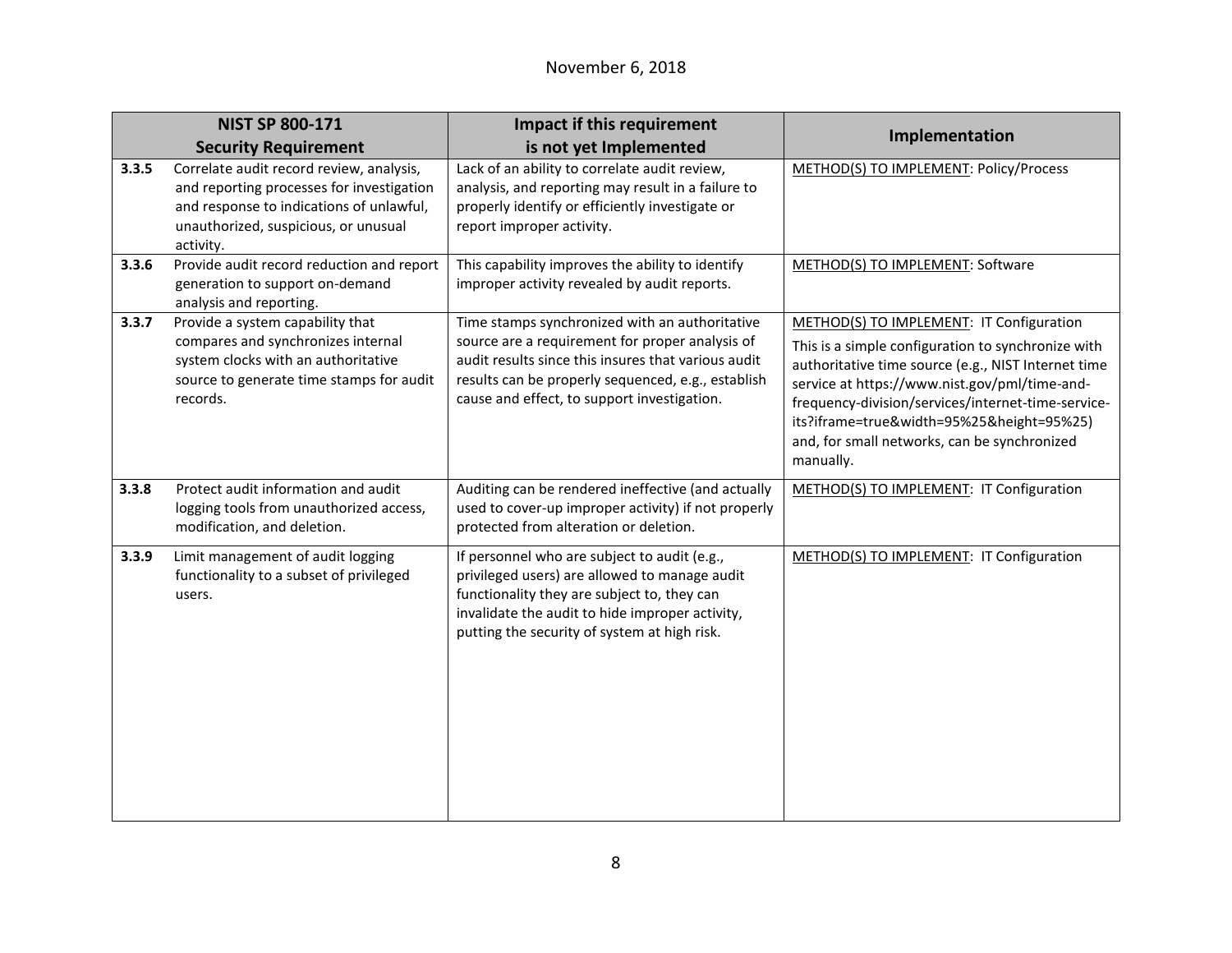## November 6, 2018

|                                                                                                                                                                                                                                                                                                                                                                                                                                                                                                                                                                                                                                                                                                                                                                                                                                                                                                                                                                                                                                                                                | <b>NIST SP 800-171</b>                                                                                                                                                                                                           | Impact if this requirement                                                                                                                                                                                                                                                                                                                                                                                                        | Implementation                                          |
|--------------------------------------------------------------------------------------------------------------------------------------------------------------------------------------------------------------------------------------------------------------------------------------------------------------------------------------------------------------------------------------------------------------------------------------------------------------------------------------------------------------------------------------------------------------------------------------------------------------------------------------------------------------------------------------------------------------------------------------------------------------------------------------------------------------------------------------------------------------------------------------------------------------------------------------------------------------------------------------------------------------------------------------------------------------------------------|----------------------------------------------------------------------------------------------------------------------------------------------------------------------------------------------------------------------------------|-----------------------------------------------------------------------------------------------------------------------------------------------------------------------------------------------------------------------------------------------------------------------------------------------------------------------------------------------------------------------------------------------------------------------------------|---------------------------------------------------------|
|                                                                                                                                                                                                                                                                                                                                                                                                                                                                                                                                                                                                                                                                                                                                                                                                                                                                                                                                                                                                                                                                                | <b>Security Requirement</b>                                                                                                                                                                                                      | is not yet Implemented                                                                                                                                                                                                                                                                                                                                                                                                            |                                                         |
| <b>3.4 CONFIGURATION MANAGEMENT</b><br>Configuration management is a collection of activities focused on establishing and maintaining the integrity of information technology products and systems<br>through the control of processes for initializing, changing, and monitoring the configurations of those products and systems throughout the System<br>Development Life Cycle (SDLC). Configuration management consists of determining and documenting the appropriate specific settings for a system,<br>conducting security impact analyses, and managing changes through a change control board. It allows the entire system to be reviewed to help ensure that<br>a change made on one system does not have adverse effects on another system. Companies establish and maintain baseline configurations and inventories<br>of company systems, including hardware, software, firmware, and documentation throughout the respective SDLC and establish and enforce security<br>configuration settings for information technology products employed in company systems. |                                                                                                                                                                                                                                  |                                                                                                                                                                                                                                                                                                                                                                                                                                   |                                                         |
| 3.4.1                                                                                                                                                                                                                                                                                                                                                                                                                                                                                                                                                                                                                                                                                                                                                                                                                                                                                                                                                                                                                                                                          | Establish and maintain baseline<br>configurations and inventories of<br>organizational systems (including<br>hardware, software, firmware, and<br>documentation) throughout the<br>respective system development life<br>cycles. | Establishing baseline configurations is essential as<br>'out of the box' default configurations are<br>typically insecure (e.g., Password = password, PIN<br>= 0000) and allow anyone to change the<br>configuration, resulting in a severe risk to the<br>security of the system.<br>Inventories of system hardware, software,<br>firmware, etc.) are essential to proper scanning,<br>patching and configuration of the system. | METHOD(S) TO IMPLEMENT: Policy/Process or<br>Software   |
| 3.4.2                                                                                                                                                                                                                                                                                                                                                                                                                                                                                                                                                                                                                                                                                                                                                                                                                                                                                                                                                                                                                                                                          | Establish and enforce security<br>configuration settings for information<br>technology products employed in<br>organizational systems.                                                                                           | If security configuration settings are not<br>established and enforced, the overall system will<br>be insecure and at high risk.                                                                                                                                                                                                                                                                                                  | METHOD(S) TO IMPLEMENT: IT Configuration or<br>Software |
| 3.4.3                                                                                                                                                                                                                                                                                                                                                                                                                                                                                                                                                                                                                                                                                                                                                                                                                                                                                                                                                                                                                                                                          | Track, review, approve or disapprove, and<br>log changes to organizational systems.                                                                                                                                              | If changes are not properly managed the system<br>will rapidly fall out of proper configuration,<br>become insecure and at high risk. Additionally,<br>failure to log approved changes makes identifying<br>unauthorized changes made by an intruder,<br>extremely difficult to detect.                                                                                                                                           | METHOD(S) TO IMPLEMENT: Policy/Process                  |
| 3.4.4                                                                                                                                                                                                                                                                                                                                                                                                                                                                                                                                                                                                                                                                                                                                                                                                                                                                                                                                                                                                                                                                          | Analyze the security impact of changes<br>prior to implementation.                                                                                                                                                               | Failure to analyze the security implications of a<br>change before implementation may result in<br>unintended and severe security consequences.                                                                                                                                                                                                                                                                                   | METHOD(S) TO IMPLEMENT: Policy/Process                  |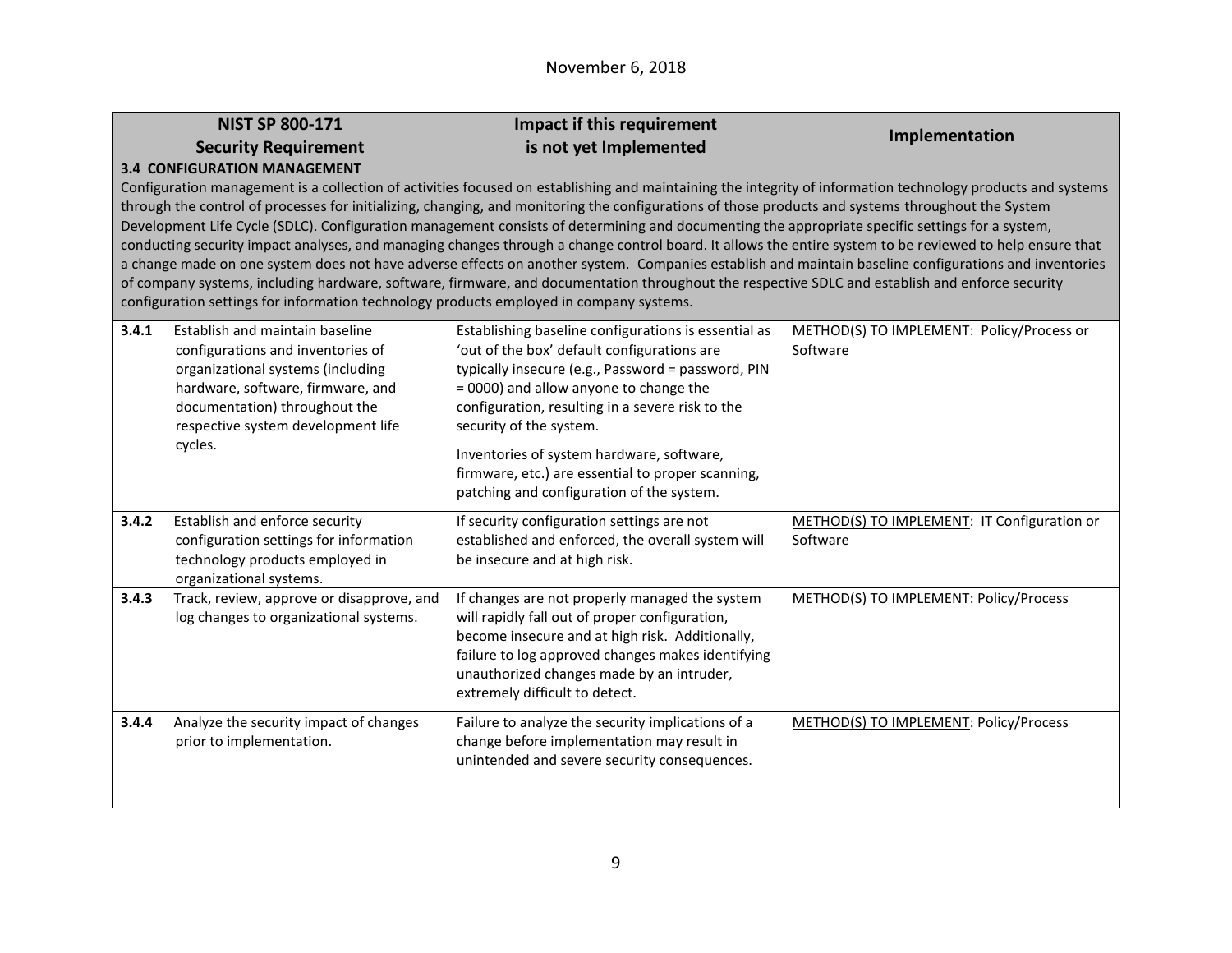|       | <b>NIST SP 800-171</b>                                                                                                                                                                                      | Impact if this requirement                                                                                                                                                                                                                                                                | Implementation                                                                                                                                                                                                                                                                                                 |
|-------|-------------------------------------------------------------------------------------------------------------------------------------------------------------------------------------------------------------|-------------------------------------------------------------------------------------------------------------------------------------------------------------------------------------------------------------------------------------------------------------------------------------------|----------------------------------------------------------------------------------------------------------------------------------------------------------------------------------------------------------------------------------------------------------------------------------------------------------------|
|       | <b>Security Requirement</b>                                                                                                                                                                                 | is not yet Implemented                                                                                                                                                                                                                                                                    |                                                                                                                                                                                                                                                                                                                |
| 3.4.5 | Define, document, approve, and enforce<br>physical and logical access restrictions<br>associated with changes to organizational<br>systems.                                                                 | Failure to impose access restrictions related to<br>changes (e.g., insuring only qualified, authorized<br>personnel can implement changes) can result in<br>unauthorized changes being made (purposely or<br>inadvertently) that result in the system being<br>insecure and at high risk. | METHOD(S) TO IMPLEMENT: IT Configuration                                                                                                                                                                                                                                                                       |
| 3.4.6 | Employ the principle of least functionality<br>by configuring organizational systems to<br>provide only essential capabilities.                                                                             | Systems should be configured to provide only<br>functions that are needed. Systems with<br>unconstrained or unnecessary functions are<br>inherently more insecure and so susceptible to<br>intrusion or subversion.                                                                       | METHOD(S) TO IMPLEMENT: IT Configuration                                                                                                                                                                                                                                                                       |
| 3.4.7 | Restrict, disable, or prevent the use of<br>nonessential programs, functions, ports,<br>protocols, and services.                                                                                            | Unneeded but enabled programs, functions,<br>ports, protocols and services can provide ready<br>access for misuse or intrusion (especially since if<br>not needed they typically are not securely<br>configured or monitored).                                                            | METHOD(S) TO IMPLEMENT: IT Configuration or<br>Software                                                                                                                                                                                                                                                        |
| 3.4.8 | Apply deny-by-exception (blacklisting)<br>policy to prevent the use of unauthorized<br>software or deny-all, permit-by-exception<br>(whitelisting) policy to allow the<br>execution of authorized software. | Failure to prevent the use of unauthorized<br>software can expose the information system to<br>malicious software, covert channels for<br>exploitation of the system, or compromise of its<br>data.                                                                                       | METHOD(S) TO IMPLEMENT: Policy/Process,<br>IT Configuration, or Software<br>This requirement is to Blacklist OR Whitelist.<br>Blacklist can be a policy and process to prohibit<br>types of software (e.g., games) or non-company<br>software, and enforced by periodic review of<br>software on workstations. |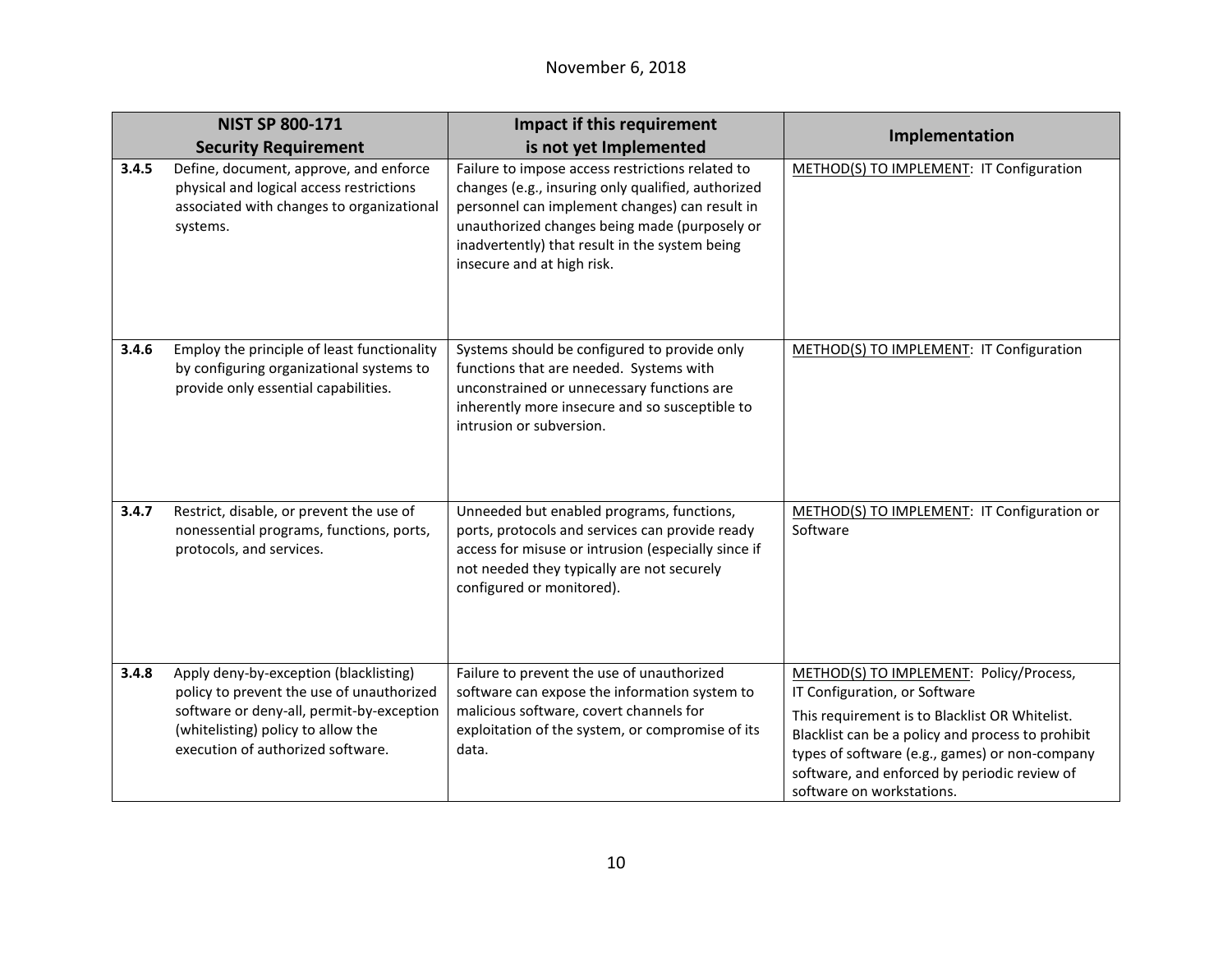|       | <b>NIST SP 800-171</b>                                                                                                                            | Impact if this requirement                                                                                                                                                                                                                                                                                                                                                                                                                                                                                                                                                                                                                                                                                                                                                                                                                                                                                                       | Implementation                                                                                                                                                                                                                                                                                                                                                                                                                                                                             |
|-------|---------------------------------------------------------------------------------------------------------------------------------------------------|----------------------------------------------------------------------------------------------------------------------------------------------------------------------------------------------------------------------------------------------------------------------------------------------------------------------------------------------------------------------------------------------------------------------------------------------------------------------------------------------------------------------------------------------------------------------------------------------------------------------------------------------------------------------------------------------------------------------------------------------------------------------------------------------------------------------------------------------------------------------------------------------------------------------------------|--------------------------------------------------------------------------------------------------------------------------------------------------------------------------------------------------------------------------------------------------------------------------------------------------------------------------------------------------------------------------------------------------------------------------------------------------------------------------------------------|
|       | <b>Security Requirement</b>                                                                                                                       | is not yet Implemented                                                                                                                                                                                                                                                                                                                                                                                                                                                                                                                                                                                                                                                                                                                                                                                                                                                                                                           |                                                                                                                                                                                                                                                                                                                                                                                                                                                                                            |
| 3.4.9 | Control and monitor user-installed<br>software.                                                                                                   | Failure to control the software a user can install<br>may introduce malware and vulnerabilities to the<br>network.                                                                                                                                                                                                                                                                                                                                                                                                                                                                                                                                                                                                                                                                                                                                                                                                               | METHOD(S) TO IMPLEMENT: Policy/Process, IT<br>Configuration; Software<br>• This requirement does not necessarily require<br>use of IT configuration or software, although<br>that would be the typical means of<br>implementing. A policy/process of periodic<br>examination of user accounts is acceptable.<br><b>IMPLEMENTATION NOTES:</b><br>• This requirement is necessary to protect the<br>overall system processing CUI. It is not about<br>software used to actually process CUI. |
|       | 3.5 IDENTIFICATION AND AUTHENTICATION                                                                                                             | For most systems, identification and authentication is often the first line of defense. Identification is the means of verifying the identity of a user, process, or<br>device, typically as a prerequisite for granting access to resources in a system. Identification and authentication is a technical measure that prevents<br>unauthorized individuals or processes from entering a system. Identification and authentication is a critical building block of information security since it is<br>the basis for most types of access control and for establishing user accountability. Access control often requires that the system can identify and<br>differentiate between users. Companies should identify system users, processes acting on behalf of users, or devices and authenticate or verify the<br>identities of those users, processes, or devices, as a prerequisite to allowing access to company systems. |                                                                                                                                                                                                                                                                                                                                                                                                                                                                                            |
| 3.5.1 | Identify system users, processes acting<br>on behalf of users, and devices.                                                                       | If users, devices or processes are not identified,<br>the activity on the system cannot be properly<br>controlled or monitored, placing the security of<br>the system and its information at high risk.                                                                                                                                                                                                                                                                                                                                                                                                                                                                                                                                                                                                                                                                                                                          | METHOD(S) TO IMPLEMENT: IT Configuration                                                                                                                                                                                                                                                                                                                                                                                                                                                   |
| 3.5.2 | Authenticate (or verify) the identities of<br>users, processes, or devices, as a<br>prerequisite to allowing access to<br>organizational systems. | If identities are not authenticated prior to<br>providing access to the system, then the activities<br>of users, devices, and processes cannot be<br>properly controlled and monitored, placing the<br>security of the system and its information at high<br>risk.                                                                                                                                                                                                                                                                                                                                                                                                                                                                                                                                                                                                                                                               | METHOD(S) TO IMPLEMENT: IT Configuration                                                                                                                                                                                                                                                                                                                                                                                                                                                   |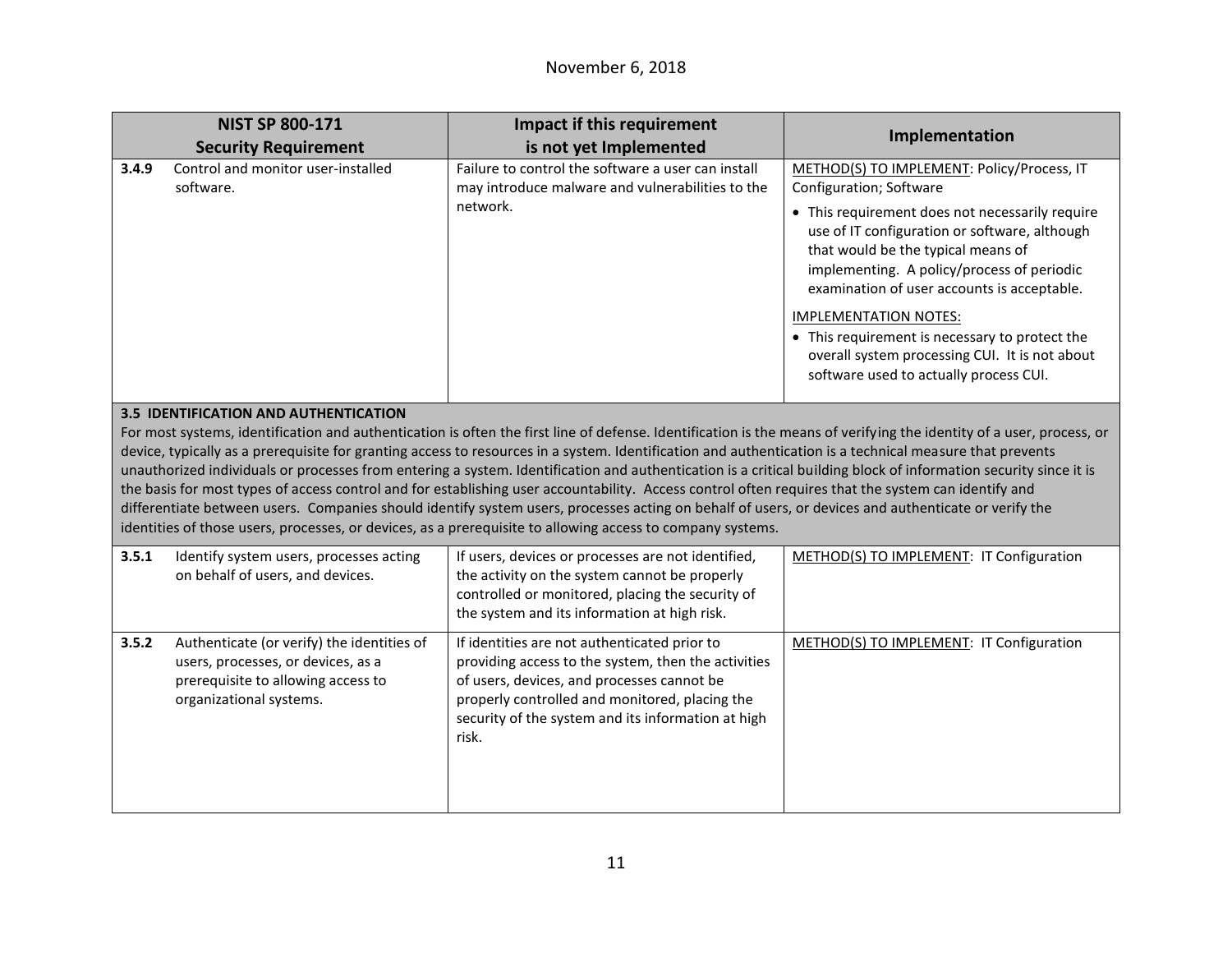| Implementation<br>is not yet Implemented<br><b>Security Requirement</b><br>Failure to use multifactor authentication results in<br>3.5.3<br>Use multifactor authentication for local<br>METHOD(S) TO IMPLEMENT: Hardware/Software<br>and network access to privileged<br>weak authentication, typically via simple<br><b>IMPLEMENTATION NOTES:</b><br>accounts and for network access to non-<br>passwords, which makes it easier for the intruder<br>• Multifactor authentication (MFA) to an<br>privileged accounts.<br>to assume the identity of an authorized user or<br>information system uses two or more methods<br>privileged user, and compromise the security of<br>of authentication involving something you know<br>the system and its information.<br>(e.g., password); something you have (e.g., a<br>One-Time Password (OTP) generating device<br>like a fob, smart-card, or a mobile app on a<br>smart-phone); and something you are (e.g., a<br>biometric like a fingerprint or iris).<br>• Where you are, even in a controlled access<br>facility, is not one of these factors and,<br>generally, would be a condition that applied to<br>many and not unique to the individual being<br>authenticated.<br>• Local Access means access to an organizational<br>system by a user (or process acting on behalf of<br>a user) communicating through a direct<br>connection without the use of a network.<br>• Network Access means access to a system by a<br>user (or a process acting on behalf of a user)<br>communicating through a network (e.g., local<br>area network, wide area network, Internet). |
|-----------------------------------------------------------------------------------------------------------------------------------------------------------------------------------------------------------------------------------------------------------------------------------------------------------------------------------------------------------------------------------------------------------------------------------------------------------------------------------------------------------------------------------------------------------------------------------------------------------------------------------------------------------------------------------------------------------------------------------------------------------------------------------------------------------------------------------------------------------------------------------------------------------------------------------------------------------------------------------------------------------------------------------------------------------------------------------------------------------------------------------------------------------------------------------------------------------------------------------------------------------------------------------------------------------------------------------------------------------------------------------------------------------------------------------------------------------------------------------------------------------------------------------------------------------------------------------------------------------------------------|
|                                                                                                                                                                                                                                                                                                                                                                                                                                                                                                                                                                                                                                                                                                                                                                                                                                                                                                                                                                                                                                                                                                                                                                                                                                                                                                                                                                                                                                                                                                                                                                                                                             |
| • For a NON-PRIVILEGED user, if it's a standalone<br>computer (e.g., a laptop computer), with no<br>network access, the access can be via single<br>factor authentication (SFA) - MFA is not<br>required. However, if used to connect to a LAN,<br>the network access has to be MFA. Typically,<br>organizational desktops are used for network<br>access and so the user has to use MFA to access                                                                                                                                                                                                                                                                                                                                                                                                                                                                                                                                                                                                                                                                                                                                                                                                                                                                                                                                                                                                                                                                                                                                                                                                                          |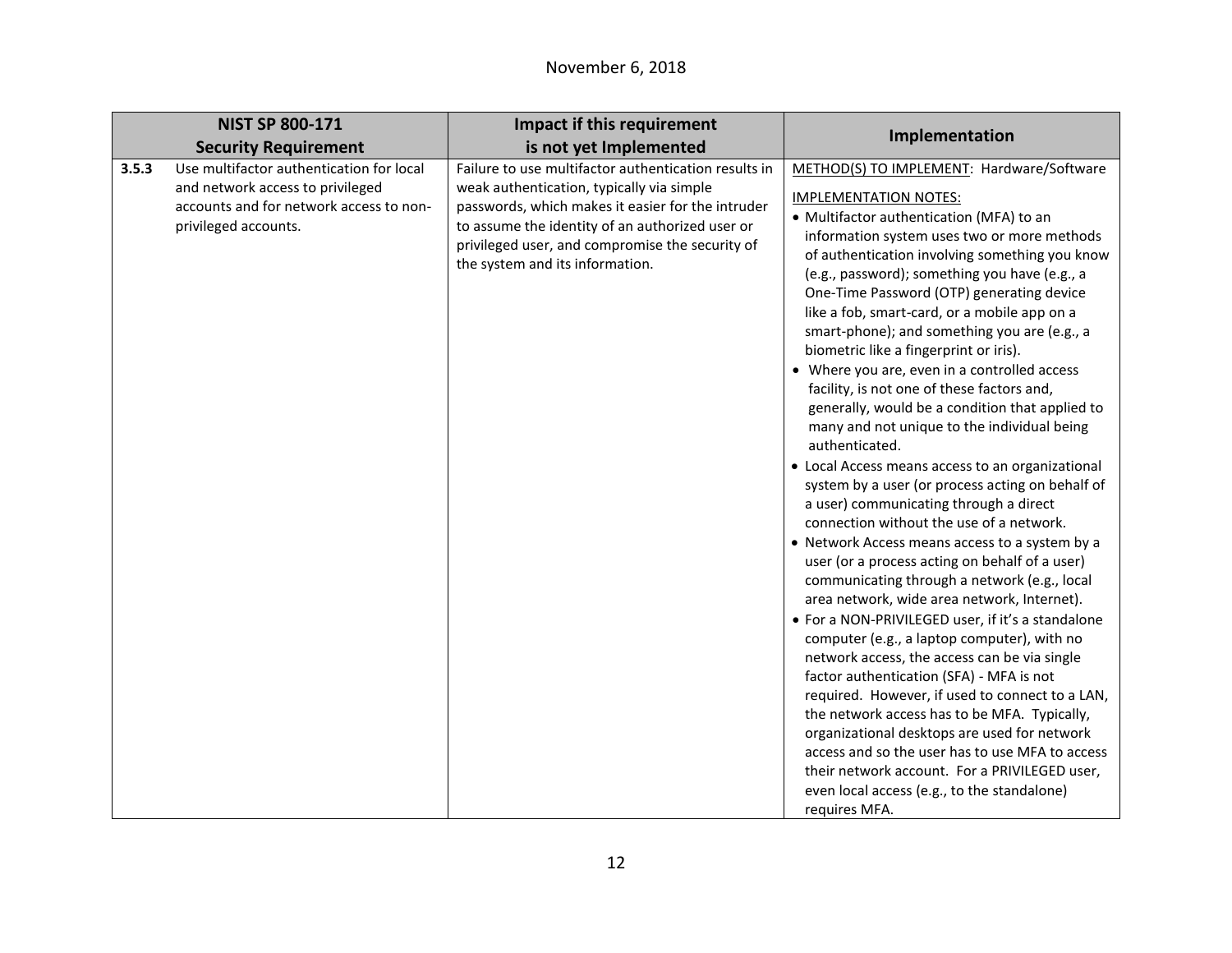| <b>NIST SP 800-171</b>                                                                                                         | Impact if this requirement                                                                                                                                                                                                            |                                                                                                                                                                                                                                                                                                                                                                                                                                                                                                                                                                                                                                                                                                                                                                                                                                                                                                                                                                                                                                                           |
|--------------------------------------------------------------------------------------------------------------------------------|---------------------------------------------------------------------------------------------------------------------------------------------------------------------------------------------------------------------------------------|-----------------------------------------------------------------------------------------------------------------------------------------------------------------------------------------------------------------------------------------------------------------------------------------------------------------------------------------------------------------------------------------------------------------------------------------------------------------------------------------------------------------------------------------------------------------------------------------------------------------------------------------------------------------------------------------------------------------------------------------------------------------------------------------------------------------------------------------------------------------------------------------------------------------------------------------------------------------------------------------------------------------------------------------------------------|
| <b>Security Requirement</b>                                                                                                    | is not yet Implemented                                                                                                                                                                                                                | Implementation                                                                                                                                                                                                                                                                                                                                                                                                                                                                                                                                                                                                                                                                                                                                                                                                                                                                                                                                                                                                                                            |
|                                                                                                                                |                                                                                                                                                                                                                                       | • MFA is not required for access to mobile devices<br>such as smartphones or tablets as there is a<br>separate requirement (3.1.19) to encrypt CUI on<br>mobile devices and mobile computing<br>platforms, and typically mobile devices do not<br>support MFA in order to access the device.<br>However, if the mobile device is used to access<br>a Covered Contractor Information System, then<br>the system has to provide the capability for<br>MFA for access by the device, and which would<br>be entered via the device (e.g., use of a OTP<br>device and a password).<br>• The multifactor authentication system is a<br>requirement for local or network access to the<br>information system, which is different from<br>authentication to a specific information system<br>component (e.g., a router) or an application<br>(e.g., database). While many system<br>components and applications now support (and<br>expect) multifactor authentication, it is not a<br>requirement to implement two-factor<br>authentication on specific devices. |
| 3.5.4<br>Employ replay-resistant authentication<br>mechanisms for network access to<br>privileged and non-privileged accounts. | Use of non-replay resistant authentication<br>mechanisms make a system susceptible to<br>intruders recording and replaying previous<br>authentication messages, and increases the<br>likelihood of unauthorized access to the system. | METHOD(S) TO IMPLEMENT: IT Configuration or<br>Software or Hardware<br>Replay-resistant techniques include, for example,<br>protocols that use nonces or challenges such as<br>time synchronous or challenge-response one-time<br>authenticators. (3.5.4, Appendix F, NIST SP 800-<br>171). This capability is typically standard in recent<br>Operating Systems.                                                                                                                                                                                                                                                                                                                                                                                                                                                                                                                                                                                                                                                                                         |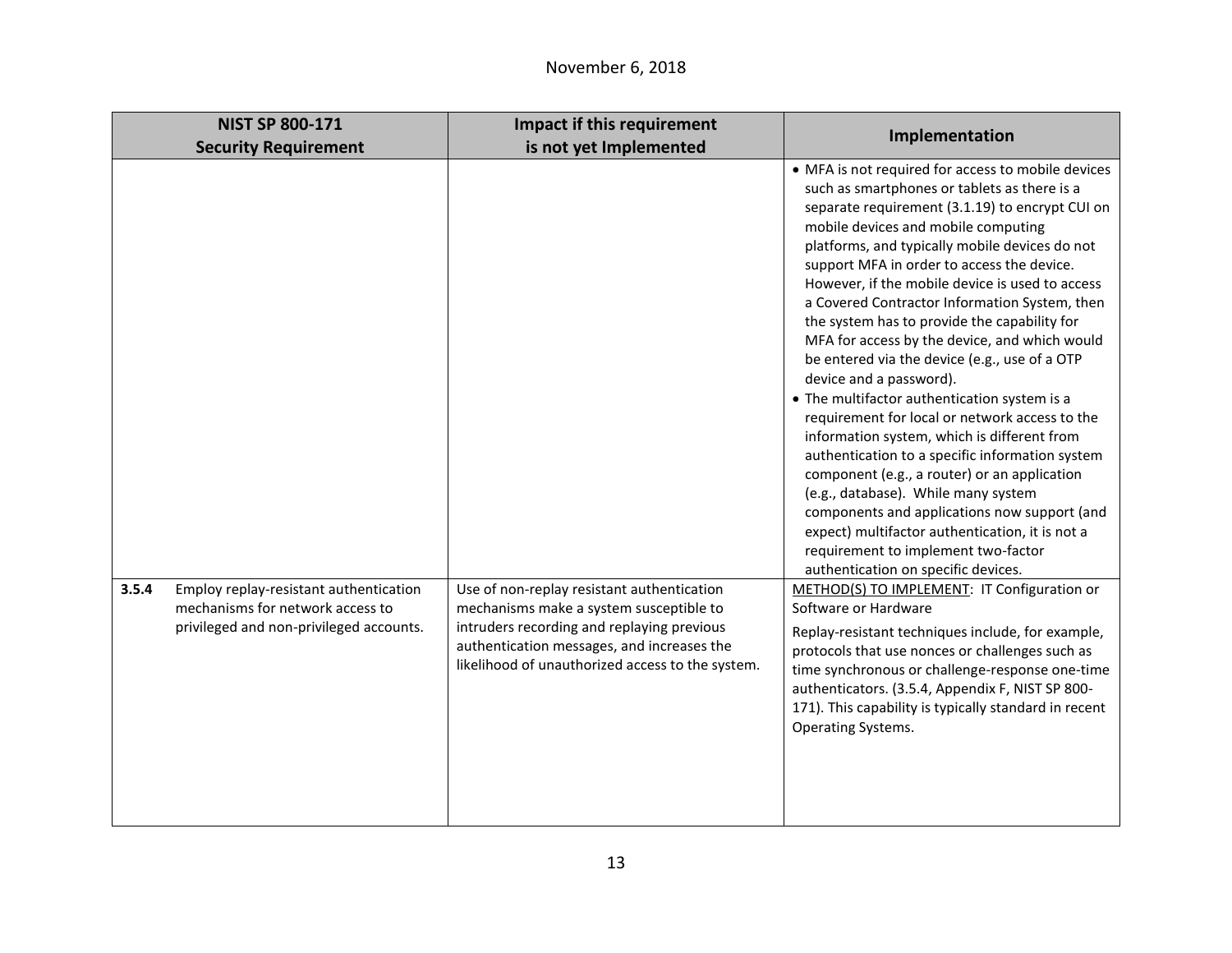|       | <b>NIST SP 800-171</b>                                                                                 | Impact if this requirement                                                                                                                                                                                                                                                                                                                                                                       | Implementation                                                                                                                                                                                             |
|-------|--------------------------------------------------------------------------------------------------------|--------------------------------------------------------------------------------------------------------------------------------------------------------------------------------------------------------------------------------------------------------------------------------------------------------------------------------------------------------------------------------------------------|------------------------------------------------------------------------------------------------------------------------------------------------------------------------------------------------------------|
|       | <b>Security Requirement</b>                                                                            | is not yet Implemented                                                                                                                                                                                                                                                                                                                                                                           |                                                                                                                                                                                                            |
| 3.5.5 | Prevent reuse of identifiers for a defined<br>period.                                                  | This prevents reuse of the Identifiers (e.g., logon<br>name) assigned to an individual, groups, etc.,<br>being reassigned to a different individual and<br>group to insure the identifier is associated with<br>only one user/group. If an identifier is reassigned,<br>the new user may be permitted inappropriate<br>access to system resources (e.g., files) allowed to<br>the previous user. | METHOD(S) TO IMPLEMENT: IT Configuration<br><b>IMPLEMENTATION NOTES:</b><br>• There are no minimum acceptable values for "a<br>defined period." The values are left to the DoD<br>contractor to determine. |
| 3.5.6 | Disable identifiers after a defined period<br>of inactivity.                                           | Failure to disable inactive identifies could enable<br>an intruder to exploit the inactive identifier (and<br>go unnoticed since the account owner may not<br>notice).                                                                                                                                                                                                                           | METHOD(S) TO IMPLEMENT: IT Configuration                                                                                                                                                                   |
| 3.5.7 | Enforce a minimum password complexity<br>and change of characters when new<br>passwords are created.   | Using weak passwords or not changing characters<br>when creating new passwords makes it<br>substantially easier for the intruder to attack the<br>password.                                                                                                                                                                                                                                      | METHOD(S) TO IMPLEMENT: IT Configuration                                                                                                                                                                   |
| 3.5.8 | Prohibit password reuse for a specified<br>number of generations.                                      | Reusing recently expired passwords makes it<br>substantially easier for the intruder to attack or<br>compromise the password.                                                                                                                                                                                                                                                                    | METHOD(S) TO IMPLEMENT: IT Configuration                                                                                                                                                                   |
| 3.5.9 | Allow temporary password use for<br>system logons with an immediate change<br>to a permanent password. | Failure to change temporary passwords<br>immediately puts the system at risk since the<br>temporary password is typically more susceptible<br>to attack or compromise, and known to more<br>than a single individual.                                                                                                                                                                            | METHOD(S) TO IMPLEMENT: IT Configuration                                                                                                                                                                   |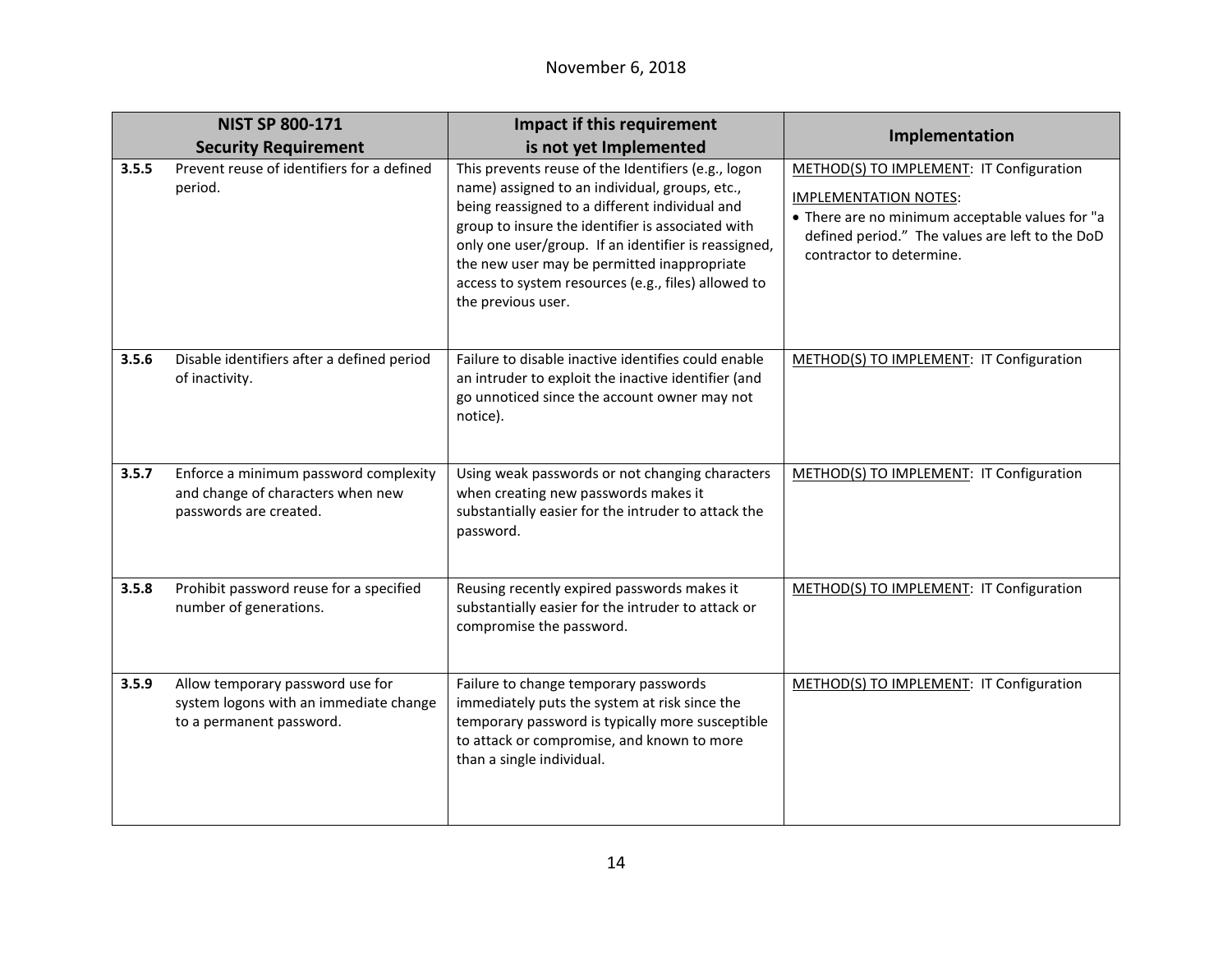|                                                                                                                                                                                                                                                                                                                                                                                                                                                                                                                                                                                                     | <b>NIST SP 800-171</b>                                                                                                                                                                             | Impact if this requirement                                                                                                                                                                                                               | Implementation                                                                                                                                                                                                                                                                                                                                                                                                                                                                                                                                                                                                                    |
|-----------------------------------------------------------------------------------------------------------------------------------------------------------------------------------------------------------------------------------------------------------------------------------------------------------------------------------------------------------------------------------------------------------------------------------------------------------------------------------------------------------------------------------------------------------------------------------------------------|----------------------------------------------------------------------------------------------------------------------------------------------------------------------------------------------------|------------------------------------------------------------------------------------------------------------------------------------------------------------------------------------------------------------------------------------------|-----------------------------------------------------------------------------------------------------------------------------------------------------------------------------------------------------------------------------------------------------------------------------------------------------------------------------------------------------------------------------------------------------------------------------------------------------------------------------------------------------------------------------------------------------------------------------------------------------------------------------------|
|                                                                                                                                                                                                                                                                                                                                                                                                                                                                                                                                                                                                     | <b>Security Requirement</b>                                                                                                                                                                        | is not yet Implemented                                                                                                                                                                                                                   |                                                                                                                                                                                                                                                                                                                                                                                                                                                                                                                                                                                                                                   |
| 3.5.10                                                                                                                                                                                                                                                                                                                                                                                                                                                                                                                                                                                              | Store and transmit only<br>cryptographically-protected passwords.                                                                                                                                  | Failure to properly encrypt passwords in transit or<br>when stored makes all passwords susceptible to<br>intercept or exfiltration and puts the security of<br>the system and its information at high risk.                              | METHOD(S) TO IMPLEMENT: IT Configuration<br><b>IMPLEMENTATION NOTES:</b><br>• The Supplemental Guidance in NIST SP 800-53,<br>Security and Privacy Controls for Federal<br>Information Systems and Organizations, for the<br>related security control IA-5(1) notes that<br>"Encrypted representations of passwords<br>include, for example, encrypted versions of<br>passwords and one-way cryptographic hashes<br>of passwords." Best practice would add a<br>unique "salt" to the password before hashing.<br>This description applies to the use of<br>"cryptographically-protected passwords" in<br>NIST SP 800-171 as well. |
| 3.5.11                                                                                                                                                                                                                                                                                                                                                                                                                                                                                                                                                                                              | Obscure feedback of authentication<br>information.                                                                                                                                                 | Failure to obscure authentication information<br>(e.g., passwords) when entered may result in the<br>observation and compromise of the password<br>(e.g., shoulder surfing).                                                             | METHOD(S) TO IMPLEMENT: IT Configuration<br>This is typically a default configuration to replace<br>password text with "dots".                                                                                                                                                                                                                                                                                                                                                                                                                                                                                                    |
| <b>3.6 INCIDENT RESPONSE</b><br>Systems are subject to a wide range of threat events, from corrupted data files to viruses to natural disasters. Vulnerability to some threat events can be<br>lessened by having standard operating procedures that can be followed in the event of an incident. Companies should establish an operational incident<br>handling capability for company systems that includes adequate preparation, detection, analysis, containment, recovery, and user response activities and<br>track, document, and report incidents to company management and/or authorities. |                                                                                                                                                                                                    |                                                                                                                                                                                                                                          |                                                                                                                                                                                                                                                                                                                                                                                                                                                                                                                                                                                                                                   |
| 3.6.1                                                                                                                                                                                                                                                                                                                                                                                                                                                                                                                                                                                               | Establish an operational incident-<br>handling capability for organizational<br>systems that includes preparation,<br>detection, analysis, containment,<br>recovery, and user response activities. | Lack of an operational incident-handling capability<br>can result in a failure to detect an incident (e.g.,<br>intrusion) or to properly analyze the impact and<br>respond, which places the system and its<br>information at high risk. | METHOD(S) TO IMPLEMENT: Policy/Process or<br>Software                                                                                                                                                                                                                                                                                                                                                                                                                                                                                                                                                                             |
| 3.6.2                                                                                                                                                                                                                                                                                                                                                                                                                                                                                                                                                                                               | Track, document, and report incidents to<br>designated officials and/or authorities                                                                                                                | Failure to track and report incidents can result in<br>ineffective and inappropriate response, adversely<br>impacting the system.                                                                                                        | METHOD(S) TO IMPLEMENT: Policy/Process or<br>Software                                                                                                                                                                                                                                                                                                                                                                                                                                                                                                                                                                             |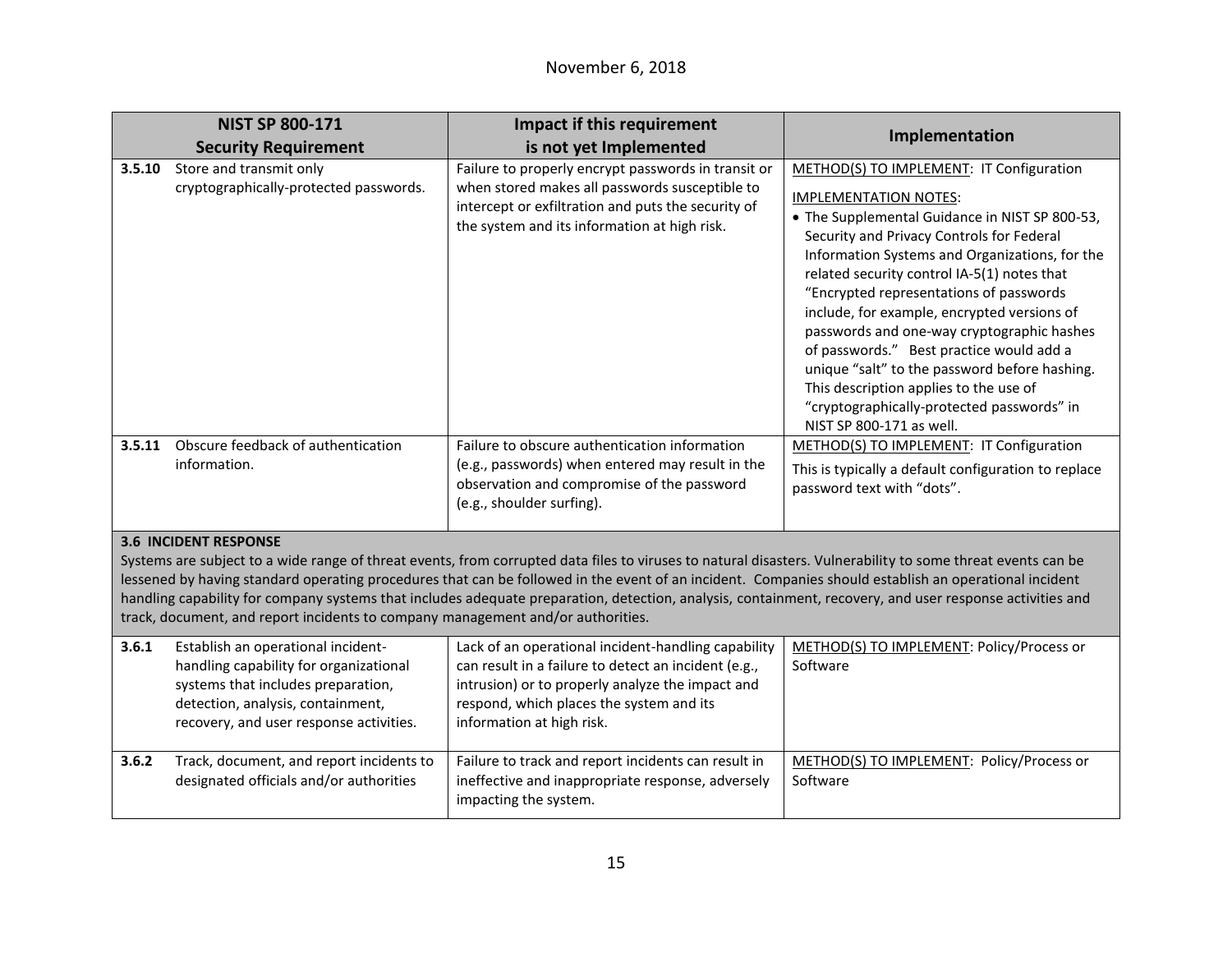|                                                                                                                                                                                                                                                                                                                                                                                                                                                                                               | <b>NIST SP 800-171</b>                                                                                                               | <b>Impact if this requirement</b>                                                                                                                                                                                                                                                    | Implementation                         |
|-----------------------------------------------------------------------------------------------------------------------------------------------------------------------------------------------------------------------------------------------------------------------------------------------------------------------------------------------------------------------------------------------------------------------------------------------------------------------------------------------|--------------------------------------------------------------------------------------------------------------------------------------|--------------------------------------------------------------------------------------------------------------------------------------------------------------------------------------------------------------------------------------------------------------------------------------|----------------------------------------|
|                                                                                                                                                                                                                                                                                                                                                                                                                                                                                               | <b>Security Requirement</b>                                                                                                          | is not yet Implemented                                                                                                                                                                                                                                                               |                                        |
|                                                                                                                                                                                                                                                                                                                                                                                                                                                                                               | both internal and external to the<br>organization.                                                                                   |                                                                                                                                                                                                                                                                                      |                                        |
| 3.6.3                                                                                                                                                                                                                                                                                                                                                                                                                                                                                         | Test the organizational incident response<br>capability.                                                                             | Failure to test the incident response capability<br>may result improper response to an actual<br>incident, placing the security of the system at<br>higher risk.                                                                                                                     | METHOD(S) TO IMPLEMENT: Policy/Process |
| <b>3.7 MAINTENANCE</b><br>To keep systems in good working order and to minimize risks from hardware and software failures, it is important that companies establish procedures for<br>systems maintenance. There are many ways a company can address these maintenance requirements. Companies should perform periodic and timely<br>maintenance on company systems and provide effective controls on the tools, techniques, mechanisms, and personnel used to conduct system<br>maintenance. |                                                                                                                                      |                                                                                                                                                                                                                                                                                      |                                        |
| 3.7.1                                                                                                                                                                                                                                                                                                                                                                                                                                                                                         | Perform maintenance on organizational<br>systems.                                                                                    | This refers to information security aspects of the<br>maintenance program - failure to maintain the<br>system (e.g., apply SW updates, revise<br>configuration settings, refresh SW beyond end of<br>life, maintain licenses) can result in significant<br>security vulnerabilities. | METHOD(S) TO IMPLEMENT: Policy/Process |
| 3.7.2                                                                                                                                                                                                                                                                                                                                                                                                                                                                                         | Provide controls on the tools, techniques,<br>mechanisms, and personnel used to<br>conduct system maintenance.                       | Failure to control maintenance can result in the<br>introduction of malicious code, theft of data or<br>creation of 'back doors' for future exploitation.                                                                                                                            | METHOD(S) TO IMPLEMENT: Policy/Process |
| 3.7.3                                                                                                                                                                                                                                                                                                                                                                                                                                                                                         | Ensure equipment removed for off-site<br>maintenance is sanitized of any CUI.                                                        | Failure to sanitize equipment can result in<br>exposure or loss of CUI.                                                                                                                                                                                                              | METHOD(S) TO IMPLEMENT: Policy/Process |
| 3.7.4                                                                                                                                                                                                                                                                                                                                                                                                                                                                                         | Check media containing diagnostic and<br>test programs for malicious code before<br>the media are used in organizational<br>systems. | Failure to check diagnostic or test media for<br>malicious code can result in the introduction of<br>malicious code into the system, and may result in<br>exfiltration of data or creation of 'back doors' for<br>future exploitation.                                               | METHOD(S) TO IMPLEMENT: Software       |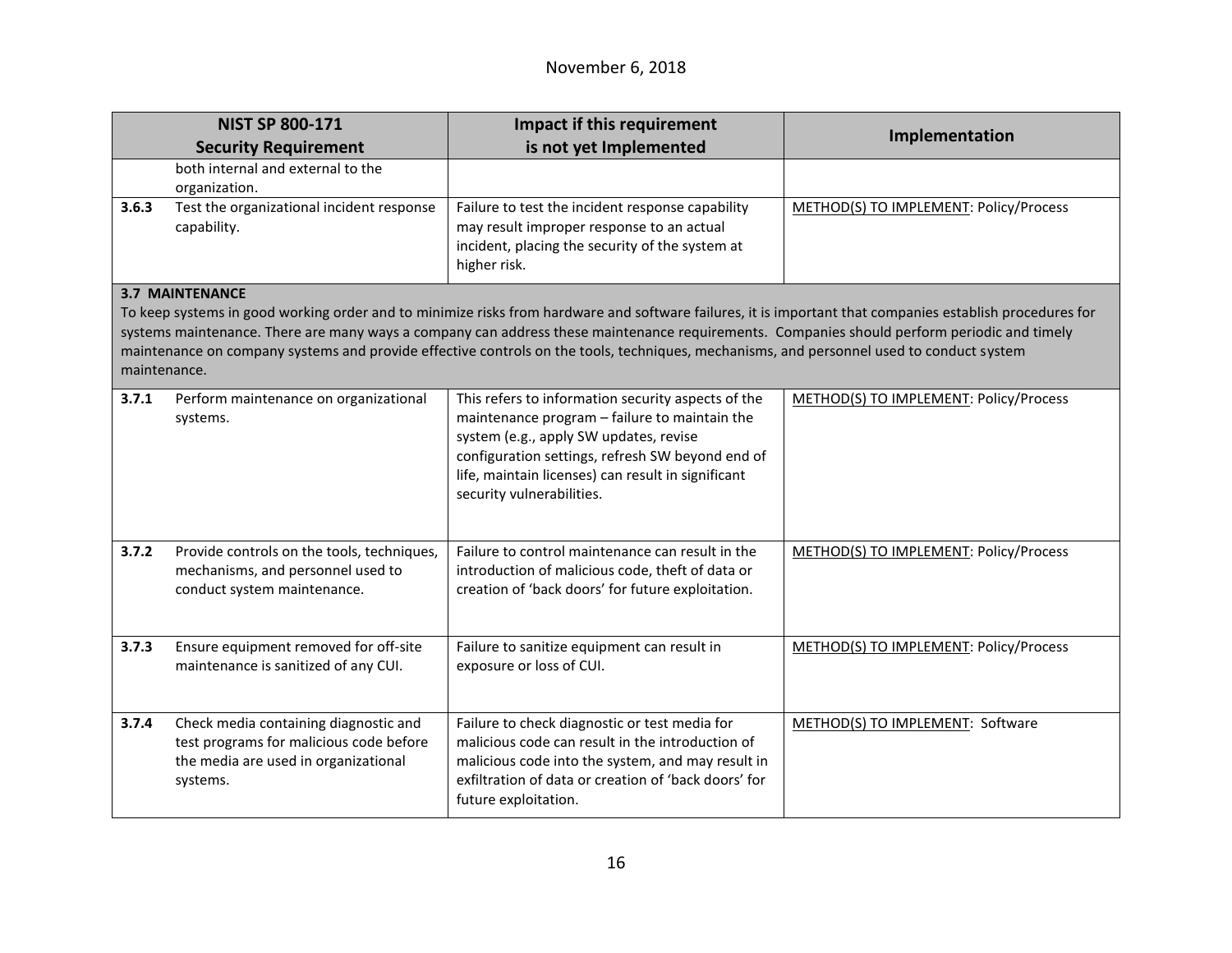|       | <b>NIST SP 800-171</b>                                                                                                                                                                           | <b>Impact if this requirement</b>                                                                                                                                                                                                                                                                                                                                                                                                                                                                                                                                                                                                                                                                                                                                                                                                                          | Implementation                                                                                                                                                                                                                                                                                                                                                                                                                                                                                                                                                                                                                                                                                                                                                                                                                                                 |
|-------|--------------------------------------------------------------------------------------------------------------------------------------------------------------------------------------------------|------------------------------------------------------------------------------------------------------------------------------------------------------------------------------------------------------------------------------------------------------------------------------------------------------------------------------------------------------------------------------------------------------------------------------------------------------------------------------------------------------------------------------------------------------------------------------------------------------------------------------------------------------------------------------------------------------------------------------------------------------------------------------------------------------------------------------------------------------------|----------------------------------------------------------------------------------------------------------------------------------------------------------------------------------------------------------------------------------------------------------------------------------------------------------------------------------------------------------------------------------------------------------------------------------------------------------------------------------------------------------------------------------------------------------------------------------------------------------------------------------------------------------------------------------------------------------------------------------------------------------------------------------------------------------------------------------------------------------------|
|       | <b>Security Requirement</b>                                                                                                                                                                      | is not yet Implemented                                                                                                                                                                                                                                                                                                                                                                                                                                                                                                                                                                                                                                                                                                                                                                                                                                     |                                                                                                                                                                                                                                                                                                                                                                                                                                                                                                                                                                                                                                                                                                                                                                                                                                                                |
|       |                                                                                                                                                                                                  |                                                                                                                                                                                                                                                                                                                                                                                                                                                                                                                                                                                                                                                                                                                                                                                                                                                            |                                                                                                                                                                                                                                                                                                                                                                                                                                                                                                                                                                                                                                                                                                                                                                                                                                                                |
| 3.7.5 | Require multifactor authentication to<br>establish nonlocal maintenance sessions<br>via external network connections and<br>terminate such connections when<br>nonlocal maintenance is complete. | Failure to strongly authenticate remote<br>maintenance sessions can result in unauthorized<br>access to the information system, introduction of<br>malicious code or creation of back doors for<br>future exploitation.                                                                                                                                                                                                                                                                                                                                                                                                                                                                                                                                                                                                                                    | METHOD(S) TO IMPLEMENT: Hardware<br><b>IMPLEMENTATION NOTES:</b><br>• If remote maintenance sessions are not allowed<br>or company can 'prohibit' remote maintenance<br>access until MFA capability implemented, this<br>requirement is met.<br>• The multifactor authentication for non-local<br>maintenance is intended for recurring non-local<br>maintenance by organizational personnel rather<br>than episodic non-local maintenance by outside<br>vendors where issuance of such credentials for<br>one-time activities is not efficient and may not<br>be advisable. Nevertheless, presuming the<br>individual performing the repair is known and<br>trusted, it is possible to provide for "one-time"<br>multifactor authentication through the use of a<br>password and a separately provided token (e.g.,<br>PIN via text message to a cell phone). |
| 3.7.6 | Supervise the maintenance activities of<br>maintenance personnel without required<br>access authorization.                                                                                       | Failure to properly supervise 'outside'<br>maintenance personnel can result in unauthorized<br>exposure of CUI, theft of CUI, introduction of<br>malicious code or creation of 'back doors' for<br>future exploitation.                                                                                                                                                                                                                                                                                                                                                                                                                                                                                                                                                                                                                                    | METHOD(S) TO IMPLEMENT: Policy/Process                                                                                                                                                                                                                                                                                                                                                                                                                                                                                                                                                                                                                                                                                                                                                                                                                         |
| 3.8.1 | users, and sanitize or destroy system media before disposal or release for reuse.<br>Protect (i.e., physically control and                                                                       | 3.8 MEDIA PROTECTION Media protection is a requirement that addresses the defense of system media, which can be described as both digital and non-<br>digital. Media protections can restrict access and make media available to authorized personnel only, apply security labels to sensitive information, and<br>provide instructions on how to remove information from media so that the information cannot be retrieved or reconstructed. Media protections also<br>include physically controlling system media and ensuring accountability, as well as restricting mobile devices capable of storing and carrying information into<br>or outside of restricted areas. Companies should protect system media, both paper and digital, limit access to information on system media to authorized<br>Failure to properly protect media can lead to loss/ | METHOD(S) TO IMPLEMENT: Policy/Process                                                                                                                                                                                                                                                                                                                                                                                                                                                                                                                                                                                                                                                                                                                                                                                                                         |
|       | securely store) system media containing<br>CUI, both paper and digital.                                                                                                                          | theft of CUI. It can also allow introduction of<br>malicious code or other alteration of the media                                                                                                                                                                                                                                                                                                                                                                                                                                                                                                                                                                                                                                                                                                                                                         |                                                                                                                                                                                                                                                                                                                                                                                                                                                                                                                                                                                                                                                                                                                                                                                                                                                                |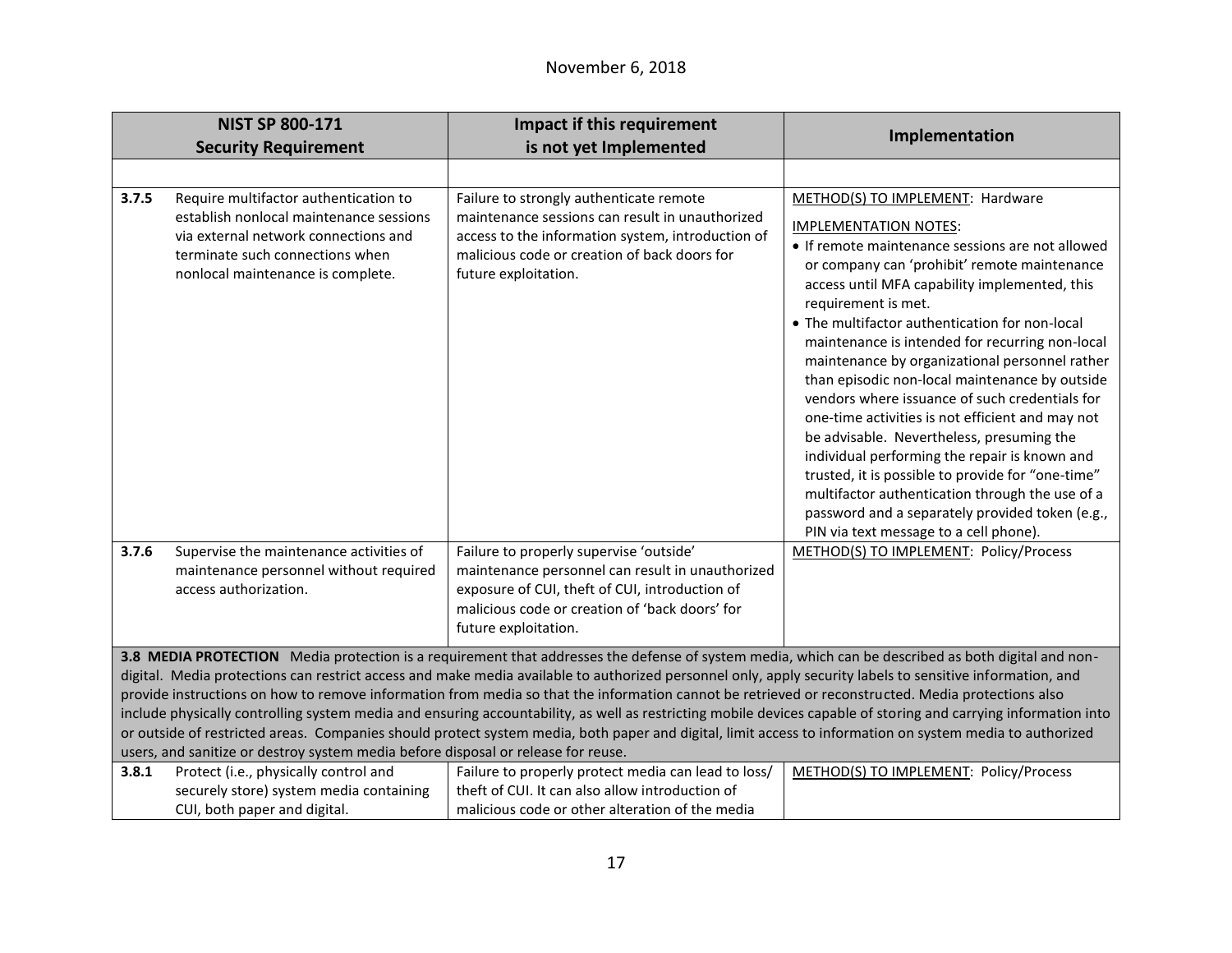|       | <b>NIST SP 800-171</b>                                                                      | Impact if this requirement                                                                                                        | Implementation                                                                                                                                                                                                                                                                                                                                                                                                                                                                                                                                                                                                                                                                                                                                                                                                                                                                                           |
|-------|---------------------------------------------------------------------------------------------|-----------------------------------------------------------------------------------------------------------------------------------|----------------------------------------------------------------------------------------------------------------------------------------------------------------------------------------------------------------------------------------------------------------------------------------------------------------------------------------------------------------------------------------------------------------------------------------------------------------------------------------------------------------------------------------------------------------------------------------------------------------------------------------------------------------------------------------------------------------------------------------------------------------------------------------------------------------------------------------------------------------------------------------------------------|
|       | <b>Security Requirement</b>                                                                 | is not yet Implemented                                                                                                            |                                                                                                                                                                                                                                                                                                                                                                                                                                                                                                                                                                                                                                                                                                                                                                                                                                                                                                          |
|       |                                                                                             | that can affect the security of the system using<br>the media.                                                                    |                                                                                                                                                                                                                                                                                                                                                                                                                                                                                                                                                                                                                                                                                                                                                                                                                                                                                                          |
| 3.8.2 | Limit access to CUI on system media to                                                      | Failure to limit the access to CUI on system media                                                                                | METHOD(S) TO IMPLEMENT: Policy/Process                                                                                                                                                                                                                                                                                                                                                                                                                                                                                                                                                                                                                                                                                                                                                                                                                                                                   |
|       | authorized users.                                                                           | to authorized users may result in unauthorized<br>exposure of CUI.                                                                | <b>IMPLEMENTATION NOTES:</b>                                                                                                                                                                                                                                                                                                                                                                                                                                                                                                                                                                                                                                                                                                                                                                                                                                                                             |
|       |                                                                                             |                                                                                                                                   | • This requirement is meant to be applied by<br>using physical controls to access physical media,<br>but other mechanisms for logical access, such as<br>digital rights management protections or<br>discretionary access control lists, are<br>acceptable.                                                                                                                                                                                                                                                                                                                                                                                                                                                                                                                                                                                                                                              |
| 3.8.3 | Sanitize or destroy system media<br>containing CUI before disposal or release<br>for reuse. | Failure to sanitize system media containing CUI<br>prior to disposal or release may result in an<br>unauthorized exposure of CUI. | METHOD(S) TO IMPLEMENT: Software                                                                                                                                                                                                                                                                                                                                                                                                                                                                                                                                                                                                                                                                                                                                                                                                                                                                         |
| 3.8.4 | Mark media with necessary CUI markings<br>and distribution limitations.                     | Failure to properly mark media containing CUI<br>may result in an unauthorized exposure of CUI.                                   | METHOD(S) TO IMPLEMENT: Policy/Process<br><b>IMPLEMENTATION NOTES:</b><br>• This requirement applies to information system<br>media with CUI, which includes both digital and<br>non-digital media. Digital media includes, for<br>example, diskettes, magnetic tapes,<br>external/removable hard disk drives, flash<br>drives, compact disks, and digital video disks.<br>Non-digital media includes, for example, paper<br>and microfilm. It would not include cell phones.<br>• It is NOT a requirement about marking non-<br>system media (e.g., contract deliverables) with<br>CUI markings.<br>• The requirements of the clause only apply to<br>covered defense information, i.e., information<br>provided or developed by the contractor for<br>DoD which is Controlled Technical Information<br>or other information requiring protection by<br>law, regulation or government-wide policy, that |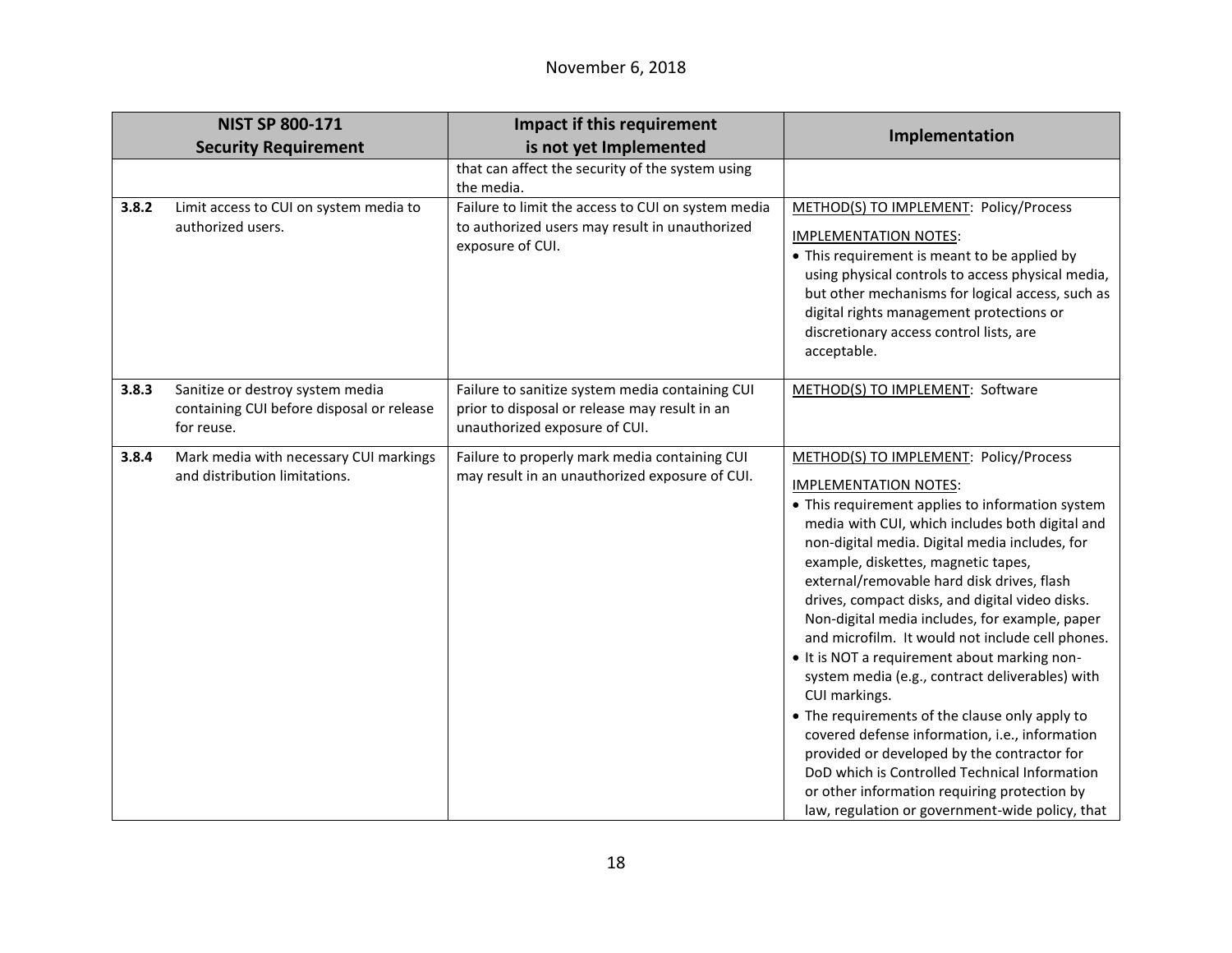|       | <b>NIST SP 800-171</b>                                                                                                                                                                                                      | Impact if this requirement                                                                                                                                                         | Implementation                                                                                                                                                                                                                                                                                                                                                                                                                                    |
|-------|-----------------------------------------------------------------------------------------------------------------------------------------------------------------------------------------------------------------------------|------------------------------------------------------------------------------------------------------------------------------------------------------------------------------------|---------------------------------------------------------------------------------------------------------------------------------------------------------------------------------------------------------------------------------------------------------------------------------------------------------------------------------------------------------------------------------------------------------------------------------------------------|
|       | <b>Security Requirement</b>                                                                                                                                                                                                 | is not yet Implemented                                                                                                                                                             |                                                                                                                                                                                                                                                                                                                                                                                                                                                   |
|       |                                                                                                                                                                                                                             |                                                                                                                                                                                    | is processed, transmitted or stored in the<br>contractor's unclassified information system. It<br>does not apply to information provided by or<br>developed for non-DoD organizations.<br>Guidance on marking media, along with other<br>materials, should be addressed separately in the<br>contract and is derived from DoD Manual<br>5200.01, Volume 4, "DoD Information Security<br>Program: Controlled Unclassified Information<br>$(CUI)$ . |
| 3.8.5 | Control access to media containing CUI<br>and maintain accountability for media<br>during transport outside of controlled<br>areas.                                                                                         | Failure to control access/maintain accountability<br>of media with CUI during transport may result in<br>unauthorized exposure of CUI.                                             | METHOD(S) TO IMPLEMENT: Policy/Process                                                                                                                                                                                                                                                                                                                                                                                                            |
| 3.8.6 | Implement cryptographic mechanisms to<br>protect the confidentiality of CUI stored<br>on digital media during transport outside<br>of controlled areas unless otherwise<br>protected by alternative physical<br>safeguards. | Failure to encrypt media with CUI, if not<br>otherwise protected, could result in the loss and<br>unauthorized exposure of CUI.                                                    | METHOD(S) TO IMPLEMENT: Policy/Process or<br>Software.<br>Physical control such as in custody of employees<br>during transport or shipment via commercial<br>carrier - USPS, UPS, FedEx - are examples of<br>"alternative physical safeguards".                                                                                                                                                                                                   |
| 3.8.7 | Control the use of removable media on<br>system components.                                                                                                                                                                 | Failure to control of the use of removable media<br>on system components can result in the<br>introduction of malware and/or massive<br>theft/exfiltration of CUI from the system. | METHOD(S) TO IMPLEMENT: IT Configuration<br>A policy and process on allowable use of<br>removable media (e.g., thumb drives, DVDs),<br>including monitoring for compliance, would<br>address this requirement.                                                                                                                                                                                                                                    |
| 3.8.8 | Prohibit the use of portable storage<br>devices when such devices have no<br>identifiable owner.                                                                                                                            | Use of portable storage devices of unknown<br>provenance makes introduction of malware into<br>the system a high probability.                                                      | METHOD(S) TO IMPLEMENT: Policy/Process<br>A policy prohibiting use of anonymous portable<br>storage devices (e.g., thumb drives) and a process                                                                                                                                                                                                                                                                                                    |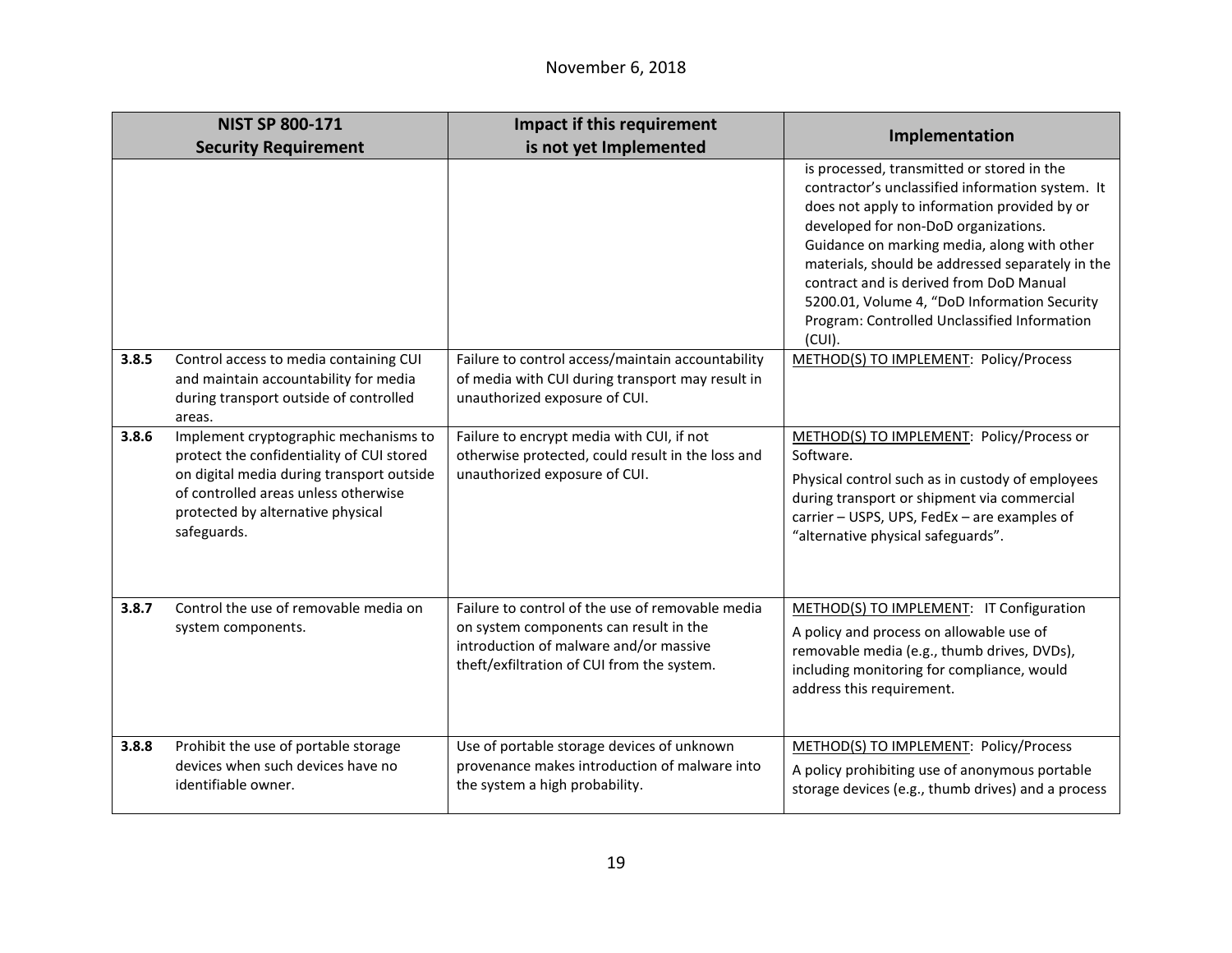|                                                                                                                                                                                                                                                                                                                                                                                                                                                                                                                                                                                                                                                                                                                                                                                                                                                                           | <b>NIST SP 800-171</b>                                                                                                                          | Impact if this requirement                                                                                                                                                                      | Implementation                                                                                |
|---------------------------------------------------------------------------------------------------------------------------------------------------------------------------------------------------------------------------------------------------------------------------------------------------------------------------------------------------------------------------------------------------------------------------------------------------------------------------------------------------------------------------------------------------------------------------------------------------------------------------------------------------------------------------------------------------------------------------------------------------------------------------------------------------------------------------------------------------------------------------|-------------------------------------------------------------------------------------------------------------------------------------------------|-------------------------------------------------------------------------------------------------------------------------------------------------------------------------------------------------|-----------------------------------------------------------------------------------------------|
|                                                                                                                                                                                                                                                                                                                                                                                                                                                                                                                                                                                                                                                                                                                                                                                                                                                                           | <b>Security Requirement</b>                                                                                                                     | is not yet Implemented                                                                                                                                                                          |                                                                                               |
|                                                                                                                                                                                                                                                                                                                                                                                                                                                                                                                                                                                                                                                                                                                                                                                                                                                                           |                                                                                                                                                 |                                                                                                                                                                                                 | to check on compliance would address this<br>requirement.                                     |
| 3.8.9                                                                                                                                                                                                                                                                                                                                                                                                                                                                                                                                                                                                                                                                                                                                                                                                                                                                     | Protect the confidentiality of backup CUI<br>at storage locations.                                                                              | Failure to protect the confidentiality of CUI in<br>backups at storage locations could result in the<br>undetected compromise, loss, or theft of the CUI.                                       | METHOD(S) TO IMPLEMENT: Policy/Process or<br>Software                                         |
| <b>3.9 PERSONNEL SECURITY</b><br>Personnel security seeks to minimize the risk that staff (permanent, temporary, or contractor) pose to company assets through the malicious use or<br>exploitation of their legitimate access to the company's resources. Companies should be vigilant when recruiting and hiring new employees, as well as<br>when an employee transfers or is terminated. Companies should ensure that individuals occupying positions of responsibility within the company (including<br>third-party service providers) are trustworthy and meet established security criteria for those positions, ensure that company information and systems are<br>protected during and after personnel actions such as terminations and transfers, and employ formal sanctions for personnel failing to comply with company<br>security policies and procedures. |                                                                                                                                                 |                                                                                                                                                                                                 |                                                                                               |
| 3.9.1                                                                                                                                                                                                                                                                                                                                                                                                                                                                                                                                                                                                                                                                                                                                                                                                                                                                     | Screen individuals prior to authorizing<br>access to organizational systems<br>containing CUI.                                                  | Failure to properly screen individuals prior to<br>access to systems containing CUI can result in the<br>inappropriate exposure of CUI (especially CUI with<br>limited dissemination controls). | METHOD(S) TO IMPLEMENT: Policy/Process                                                        |
| 3.9.2                                                                                                                                                                                                                                                                                                                                                                                                                                                                                                                                                                                                                                                                                                                                                                                                                                                                     | Ensure that organizational systems<br>containing CUI are protected during and<br>after personnel actions such as<br>terminations and transfers. | Failure to update personnel access following<br>transfers and terminations can result in the<br>inappropriate access/exposure of CUI.                                                           | METHOD(S) TO IMPLEMENT: Policy/Process                                                        |
| <b>3.10 PHYSICAL PROTECTION</b><br>The term physical (and environmental) security refers to measures taken to protect systems, buildings, and related supporting infrastructure against threats<br>associated with their physical environment. Companies should limit physical access to systems, equipment, and the respective operating environments to<br>authorized individuals, protect the physical plant and support infrastructure for systems, provide supporting utilities for systems, protect systems against<br>environmental hazards, and provide appropriate environmental controls in facilities containing systems.                                                                                                                                                                                                                                      |                                                                                                                                                 |                                                                                                                                                                                                 |                                                                                               |
| 3.10.1                                                                                                                                                                                                                                                                                                                                                                                                                                                                                                                                                                                                                                                                                                                                                                                                                                                                    | Limit physical access to organizational<br>systems, equipment, and the respective<br>operating environments to authorized<br>individuals.       | Failure to protect physical access to the<br>information system could result in the<br>unauthorized access to equipment, disclosure or<br>loss of CUI, introduction of malware, etc.            | METHOD(S) TO IMPLEMENT: Policy/Process,<br>Software, Hardware<br><b>IMPLEMENTATION NOTES:</b> |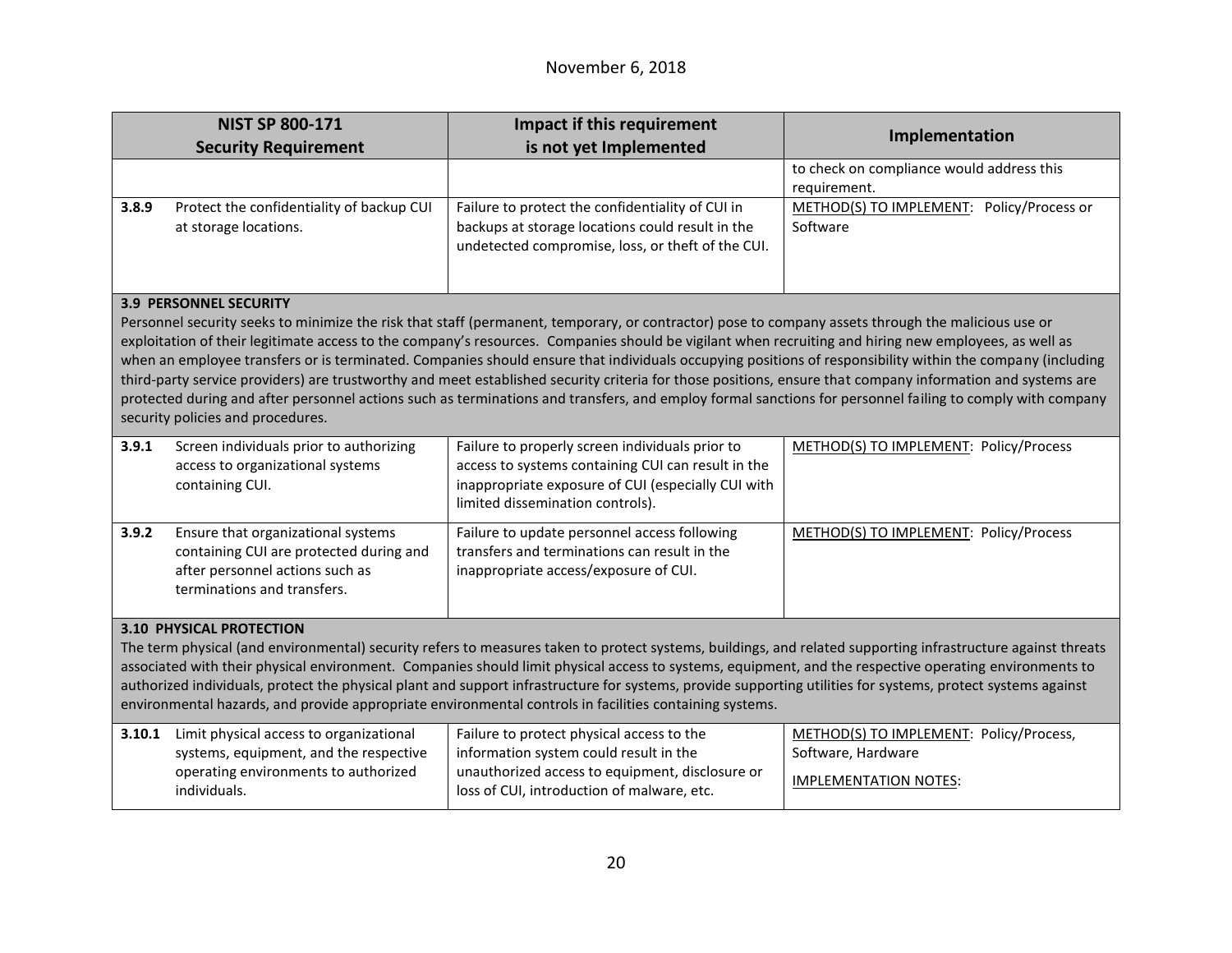|        | <b>NIST SP 800-171</b>                                                                                 | Impact if this requirement                                                                                                                                                                      |                                                                                                                                                                                                                                                                                                         |
|--------|--------------------------------------------------------------------------------------------------------|-------------------------------------------------------------------------------------------------------------------------------------------------------------------------------------------------|---------------------------------------------------------------------------------------------------------------------------------------------------------------------------------------------------------------------------------------------------------------------------------------------------------|
|        | <b>Security Requirement</b>                                                                            | is not yet Implemented                                                                                                                                                                          | Implementation                                                                                                                                                                                                                                                                                          |
|        |                                                                                                        |                                                                                                                                                                                                 | • The purpose of this requirement is to protect<br>the information system/equipment by limiting<br>physical access to the information system<br>equipment to authorized organizational<br>personnel (e.g., employees).                                                                                  |
|        |                                                                                                        |                                                                                                                                                                                                 | Businesses with IT systems that are not in<br>restricted spaces (e.g., distributed within office<br>environment) may meet this requirement through<br>observation/escort procedures.                                                                                                                    |
| 3.10.2 | Protect and monitor the physical facility<br>and support infrastructure for<br>organizational systems. | Failure to protect and monitor the physical facility<br>can result in physical tampering, eavesdropping,<br>monitoring otherwise 'protected'<br>communications and the exposure or loss of CUI. | METHOD(S) TO IMPLEMENT: Policy/Process,<br>Software, Hardware                                                                                                                                                                                                                                           |
| 3.10.3 | Escort visitors and monitor visitor<br>activity.                                                       | Failure to escort and monitor visitors can result in<br>the unauthorized exposure or loss of CUI and<br>unauthorized access to equipment.                                                       | METHOD(S) TO IMPLEMENT: Policy/Process                                                                                                                                                                                                                                                                  |
| 3.10.4 | Maintain audit logs of physical access.                                                                | Failure to maintain logs eliminates ability to<br>identify persons who may have inappropriately<br>accessed CUI or equipment.                                                                   | METHOD(S) TO IMPLEMENT: Policy/Process<br>Audit logs of physical access specifically to IT<br>systems may be impractical for small IT systems<br>not in restricted space while risk is mitigated by<br>increased observation by employees. This<br>requirement can be met by visitor logs.              |
| 3.10.5 | Control and manage physical access<br>devices.                                                         | Failure to control and manage physical access<br>devices can make physical controls / protections<br>ineffective.                                                                               | METHOD(S) TO IMPLEMENT: Policy/Process<br>This requirement means having control over keys,<br>combinations and similar access control devices.                                                                                                                                                          |
| 3.10.6 | Enforce safeguarding measures for CUI at<br>alternate work sites.                                      | Failure to provide proper safeguarding for CUI at<br>alternate work sites can result in inappropriate<br>exposure or loss of CUI.                                                               | METHOD(S) TO IMPLEMENT: Policy/Process<br><b>IMPLEMENTATION NOTES:</b><br>. If you have alternate work sites that will be<br>used to store, process or transmit covered<br>defense information, the same requirements<br>apply (i.e., there is no difference in<br>requirements between the primary and |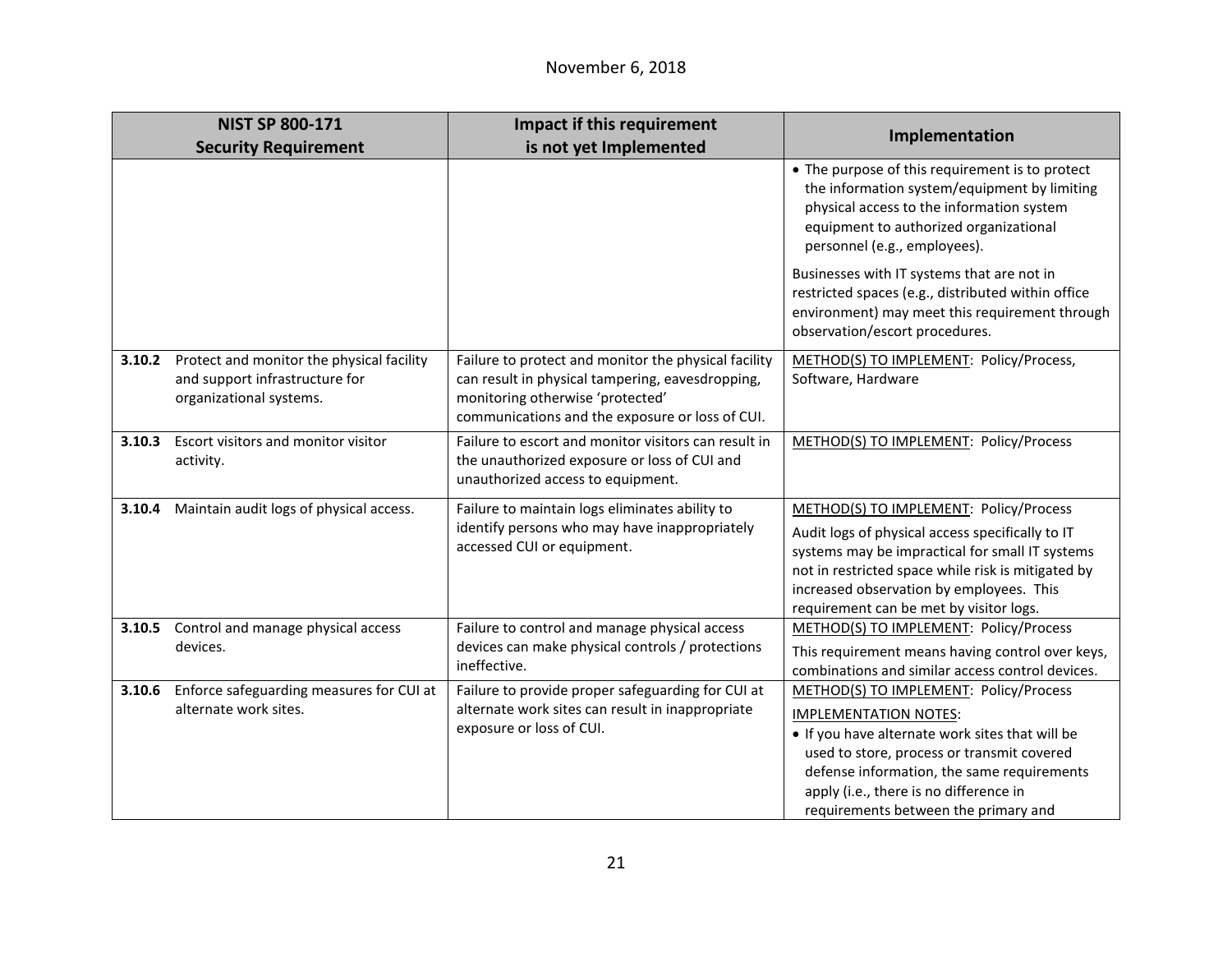|        | <b>NIST SP 800-171</b>                                                                                                                                                                                                                                                                              | <b>Impact if this requirement</b>                                                                                                                                                                                                                                                                                                                                                                                                                                                                                                                                                                                                                                                                                                                                                                         | Implementation                                                                                                                                                                                                                                                                                                                                                                                                                                                                                                                                                                                  |
|--------|-----------------------------------------------------------------------------------------------------------------------------------------------------------------------------------------------------------------------------------------------------------------------------------------------------|-----------------------------------------------------------------------------------------------------------------------------------------------------------------------------------------------------------------------------------------------------------------------------------------------------------------------------------------------------------------------------------------------------------------------------------------------------------------------------------------------------------------------------------------------------------------------------------------------------------------------------------------------------------------------------------------------------------------------------------------------------------------------------------------------------------|-------------------------------------------------------------------------------------------------------------------------------------------------------------------------------------------------------------------------------------------------------------------------------------------------------------------------------------------------------------------------------------------------------------------------------------------------------------------------------------------------------------------------------------------------------------------------------------------------|
|        | <b>Security Requirement</b>                                                                                                                                                                                                                                                                         | is not yet Implemented                                                                                                                                                                                                                                                                                                                                                                                                                                                                                                                                                                                                                                                                                                                                                                                    |                                                                                                                                                                                                                                                                                                                                                                                                                                                                                                                                                                                                 |
|        |                                                                                                                                                                                                                                                                                                     |                                                                                                                                                                                                                                                                                                                                                                                                                                                                                                                                                                                                                                                                                                                                                                                                           | alternate work sites), although different<br>methods may be used to meet the<br>requirements at the alternate site.                                                                                                                                                                                                                                                                                                                                                                                                                                                                             |
|        | 3.11 RISK ASSESSMENT                                                                                                                                                                                                                                                                                |                                                                                                                                                                                                                                                                                                                                                                                                                                                                                                                                                                                                                                                                                                                                                                                                           |                                                                                                                                                                                                                                                                                                                                                                                                                                                                                                                                                                                                 |
|        | associated processing, storage, or transmission of company information.                                                                                                                                                                                                                             | Risk assessments identify and prioritize risks to company operations, assets, employees, and other organizations that may result from the operation of a<br>system. Risk assessments inform company decision makers and support risk responses by identifying: relevant threats to organizations or threats directed<br>through organizations against other organizations, vulnerabilities both internal and external to organizations, impact (i.e., harm) to the company that may<br>occur given the potential for threats exploiting vulnerabilities, and the likelihood that harm will occur. Companies should periodically assess the risk to<br>operations (e.g., mission, functions, image, and reputation), assets, and employees, which may result from the operation of company systems and the |                                                                                                                                                                                                                                                                                                                                                                                                                                                                                                                                                                                                 |
| 3.11.1 | Periodically assess the risk to<br>organizational operations (including<br>mission, functions, image, or reputation),<br>organizational assets, and individuals,<br>resulting from the operation of<br>organizational systems and the<br>associated processing, storage, or<br>transmission of CUI. | Failure to assess risk periodically can result in not<br>addressing emerging or changing threats or<br>vulnerabilities and increased risk to the<br>information system's security and exposure or<br>loss of CUI.                                                                                                                                                                                                                                                                                                                                                                                                                                                                                                                                                                                         | METHOD(S) TO IMPLEMENT: Policy/Process<br><b>IMPLEMENTATION NOTES:</b><br>• There is no defined requirement, methodology<br>or period for the risk assessments, nor is a<br>report required. All of these are dependent on<br>the organization, its mission, changes to its<br>systems and environment - this is a periodic<br>assessment of how you operate to insure you<br>understand your risk, which can change over<br>time. Any changes resulting from the<br>assessment would be reflected in implementing<br>plans of action and in the system security plan<br>per 3.12.2 and 3.12.4. |
|        | 3.11.2 Scan for vulnerabilities in organizational<br>systems and applications periodically and<br>when new vulnerabilities affecting those<br>systems and applications are identified.                                                                                                              | Failure to scan for vulnerabilities in the system<br>will result in unidentified vulnerabilities that can<br>be used to gain unauthorized access to the<br>system, introduction of malware, and exfiltration<br>of CUI.                                                                                                                                                                                                                                                                                                                                                                                                                                                                                                                                                                                   | METHOD(S) TO IMPLEMENT: Software                                                                                                                                                                                                                                                                                                                                                                                                                                                                                                                                                                |
| 3.11.3 | Remediate vulnerabilities in accordance<br>with risk assessments.                                                                                                                                                                                                                                   | Failure to patch systems will result in<br>vulnerabilities persisting that can be used to gain                                                                                                                                                                                                                                                                                                                                                                                                                                                                                                                                                                                                                                                                                                            | METHOD(S) TO IMPLEMENT: IT Configuration                                                                                                                                                                                                                                                                                                                                                                                                                                                                                                                                                        |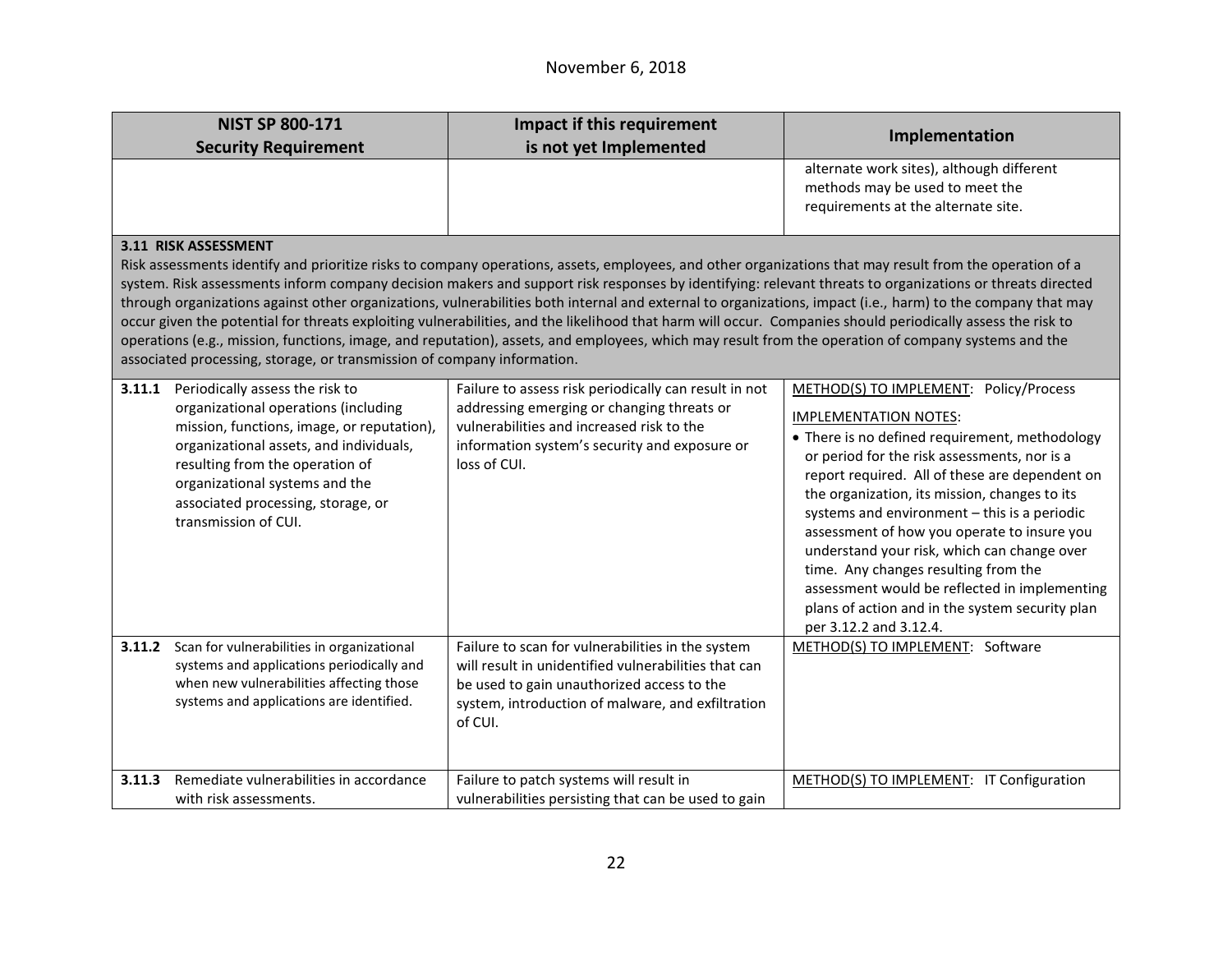|                                                                                                                                                                                                                                                                                                                                                                                                                                                                                                                                                                                                                                                                                                                                                                                                                                                                                                                                                                                                                                                                                                                                          | <b>NIST SP 800-171</b><br><b>Security Requirement</b>                                                                                              | Impact if this requirement<br>is not yet Implemented                                                                                                                                                     | Implementation                                                                                                                                                                                                                                                                                                                                                                                                                                                                                                                     |
|------------------------------------------------------------------------------------------------------------------------------------------------------------------------------------------------------------------------------------------------------------------------------------------------------------------------------------------------------------------------------------------------------------------------------------------------------------------------------------------------------------------------------------------------------------------------------------------------------------------------------------------------------------------------------------------------------------------------------------------------------------------------------------------------------------------------------------------------------------------------------------------------------------------------------------------------------------------------------------------------------------------------------------------------------------------------------------------------------------------------------------------|----------------------------------------------------------------------------------------------------------------------------------------------------|----------------------------------------------------------------------------------------------------------------------------------------------------------------------------------------------------------|------------------------------------------------------------------------------------------------------------------------------------------------------------------------------------------------------------------------------------------------------------------------------------------------------------------------------------------------------------------------------------------------------------------------------------------------------------------------------------------------------------------------------------|
|                                                                                                                                                                                                                                                                                                                                                                                                                                                                                                                                                                                                                                                                                                                                                                                                                                                                                                                                                                                                                                                                                                                                          |                                                                                                                                                    | unauthorized access to the system, introduction<br>of malware, and exfiltration of CUI.                                                                                                                  |                                                                                                                                                                                                                                                                                                                                                                                                                                                                                                                                    |
| <b>3.12 SECURITY ASSESMENT</b><br>A security requirement assessment is the testing and/or evaluation of the management, operational, and technical security requirements on a system to<br>determine the extent to which the requirements are implemented correctly, operating as intended, and producing the desired outcome with respect to<br>meeting the security requirements for the system. The assessment also helps determine if the implemented requirements are the most effective and cost-<br>efficient solution for the function they are intended to serve. Companies should periodically assess the security requirements in company systems to<br>determine if the requirements are effective in their application, develop and implement plans of action designed to correct deficiencies and reduce or<br>eliminate vulnerabilities in company systems, authorize the operation of company systems and any associated system connections, and monitor security<br>requirements on an ongoing basis to ensure the continued effectiveness of the requirements, and document these actions in the System Security Plan. |                                                                                                                                                    |                                                                                                                                                                                                          |                                                                                                                                                                                                                                                                                                                                                                                                                                                                                                                                    |
| 3.12.1                                                                                                                                                                                                                                                                                                                                                                                                                                                                                                                                                                                                                                                                                                                                                                                                                                                                                                                                                                                                                                                                                                                                   | Periodically assess the security controls in<br>organizational systems to determine if<br>the controls are effective in their<br>application       | Failure to periodically assess the security controls<br>may result in ineffective controls that can result in<br>unauthorized access to the system, introduction<br>of malware, and exfiltration of CUI. | METHOD(S) TO IMPLEMENT: Policy/Process<br><b>IMPLEMENTATION NOTES:</b><br>• There are no minimum acceptable values for<br>"Periodically assess" The values are left to the<br>DoD contractor to determine.<br>• There is no defined period for security control<br>assessments, nor is there a report required.<br>The organization should define for itself when<br>controls are assessed, which may be based on a<br>time period determined by its needs and/or<br>events, such as a change to the system or its<br>environment. |
| 3.12.2                                                                                                                                                                                                                                                                                                                                                                                                                                                                                                                                                                                                                                                                                                                                                                                                                                                                                                                                                                                                                                                                                                                                   | Develop and implement plans of action<br>designed to correct deficiencies and<br>reduce or eliminate vulnerabilities in<br>organizational systems. | Failure to develop and implement plans of action<br>can result in deficiencies not being resolved in a<br>timely manner, placing the security of the system<br>at risk.                                  | METHOD(S) TO IMPLEMENT: Policy/Process<br><b>IMPLEMENTATION NOTES:</b><br>• Plans of Action are required for requirements<br>that are applicable and not yet implemented, or<br>when there is a deficiency in a requirement.<br>When all requirements are met and no                                                                                                                                                                                                                                                               |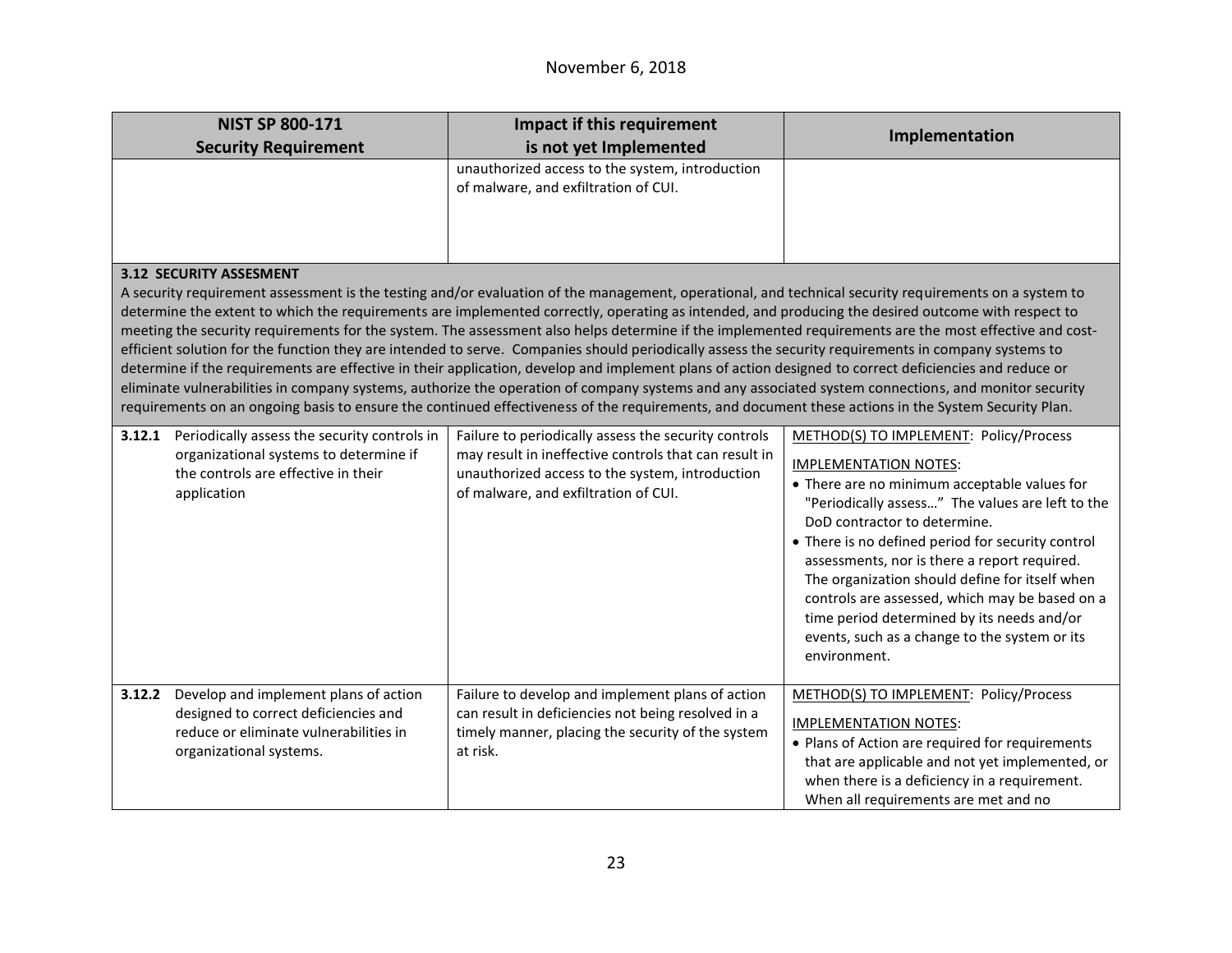|        | <b>NIST SP 800-171</b><br><b>Security Requirement</b>                                                                                                                                                                                                     | Impact if this requirement<br>is not yet Implemented                                                                                                                                                                                                                                                                      | Implementation                                                                                                                                                                                                                                                                                                                                                                                                                                                                                                                                                                                                                                                                                                                                                              |
|--------|-----------------------------------------------------------------------------------------------------------------------------------------------------------------------------------------------------------------------------------------------------------|---------------------------------------------------------------------------------------------------------------------------------------------------------------------------------------------------------------------------------------------------------------------------------------------------------------------------|-----------------------------------------------------------------------------------------------------------------------------------------------------------------------------------------------------------------------------------------------------------------------------------------------------------------------------------------------------------------------------------------------------------------------------------------------------------------------------------------------------------------------------------------------------------------------------------------------------------------------------------------------------------------------------------------------------------------------------------------------------------------------------|
|        |                                                                                                                                                                                                                                                           |                                                                                                                                                                                                                                                                                                                           | deficiencies have been identified, no plan<br>of action is required.                                                                                                                                                                                                                                                                                                                                                                                                                                                                                                                                                                                                                                                                                                        |
| 3.12.3 | Monitor security controls on ongoing<br>basis to ensure the continued<br>effectiveness of the controls.                                                                                                                                                   | Failure to monitor the effectiveness of security<br>controls on an ongoing basis may result in<br>ineffective controls that increase risk of<br>unauthorized access to the system, introduction<br>of malware, and exfiltration of CUI.                                                                                   | METHOD(S) TO IMPLEMENT: Policy/Process or<br>Software<br><b>IMPLEMENTATION NOTES:</b><br>There is no defined period for security control<br>monitoring, nor is there a report required.<br>The organization should define for itself how<br>and when controls are monitored, which may<br>be based on a time period determined by its<br>needs and/or certain events, such as a<br>change to the system or environment.                                                                                                                                                                                                                                                                                                                                                     |
| 3.12.4 | Develop, document, and periodically update<br>system security plans that describe system<br>boundaries, system environments of<br>operation, how security requirements are<br>implemented, and the relationships with or<br>connections to other systems. | Lack of a current System Security Plan can result<br>in necessary security controls not being applied or<br>misapplied, unanticipated and unsecure<br>connections allowed, and generally may result in<br>an unacceptable security posture, putting the<br>overall security of the system and its information<br>at risk. | METHOD(S) TO IMPLEMENT: Policy/Process<br><b>IMPLEMENTATION NOTES:</b><br>• Revision 1 of the NIST SP 800-171 states that<br>when requested by the requiring activity and<br>submitted by contractor, the system security<br>plan and any associated plans of action<br>demonstrate implementation or planned<br>implementation of the security requirements.<br>• Additionally, Revision 1 notes that "Federal<br>agencies may consider the submitted system<br>security plans and plans of action as critical<br>inputs to an overall risk management decision<br>to process, store, or transmit CUI on a system<br>hosted by a nonfederal organization and<br>whether or not it is advisable to pursue an<br>agreement or contract with the nonfederal<br>organization." |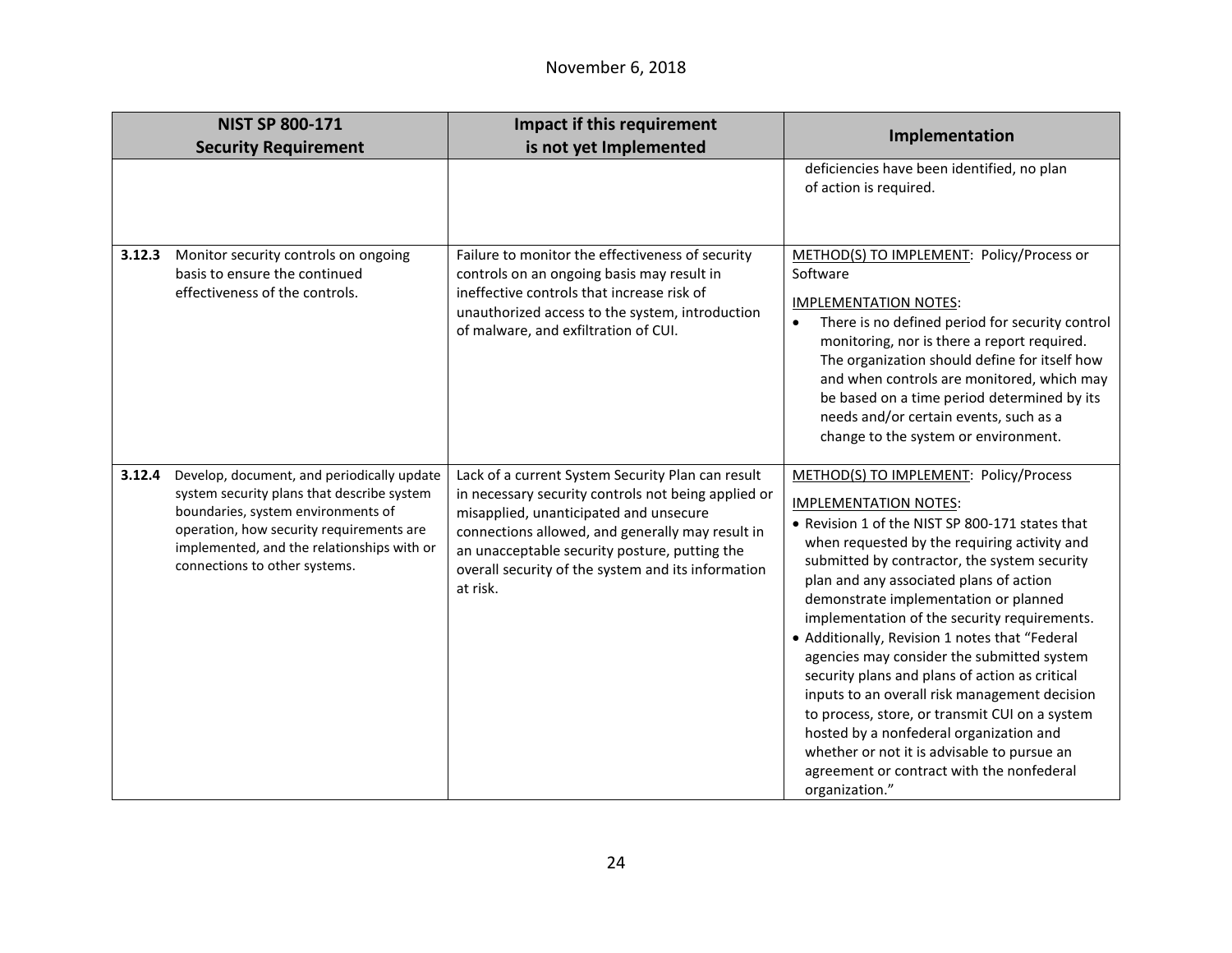| <b>NIST SP 800-171</b>                                                                                                                                                                                                                                                                                                                                                                                                                                                                                                                                                                                                                                                                                                                                                                                                                                                                                         | Impact if this requirement                                                                                                                                                                                                                           |                                                                                                                                                                                                                                                                                                                                                                                                                                                                                                                                                                                                                                                                                                                                                                                                                                                                                                                                                             |  |
|----------------------------------------------------------------------------------------------------------------------------------------------------------------------------------------------------------------------------------------------------------------------------------------------------------------------------------------------------------------------------------------------------------------------------------------------------------------------------------------------------------------------------------------------------------------------------------------------------------------------------------------------------------------------------------------------------------------------------------------------------------------------------------------------------------------------------------------------------------------------------------------------------------------|------------------------------------------------------------------------------------------------------------------------------------------------------------------------------------------------------------------------------------------------------|-------------------------------------------------------------------------------------------------------------------------------------------------------------------------------------------------------------------------------------------------------------------------------------------------------------------------------------------------------------------------------------------------------------------------------------------------------------------------------------------------------------------------------------------------------------------------------------------------------------------------------------------------------------------------------------------------------------------------------------------------------------------------------------------------------------------------------------------------------------------------------------------------------------------------------------------------------------|--|
| <b>Security Requirement</b>                                                                                                                                                                                                                                                                                                                                                                                                                                                                                                                                                                                                                                                                                                                                                                                                                                                                                    | is not yet Implemented                                                                                                                                                                                                                               | Implementation                                                                                                                                                                                                                                                                                                                                                                                                                                                                                                                                                                                                                                                                                                                                                                                                                                                                                                                                              |  |
|                                                                                                                                                                                                                                                                                                                                                                                                                                                                                                                                                                                                                                                                                                                                                                                                                                                                                                                |                                                                                                                                                                                                                                                      | • Requiring activities may utilize the system<br>security plan and associated plans of action in a<br>variety of ways in the contract<br>formation/administration process in order to<br>obtain the level of security that they require.<br>• Footnote 26 to NIST SP 800-171 Security<br>Requirement 3.12.4 states that, "There is no<br>prescribed format or specified level of detail for<br>system security plans. However, organizations<br>must ensure that the required information in<br>3.12.4 is appropriately conveyed in those<br>plans." Additionally, Chapter 3 of NIST SP 800-<br>171, Revision 1 states that, "Organizations can<br>document the system security plan and plan of<br>action as separate or combined documents and<br>in any chosen format."<br>• Due to popular request, NIST has posted a<br>sample template for an SSP - associated with<br>the NIST SP 800-171 posting - but notes that<br>there is no prescribed format. |  |
| 3.13 SYSTEM AND COMMUNICATIONS PROTECTION                                                                                                                                                                                                                                                                                                                                                                                                                                                                                                                                                                                                                                                                                                                                                                                                                                                                      |                                                                                                                                                                                                                                                      |                                                                                                                                                                                                                                                                                                                                                                                                                                                                                                                                                                                                                                                                                                                                                                                                                                                                                                                                                             |  |
| System and communications protection requirements provide an array of safeguards for the system. Some of the requirements in this family address the<br>confidentiality information at rest and in transit. The protection of confidentiality can be provided by these requirements through physical or logical means.<br>Companies can better safeguard their information by separating user functionality and system management functionality. Providing this type of protection<br>prevents the presentation of system management-related functionality on an interface for non-privileged users. System and communications protection<br>also establishes boundaries that restrict access to publicly accessible information within a system. Using boundary protections, a company can monitor and<br>control communications at external boundaries as well as key internal boundaries within the system. |                                                                                                                                                                                                                                                      |                                                                                                                                                                                                                                                                                                                                                                                                                                                                                                                                                                                                                                                                                                                                                                                                                                                                                                                                                             |  |
| Monitor, control, and protect<br>3.13.1<br>communications (i.e., information<br>transmitted or received by organizational<br>systems) at the external boundaries and<br>key internal boundaries of organizational<br>systems.                                                                                                                                                                                                                                                                                                                                                                                                                                                                                                                                                                                                                                                                                  | Failure to monitor and control communications at<br>external boundaries and key internal boundaries<br>will likely result (and certainly not prevent)<br>unauthorized communications within and outside<br>the system, increasing the probability of | METHOD(S) TO IMPLEMENT: Hardware                                                                                                                                                                                                                                                                                                                                                                                                                                                                                                                                                                                                                                                                                                                                                                                                                                                                                                                            |  |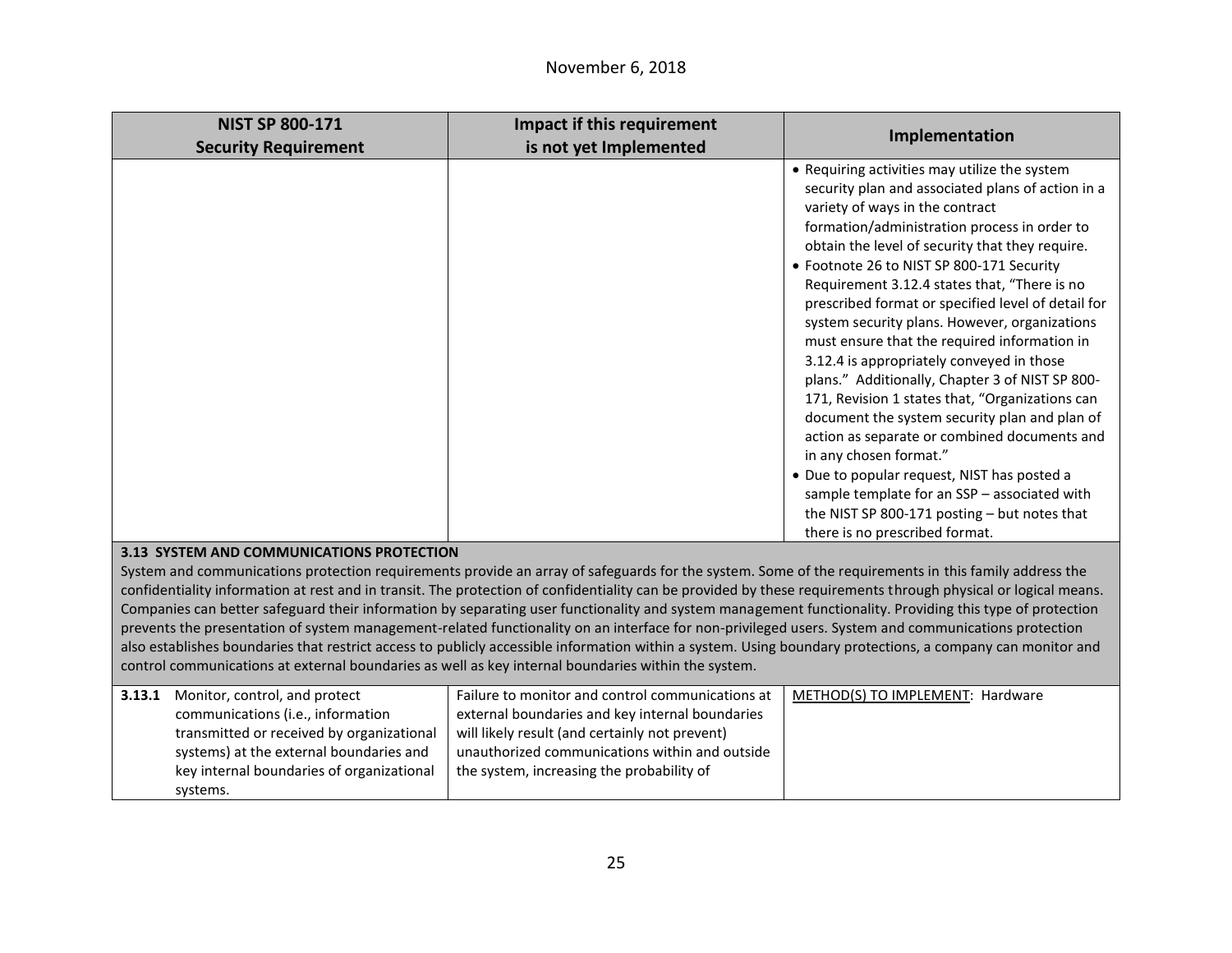| <b>NIST SP 800-171</b> |                                                                                                                                                                                          | Impact if this requirement                                                                                                                                                                                                                                                                        | Implementation                                                                                                                                                                                                                                             |
|------------------------|------------------------------------------------------------------------------------------------------------------------------------------------------------------------------------------|---------------------------------------------------------------------------------------------------------------------------------------------------------------------------------------------------------------------------------------------------------------------------------------------------|------------------------------------------------------------------------------------------------------------------------------------------------------------------------------------------------------------------------------------------------------------|
|                        | <b>Security Requirement</b>                                                                                                                                                              | is not yet Implemented                                                                                                                                                                                                                                                                            |                                                                                                                                                                                                                                                            |
|                        |                                                                                                                                                                                          | unauthorized access or intrusion into the system,<br>introduction of malware, exfiltration of data, etc.                                                                                                                                                                                          |                                                                                                                                                                                                                                                            |
| 3.13.2                 | Employ architectural designs, software<br>development techniques, and systems<br>engineering principles that promote<br>effective information security within<br>organizational systems. | Failure to employ appropriate architectural<br>designs, SW development techniques or System<br>Engineering can result in an insecure system built<br>from individually 'secure' parts.                                                                                                            | METHOD(S) TO IMPLEMENT: Policy/Process                                                                                                                                                                                                                     |
| 3.13.3                 | Separate user functionality from system<br>management functionality.                                                                                                                     | Failure to separate user and system management<br>functionality can result in users being able to<br>access system administration or management<br>functions, putting the system at risk and<br>increasing the access available to intruders.                                                     | METHOD(S) TO IMPLEMENT: IT Configuration                                                                                                                                                                                                                   |
| 3.13.4                 | Prevent unauthorized and unintended<br>information transfer via shared system<br>resources.                                                                                              | Failure to prevent information transfer via shared<br>resources (e.g., cache memory, shared disks) can<br>result in unauthorized access to CUI.                                                                                                                                                   | METHOD(S) TO IMPLEMENT: IT Configuration or<br>Software or Hardware                                                                                                                                                                                        |
| 3.13.5                 | Implement subnetworks for publicly<br>accessible system components that are<br>physically or logically separated from<br>internal networks.                                              | Failure to use subnetworks (e.g., DMZs) to<br>separate publicly accessible components from<br>internal networks can result in the inadvertent<br>exposure of CUI on the publicly accessible<br>component or inappropriate access by<br>unauthorized personnel to the internal network<br>and CUI. | METHOD(S) TO IMPLEMENT: IT Configuration or<br>Software or Hardware<br>The subnetwork, or "DMZ," can be single or dual<br>firewall(s) that separate the internal network<br>from system components connected to external<br>networks (e.g., the Internet). |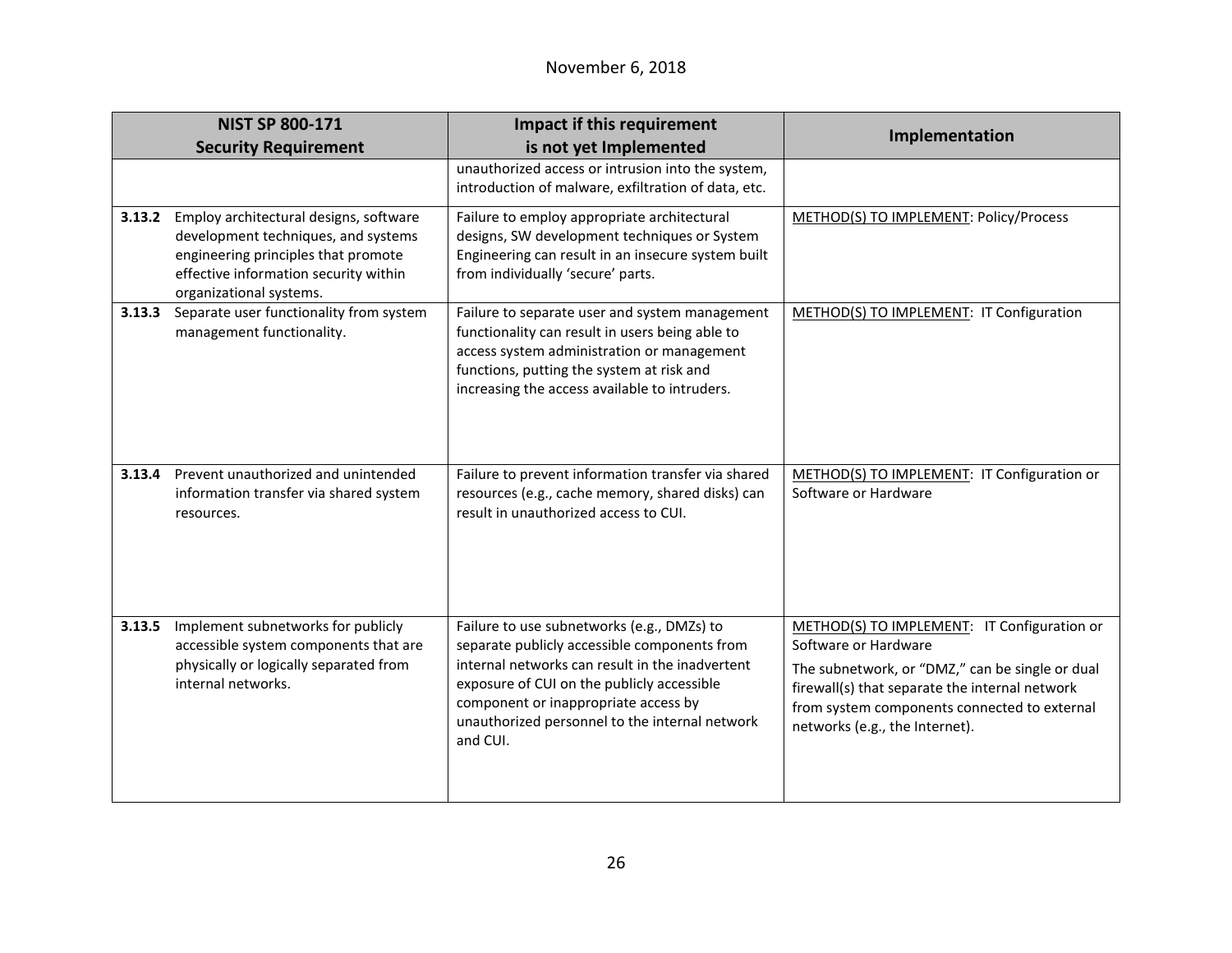| <b>NIST SP 800-171</b> |                                                                                                                                                                                                                                 | Impact if this requirement                                                                                                                                                                                    |                                                                                                                                                                                                                                                                                                                                                                                                                                                                                                                                                                                                                    |
|------------------------|---------------------------------------------------------------------------------------------------------------------------------------------------------------------------------------------------------------------------------|---------------------------------------------------------------------------------------------------------------------------------------------------------------------------------------------------------------|--------------------------------------------------------------------------------------------------------------------------------------------------------------------------------------------------------------------------------------------------------------------------------------------------------------------------------------------------------------------------------------------------------------------------------------------------------------------------------------------------------------------------------------------------------------------------------------------------------------------|
|                        | <b>Security Requirement</b>                                                                                                                                                                                                     | is not yet Implemented                                                                                                                                                                                        | Implementation                                                                                                                                                                                                                                                                                                                                                                                                                                                                                                                                                                                                     |
| 3.13.6                 | Deny network communications traffic by<br>default and allow network<br>communications traffic by exception (i.e.,<br>deny all, permit by exception).                                                                            | Failure to employ 'deny by default connections'<br>may result in unintentional connections/traffic,<br>put the security of the system at risk and result in<br>the unauthorized exposure/loss of CUI.         | METHOD(S) TO IMPLEMENT: IT Configuration or<br>Software or Hardware<br>This is a standard configuration of a firewall,<br>though may require addition of a firewall if none<br>exists.<br><b>IMPLEMENTATION NOTES:</b><br>• This requirement can be met if there is a<br>mechanism to implement "deny all, permit by<br>exception" rule within the path between the<br>external network and the CUI information, but if<br>there are internal elements/segments of the<br>information system that do not have the<br>protections in place to process/store CUI, then<br>they would also fall under this provision. |
| 3.13.7                 | Prevent remote devices from<br>simultaneously establishing non-remote<br>connections with organizational systems<br>and communicating via some other<br>connection to resources in external<br>networks (i.e. split tunneling). | Failure to prevent split tunneling can provide an<br>intruder access to the protected network via the<br>unprotected network connected via the tunnel,<br>putting the security of the system and CUI at risk. | METHOD(S) TO IMPLEMENT: IT Configuration<br>This is a configuration setting on (typically)<br>laptops to prevent split-tunneling when operating<br>remotely (i.e., connecting to a local unprotected<br>resource (e.g., printer) while simultaneously<br>connected remotely to the protected network.                                                                                                                                                                                                                                                                                                              |
| 3.13.8                 | Implement cryptographic mechanisms to<br>prevent unauthorized disclosure of CUI<br>during transmission unless otherwise<br>protected by alternative physical<br>safeguards.                                                     | Failure to encrypt CUI during transmission<br>(outside the protected information system) puts<br>the confidentiality of the CUI at risk.                                                                      | METHOD(S) TO IMPLEMENT: IT Configuration or<br>Software or Hardware<br><b>IMPLEMENTATION NOTES:</b><br>Requirements for cryptography used to<br>$\bullet$<br>protect the confidentiality of CUI (or in this<br>case covered defense information) must use<br>FIPS-validated cryptography, which means<br>the cryptographic module has to have been<br>tested and validated to meet FIPS 140-1 or-2<br>requirements.<br>• When implementing this requirement,<br>encryption, though preferred, is not required if                                                                                                   |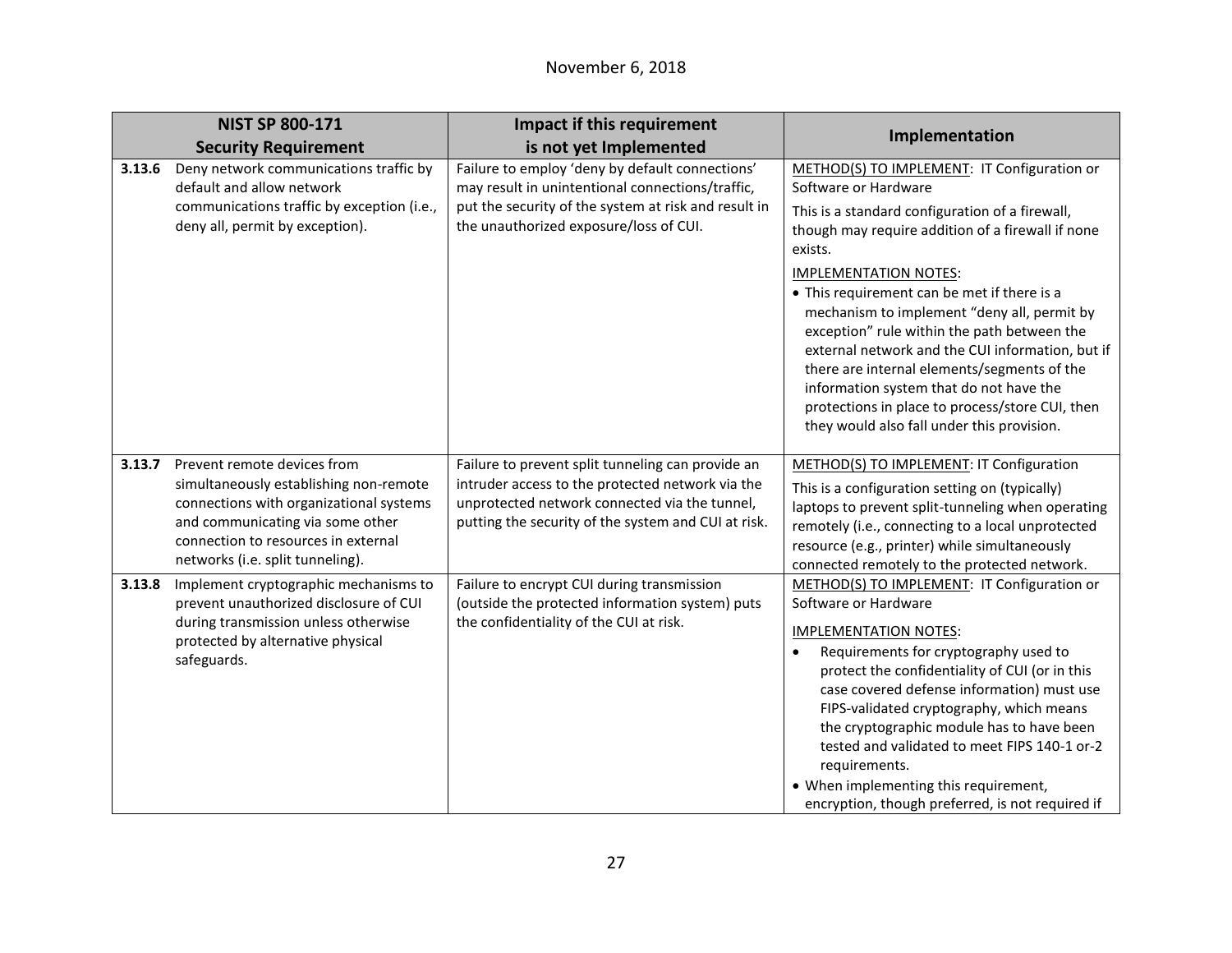| <b>NIST SP 800-171</b>      | Impact if this requirement | Implementation                                                                                                                                                                                                                                                                                                                                                                                                                                                                                                                                                                                                                                                                                                                                                                                                                                                                                                                                                                                                                                                                                                                                                                                                                                                                                                                                                                                                                                                                                                                            |
|-----------------------------|----------------------------|-------------------------------------------------------------------------------------------------------------------------------------------------------------------------------------------------------------------------------------------------------------------------------------------------------------------------------------------------------------------------------------------------------------------------------------------------------------------------------------------------------------------------------------------------------------------------------------------------------------------------------------------------------------------------------------------------------------------------------------------------------------------------------------------------------------------------------------------------------------------------------------------------------------------------------------------------------------------------------------------------------------------------------------------------------------------------------------------------------------------------------------------------------------------------------------------------------------------------------------------------------------------------------------------------------------------------------------------------------------------------------------------------------------------------------------------------------------------------------------------------------------------------------------------|
| <b>Security Requirement</b> | is not yet Implemented     |                                                                                                                                                                                                                                                                                                                                                                                                                                                                                                                                                                                                                                                                                                                                                                                                                                                                                                                                                                                                                                                                                                                                                                                                                                                                                                                                                                                                                                                                                                                                           |
|                             |                            | using common-carrier provided MPLS, as the<br>MPLS separation provides sufficient protection<br>without encryption.<br>• Transport Layer Security (TLS) protocol can be<br>used to protect CUI during transmission over<br>the Internet.<br>The current version of TLS (TLS 1.2) is<br>preferred. If earlier versions must be used to<br>interact with certain organizations, the<br>servers shall not support Secure Sockets<br>Layer (SSL) version 3.0 or earlier. For further<br>information see NIST SP 800-52, Rev 1,<br>Guidelines for the Selection, Configuration,<br>and Use of Transport Layer Security (TLS)<br>Implementations, April 2014.<br>• Common Carrier telecommunications circuits or<br>Plain Old Telephone Service (POTS) would not<br>normally be considered part of the information<br>system processing CUI. Data traversing<br>Common Carrier systems should be separately<br>encrypted per 3.13.8. Contracts with Common<br>Carriers to provide telecommunications services<br>may include DFARS Clause 252.204-7012, but<br>should not be interpreted to imply the Common<br>Carrier telecommunications systems themselves<br>have to meet the DFARS requirements. Data<br>transmission of CUI transmitted over standard<br>telephone dial-up service (POTS) similarly<br>should be separately encrypted as no protection<br>is expected to be provided by the telephone<br>system. Voice communication of CUI over the<br>telephone is not addressed by NIST SP 800-171<br>or by DFARS clause 252.204-7012. |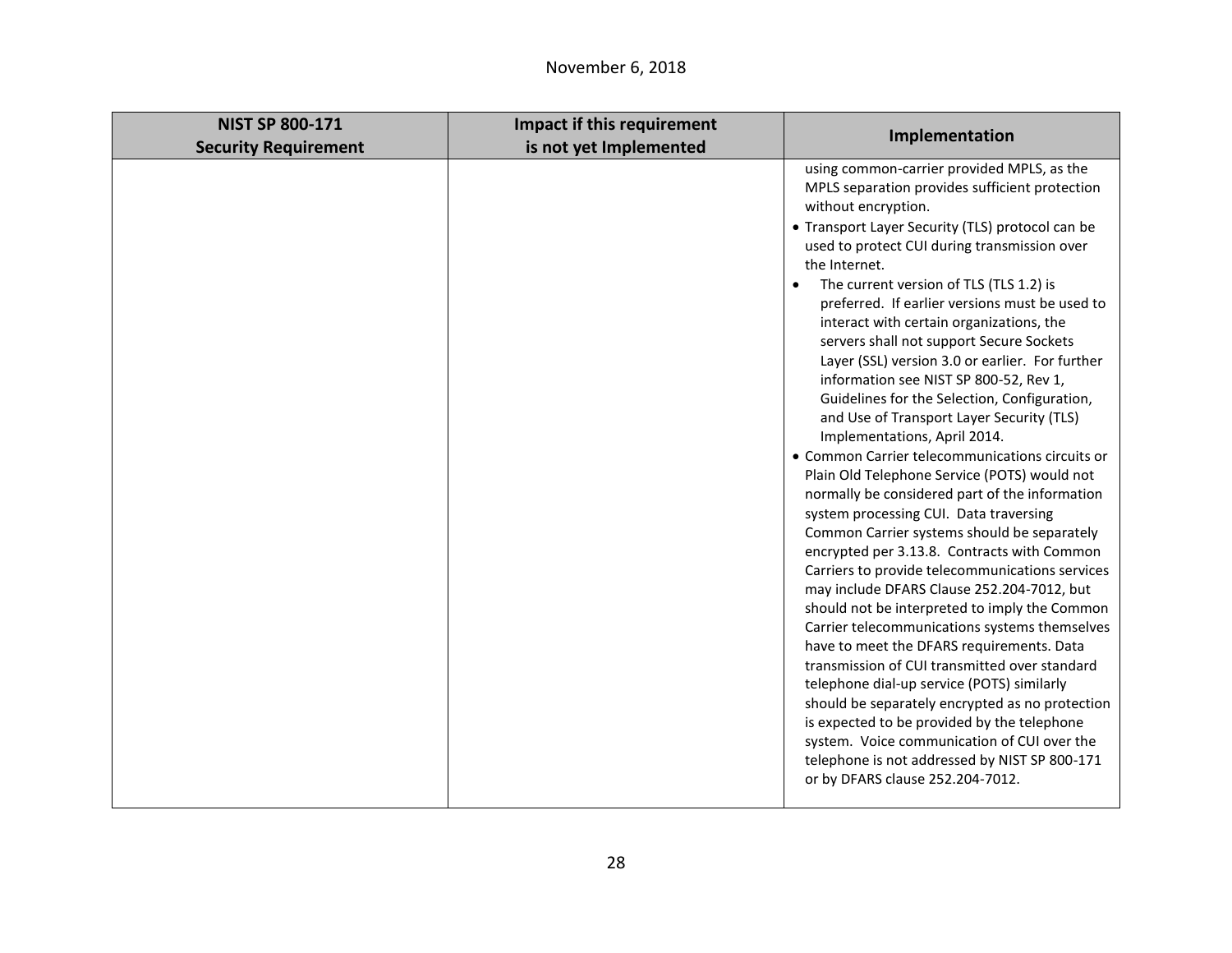|        | <b>NIST SP 800-171</b>                                                                                                                             | <b>Impact if this requirement</b>                                                                                                                                                                                                                                                                                               | Implementation                                                                                                                                                                                                                                                                                                                                                                                                                                                                                                                                                                                                                                                                                                                                                                                                                                                                                                                                                                  |
|--------|----------------------------------------------------------------------------------------------------------------------------------------------------|---------------------------------------------------------------------------------------------------------------------------------------------------------------------------------------------------------------------------------------------------------------------------------------------------------------------------------|---------------------------------------------------------------------------------------------------------------------------------------------------------------------------------------------------------------------------------------------------------------------------------------------------------------------------------------------------------------------------------------------------------------------------------------------------------------------------------------------------------------------------------------------------------------------------------------------------------------------------------------------------------------------------------------------------------------------------------------------------------------------------------------------------------------------------------------------------------------------------------------------------------------------------------------------------------------------------------|
|        | <b>Security Requirement</b>                                                                                                                        | is not yet Implemented                                                                                                                                                                                                                                                                                                          |                                                                                                                                                                                                                                                                                                                                                                                                                                                                                                                                                                                                                                                                                                                                                                                                                                                                                                                                                                                 |
| 3.13.9 | Terminate network connections<br>associated with communications sessions<br>at the end of the sessions or after a<br>defined period of inactivity. | Failure to terminate communications session at<br>the completion of the session may result in<br>unintended access to the system and data.                                                                                                                                                                                      | METHOD(S) TO IMPLEMENT: IT Configuration                                                                                                                                                                                                                                                                                                                                                                                                                                                                                                                                                                                                                                                                                                                                                                                                                                                                                                                                        |
|        | 3.13.10 Establish and manage cryptographic keys<br>for cryptography employed in<br>organizational systems.                                         | Failure to establish and manage cryptographic<br>keys can result in unauthorized access to the<br>system and CUI.                                                                                                                                                                                                               | METHOD(S) TO IMPLEMENT: IT Configuration or<br>Software                                                                                                                                                                                                                                                                                                                                                                                                                                                                                                                                                                                                                                                                                                                                                                                                                                                                                                                         |
|        | 3.13.11 Employ FIPS-validated cryptography<br>when used to protect the confidentiality<br>of CUI.                                                  | Failure to use FIPS-validated cryptography is<br>considered by NIST to be the equivalent of not<br>using cryptography (i.e., not encrypting the data)<br>due to the high failure rate during validation<br>testing and therefore any CUI or system<br>depending upon non-FIPS validated cryptography<br>is at risk of exposure. | METHOD(S) TO IMPLEMENT: IT Configuration or<br>Software or Hardware<br><b>IMPLEMENTATION NOTES:</b><br>• Requirements for cryptography used to protect<br>the confidentiality of CUI (or in this case<br>covered defense information) must use FIPS-<br>validated cryptography, which means the<br>cryptographic module has to have been tested<br>& validated to meet FIPS 140-1 or-2<br>requirements.<br>• Simply using an approved algorithm (e.g., FIPS<br>197 for AES) is not sufficient - the module<br>(software and/or hardware) used to implement<br>the algorithm must be separately validated<br>under FIPS 140.<br>• When an application or device allows a choice<br>(by selecting FIPS-mode or not), then the FIPS-<br>mode has been validated under FIPS 140-2, but<br>the other options (non-FIPS) allow certain<br>operations that would not meet the FIPS<br>requirements.<br>• More information is available at<br>http://csrc.nist.gov/groups/STM/cmvp/ and |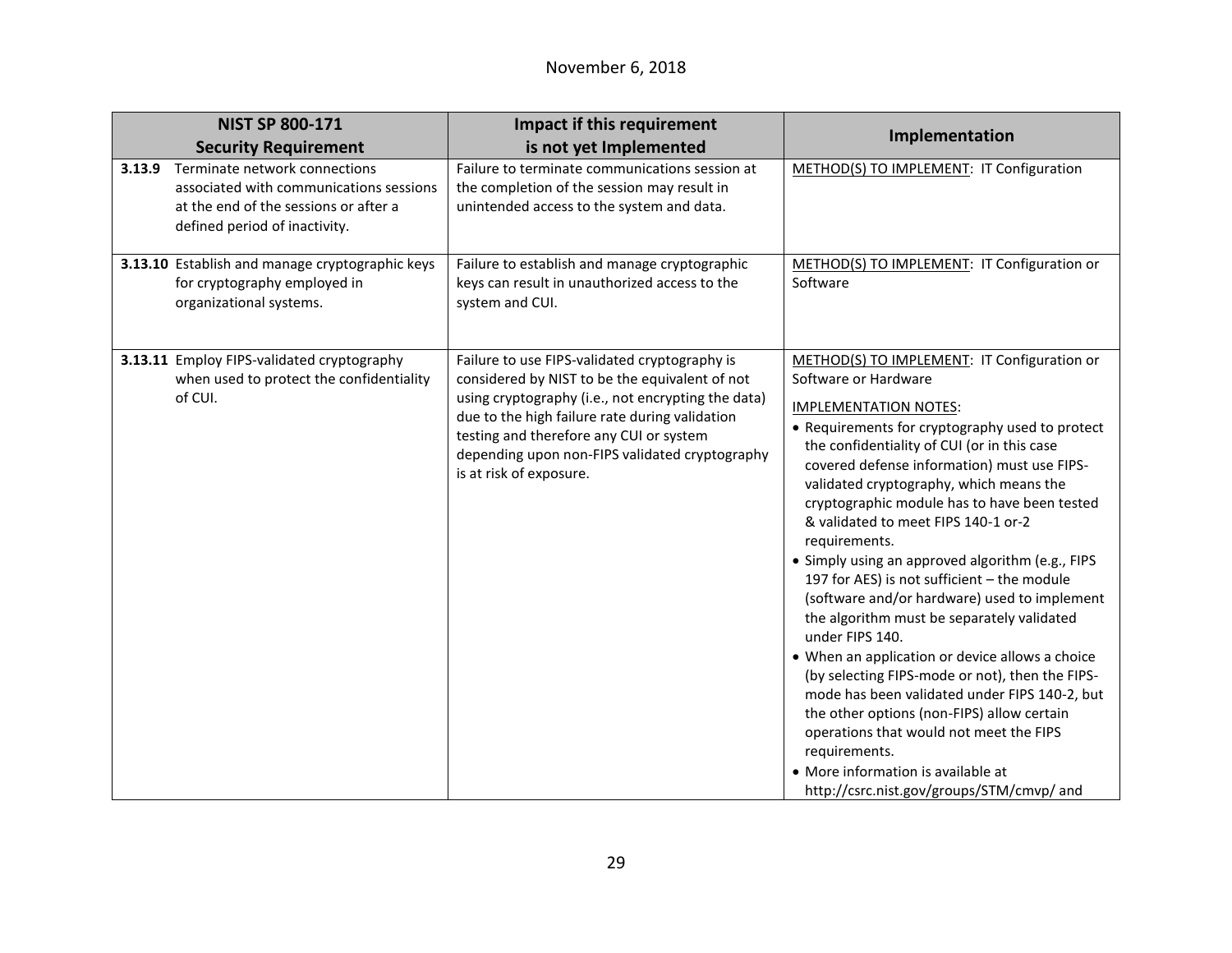| <b>NIST SP 800-171</b>                                                                                                                                  | Impact if this requirement                                                                                                                                                                           |                                                                                                                                                                                                                                                                                                                                               |
|---------------------------------------------------------------------------------------------------------------------------------------------------------|------------------------------------------------------------------------------------------------------------------------------------------------------------------------------------------------------|-----------------------------------------------------------------------------------------------------------------------------------------------------------------------------------------------------------------------------------------------------------------------------------------------------------------------------------------------|
| <b>Security Requirement</b>                                                                                                                             | is not yet Implemented                                                                                                                                                                               | Implementation                                                                                                                                                                                                                                                                                                                                |
|                                                                                                                                                         |                                                                                                                                                                                                      | http://csrc.nist.gov/groups/STM/cmvp/validatio<br>n.html<br>• FIPS-validated cryptography is only required to<br>protect CUI, typically when transmitted or<br>stored external to the covered contractor IT<br>system. It is NOT required for all cryptography -<br>which is often used for other purposes within<br>the protected system.    |
| 3.13.12 Prohibit remote activation of<br>collaborative computing devices and<br>provide indication of devices in use to<br>users present at the device. | Failure to prevent remote activation of<br>collaborative computing devices (e.g., networked<br>whiteboards, cameras, microphones, etc) can<br>result in the unauthorized disclosure of CUI.          | METHOD(S) TO IMPLEMENT: IT Configuration<br>This is typically a configuration option to prevent<br>(turn off) activation by remote users. This is not<br>required for dedicated video conferencing<br>systems which rely on calling party to activate.                                                                                        |
| 3.13.13 Control and monitor the use of mobile<br>code.                                                                                                  | Failure to control/monitor mobile code (e.g., Java,<br>JavaScript, ActiveX, Postscript), which can be used<br>maliciously, can result in damage or failure in the<br>security of the system.         | METHOD(S) TO IMPLEMENT: IT Configuration or<br>Software or Hardware<br><b>IMPLEMENTATION NOTES:</b><br>• This requirement is necessary to protect the<br>overall system processing CUI. It is not about<br>software used to actually process CUI and is not<br>related to mobile devices.                                                     |
| 3.13.14 Control and monitor the use of Voice<br>over Internet Protocol (VoIP)<br>technologies.                                                          | Failure to control and monitor VoIP technologies<br>(treating VoIP as traditional telephone rather than<br>as IP traffic) can result in unauthorized access to<br>the system or exfiltration of CUI. | METHOD(S) TO IMPLEMENT: IT Configuration or<br>Software or Hardware<br><b>IMPLEMENTATION NOTES:</b><br>• This requires treating VoIP as IP (e.g.,<br>configuring firewalls appropriately). It does<br>NOT require monitoring content of calls.<br>• Even if outsourced, the internal IT system<br>should have protections in place to control |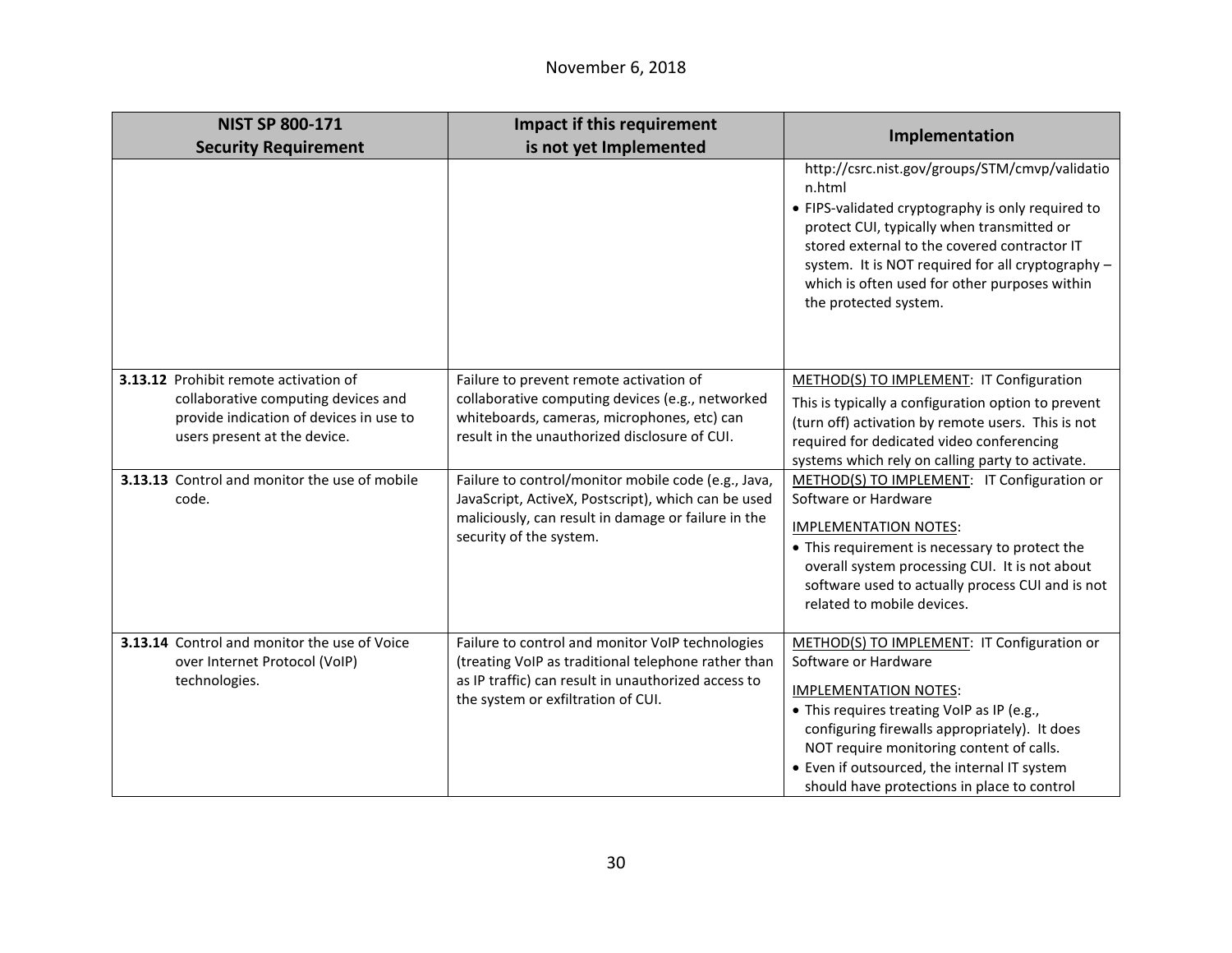| <b>NIST SP 800-171</b>                                          | <b>Impact if this requirement</b>                                                                                                                                                                                              | Implementation                                                                                                                                                                                                                                                                                                                                                                                                                                                                                                                                                                                                                                                                                                                                                                                                                                                                                                                                              |
|-----------------------------------------------------------------|--------------------------------------------------------------------------------------------------------------------------------------------------------------------------------------------------------------------------------|-------------------------------------------------------------------------------------------------------------------------------------------------------------------------------------------------------------------------------------------------------------------------------------------------------------------------------------------------------------------------------------------------------------------------------------------------------------------------------------------------------------------------------------------------------------------------------------------------------------------------------------------------------------------------------------------------------------------------------------------------------------------------------------------------------------------------------------------------------------------------------------------------------------------------------------------------------------|
| <b>Security Requirement</b>                                     | is not yet Implemented                                                                                                                                                                                                         |                                                                                                                                                                                                                                                                                                                                                                                                                                                                                                                                                                                                                                                                                                                                                                                                                                                                                                                                                             |
|                                                                 |                                                                                                                                                                                                                                | (albeit limited) and monitor VoIP within the<br>system.<br>• If physically or cryptographically isolated from<br>an information system processing CUI, this<br>control would not apply (but it would be<br>prudent to apply the requirement).                                                                                                                                                                                                                                                                                                                                                                                                                                                                                                                                                                                                                                                                                                               |
| 3.13.15 Protect the authenticity of<br>communications sessions. | Failure to insure the authenticity of<br>communications sessions can result in the<br>unauthorized loss of CUI and unauthorized access<br>to the information system via man-in the-middle<br>attacks, session hijacking, etc). | METHOD(S) TO IMPLEMENT: IT Configuration<br>This is often a default configuration.                                                                                                                                                                                                                                                                                                                                                                                                                                                                                                                                                                                                                                                                                                                                                                                                                                                                          |
| 3.13.16 Protect the confidentiality of CUI at rest.             | Failure to protect the confidentiality of CUI at rest<br>can result in the unauthorized disclosure of CUI.                                                                                                                     | METHOD(S) TO IMPLEMENT: IT Configuration or<br>Software<br><b>IMPLEMENTATION NOTES:</b><br>• This does NOT require encryption (except for<br>CUI on mobile devices) if the CUI is protected by<br>other means (e.g., physical protection), or if it is<br>within the boundary of the covered contractor<br>information system (e.g., NIST SP 800-171<br>compliant).<br>• CUI be stored at rest in any non-mobile device<br>or data center, unencrypted, as long as it is<br>protected by other approved logical or physical<br>methods. The mapped NIST SP 800-53, Security<br>and Privacy Controls for Federal Information<br>Systems and Organizations, control (SC-8), notes<br>that this requirement is to protect the<br>confidentiality of CUI information at rest when<br>it is located on storage devices as specific<br>components of information systems and that<br>"organizations may employ different<br>mechanisms to achieve confidentiality |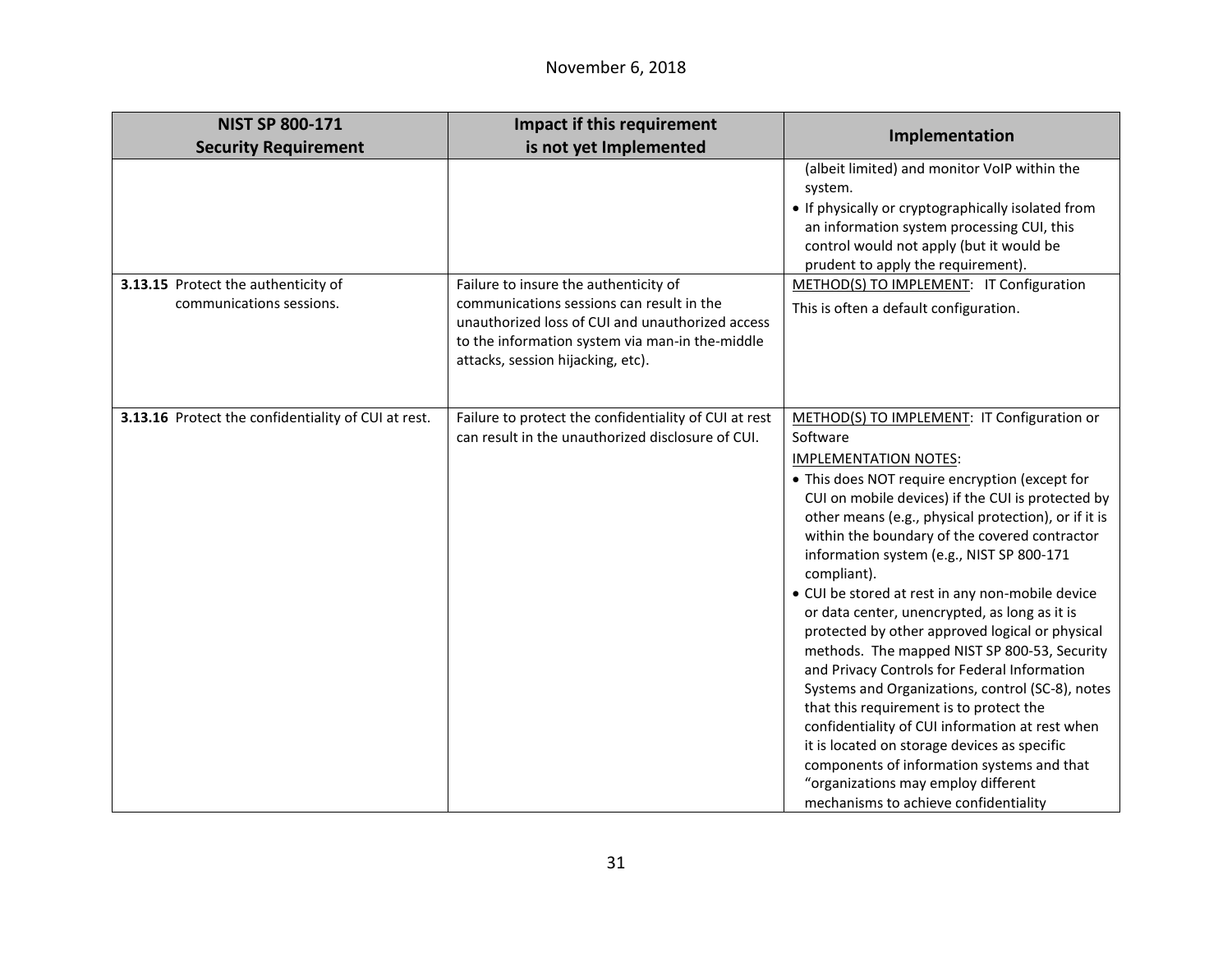|                                                                                                                                                                                                                                                                                                                                                                                                                                                                                                                                                                                                                                                                                                     | <b>NIST SP 800-171</b>                                                                              | <b>Impact if this requirement</b>                                                                                                                                                                         | Implementation                                                                                                                              |
|-----------------------------------------------------------------------------------------------------------------------------------------------------------------------------------------------------------------------------------------------------------------------------------------------------------------------------------------------------------------------------------------------------------------------------------------------------------------------------------------------------------------------------------------------------------------------------------------------------------------------------------------------------------------------------------------------------|-----------------------------------------------------------------------------------------------------|-----------------------------------------------------------------------------------------------------------------------------------------------------------------------------------------------------------|---------------------------------------------------------------------------------------------------------------------------------------------|
|                                                                                                                                                                                                                                                                                                                                                                                                                                                                                                                                                                                                                                                                                                     | <b>Security Requirement</b>                                                                         | is not yet Implemented                                                                                                                                                                                    |                                                                                                                                             |
|                                                                                                                                                                                                                                                                                                                                                                                                                                                                                                                                                                                                                                                                                                     |                                                                                                     |                                                                                                                                                                                                           | protection, including the use of cryptographic<br>mechanisms and file share scanning." Thus,<br>encryption is an option, not a requirement. |
|                                                                                                                                                                                                                                                                                                                                                                                                                                                                                                                                                                                                                                                                                                     | <b>3.14 SYSTEM AND INFORMATION INTEGRITY</b>                                                        |                                                                                                                                                                                                           |                                                                                                                                             |
| Integrity is defined as guarding against improper information modification or destruction, and includes ensuring information non-repudiation and<br>authenticity. It is the assertion that data can only be accessed or modified by the authorized employees. System and information integrity provides<br>assurance that the information being accessed has not been meddled with or damaged by an error in the system. Companies should identify, report, and<br>correct information and system flaws in a timely manner, provide protection from malicious code at appropriate locations within company systems, and<br>monitor system security alerts and advisories and respond appropriately. |                                                                                                     |                                                                                                                                                                                                           |                                                                                                                                             |
| 3.14.1                                                                                                                                                                                                                                                                                                                                                                                                                                                                                                                                                                                                                                                                                              | Identify, report, and correct system flaws<br>in a timely manner.                                   | Failure to identify and patch system<br>flaws/vulnerabilities in a timely manner makes<br>the system vulnerable to unauthorized access and<br>malicious software and the exfiltration of CUI.             | METHOD(S) TO IMPLEMENT: IT Configuration or<br>Software                                                                                     |
| 3.14.2                                                                                                                                                                                                                                                                                                                                                                                                                                                                                                                                                                                                                                                                                              | Provide protection from malicious code<br>at designated locations within<br>organizational systems. | Failure to provide malicious code protection (e.g.,<br>Antivirus) makes the system vulnerable to<br>malicious software, exfiltration of CUI, and<br>unauthorized access.                                  | METHOD(S) TO IMPLEMENT: Software                                                                                                            |
| 3.14.3                                                                                                                                                                                                                                                                                                                                                                                                                                                                                                                                                                                                                                                                                              | Monitor system security alerts and<br>advisories and take action in response.                       | Failure to monitor system security alerts and<br>advisories results in security flaws or threats not<br>being addressed and the system more vulnerable<br>to unauthorized access and exfiltration of CUI. | METHOD(S) TO IMPLEMENT: Policy or Software                                                                                                  |
| 3.14.4                                                                                                                                                                                                                                                                                                                                                                                                                                                                                                                                                                                                                                                                                              | Update malicious code protection<br>mechanisms when new releases are<br>available.                  | Failure to update malicious code protections (e.g.,<br>Antivirus signatures) makes the system more<br>susceptible to malicious code, unauthorized<br>access and exfiltration of CUI.                      | METHOD(S) TO IMPLEMENT: IT Configuration                                                                                                    |